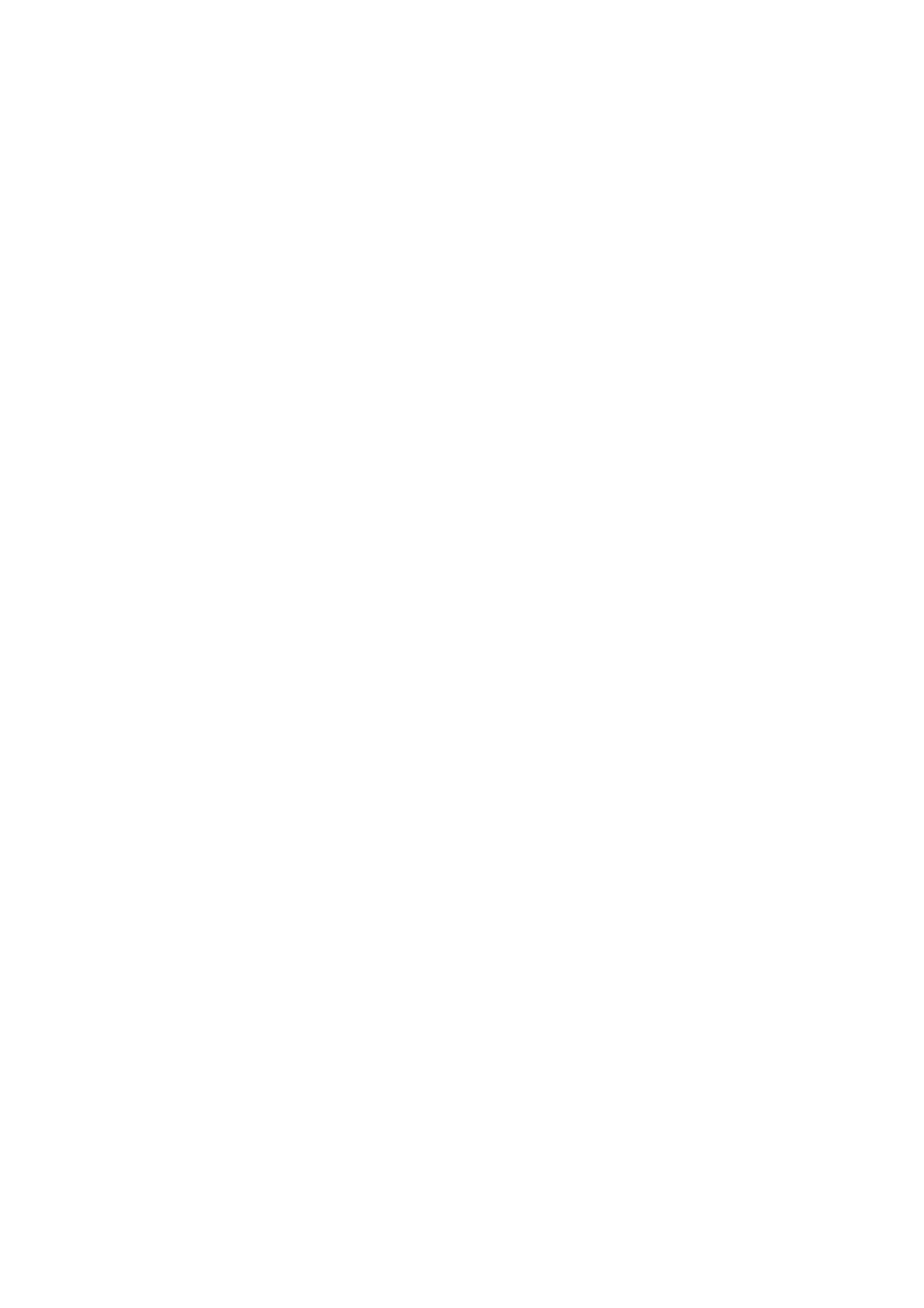#### **Abstract**

Since many years, peer-to-peer systems are very popular and the number of their users is still increasing. Also in the research of computer science, this topic has achieved much attention. The analysis of fault tolerant P2P-systems mostly covers random joins and leaves in a static model, i.e. a P2P system tolerates a number of simultaneous random faults. However, in real P2P system, the set of peers connected to the system, continuously changes. For this, a dynamic model seem to be more appropriate.

In this diploma thesis, a P2P system is presented, that can defend a malicious adversary, joining and leaving peers in the system. In contrast to other models, the adversary can do this continuously in a worst case manner, while the system tries to stay fully functional.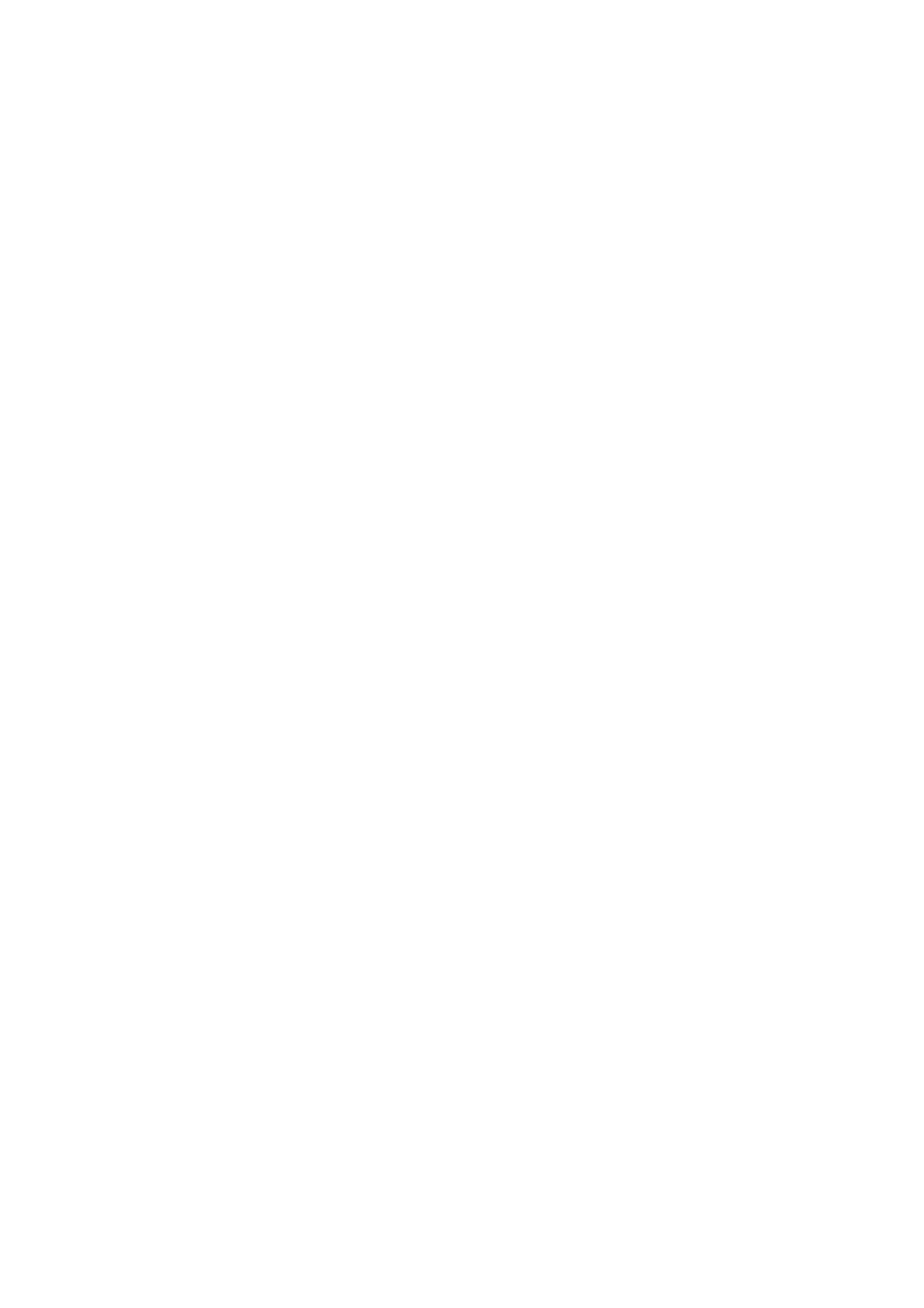## **Contents**

| 1.1<br>1.2<br>$\mathbf{2}$<br><b>Basic Components</b><br>2.1<br>2.1.1<br>Expansion<br>2.1.2<br>2.2<br>2.3<br>2.4<br>2.4.1<br>2.4.2<br>3<br><b>Algorithms</b><br>3.1<br>3.2<br>3.3<br>3.4<br>3.4.1<br>3.4.2<br>3.4.3<br>3.5<br><b>Reduction</b><br>3.6<br>3.7<br><b>The System</b><br>4<br>4.1<br>Overview<br>4.2<br>4.3<br>4.4<br><b>Conclusions</b><br>5 | 1 | Introduction                                    | 5  |
|-----------------------------------------------------------------------------------------------------------------------------------------------------------------------------------------------------------------------------------------------------------------------------------------------------------------------------------------------------------|---|-------------------------------------------------|----|
|                                                                                                                                                                                                                                                                                                                                                           |   |                                                 | 7  |
|                                                                                                                                                                                                                                                                                                                                                           |   |                                                 | 7  |
|                                                                                                                                                                                                                                                                                                                                                           |   |                                                 | 9  |
|                                                                                                                                                                                                                                                                                                                                                           |   |                                                 | 9  |
|                                                                                                                                                                                                                                                                                                                                                           |   |                                                 | 9  |
|                                                                                                                                                                                                                                                                                                                                                           |   |                                                 | 9  |
|                                                                                                                                                                                                                                                                                                                                                           |   |                                                 | 10 |
|                                                                                                                                                                                                                                                                                                                                                           |   |                                                 | 11 |
|                                                                                                                                                                                                                                                                                                                                                           |   |                                                 | 14 |
|                                                                                                                                                                                                                                                                                                                                                           |   |                                                 | 14 |
|                                                                                                                                                                                                                                                                                                                                                           |   |                                                 | 15 |
|                                                                                                                                                                                                                                                                                                                                                           |   |                                                 | 17 |
|                                                                                                                                                                                                                                                                                                                                                           |   |                                                 | 17 |
|                                                                                                                                                                                                                                                                                                                                                           |   |                                                 | 18 |
|                                                                                                                                                                                                                                                                                                                                                           |   |                                                 | 20 |
|                                                                                                                                                                                                                                                                                                                                                           |   |                                                 | 22 |
|                                                                                                                                                                                                                                                                                                                                                           |   |                                                 | 22 |
|                                                                                                                                                                                                                                                                                                                                                           |   |                                                 | 25 |
|                                                                                                                                                                                                                                                                                                                                                           |   |                                                 | 26 |
|                                                                                                                                                                                                                                                                                                                                                           |   |                                                 | 27 |
|                                                                                                                                                                                                                                                                                                                                                           |   |                                                 | 33 |
|                                                                                                                                                                                                                                                                                                                                                           |   | Information Aggregation Algorithm in Our System | 37 |
|                                                                                                                                                                                                                                                                                                                                                           |   |                                                 | 41 |
|                                                                                                                                                                                                                                                                                                                                                           |   |                                                 | 41 |
|                                                                                                                                                                                                                                                                                                                                                           |   |                                                 | 43 |
|                                                                                                                                                                                                                                                                                                                                                           |   |                                                 | 46 |
|                                                                                                                                                                                                                                                                                                                                                           |   |                                                 | 47 |
|                                                                                                                                                                                                                                                                                                                                                           |   |                                                 | 51 |
| Acknowledgements<br>A                                                                                                                                                                                                                                                                                                                                     |   |                                                 | 55 |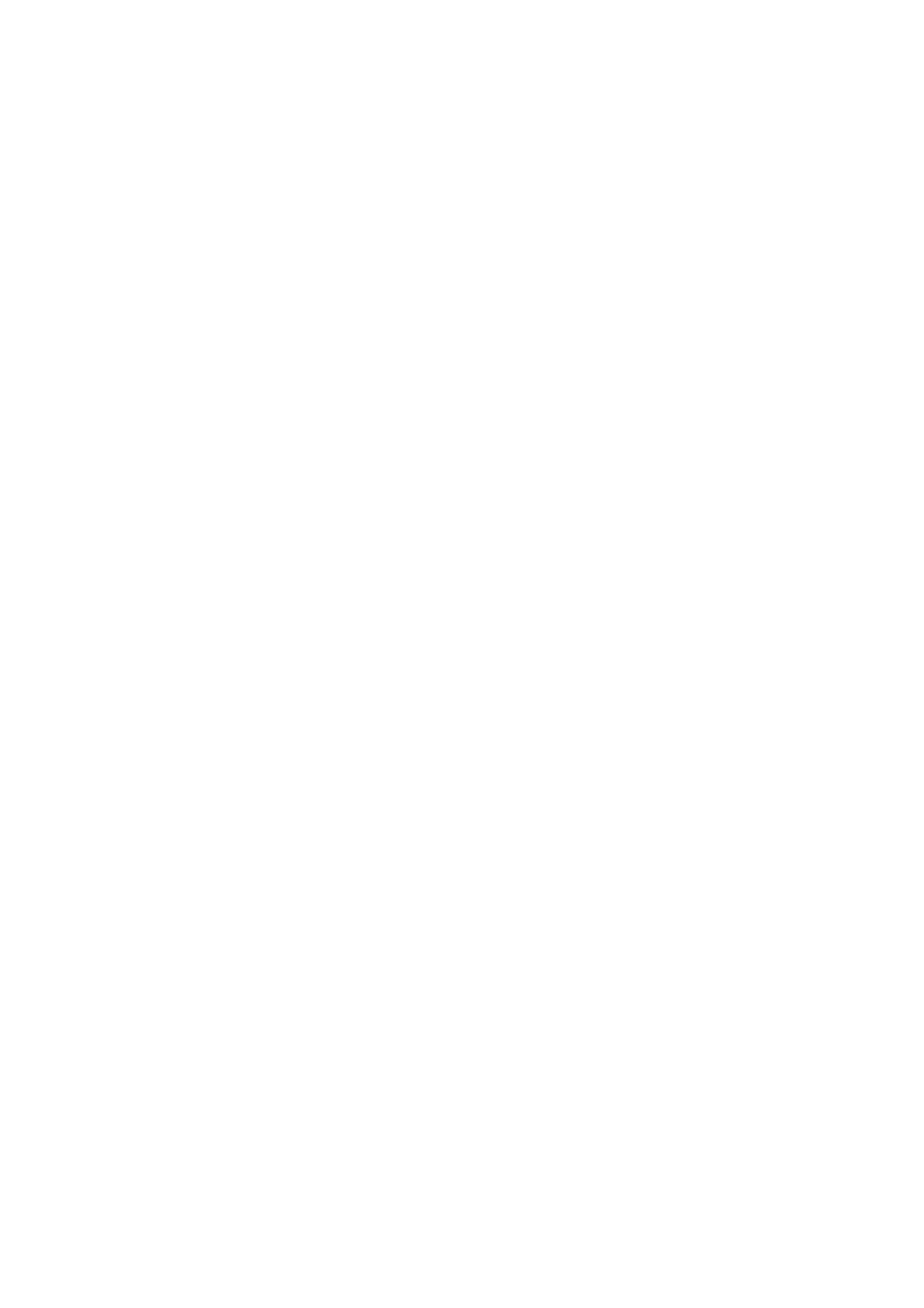# **Chapter 1 Introduction**

Stirred by the remarkable popularity of Internet file-sharing software, distributed systems and networking research made peer-to-peer (P2P) systems a focal point of their recent studies. As opposed to P2P systems, conventional distributed systems typically consist of a *fixed* set of machines. During operation, occasionally (but rarely!) a small subset of machines might fail (crash or behave maliciously, depending on the model). Thanks to ingenious communication protocols these failures will be detected, and operable parts of the system will eventually be guided back to a save state.

In a P2P system, however, there will be no fixed set of participating machines. Instead, a distributed P2P system is composed of a huge number of machines (peers) who join and leave the system at high rates. In P2P lingo, this high turnover of machines is called *churn*. For distributed systems with high churn the orthodox group communication schemes seem futile. In a P2P system with millions of peers where each participates in the system for a few hours on average, hundreds of peers join and leave the system every second. In such a system, it seems out of the question to achieve consensus which peers currently participate.

In spite of being a foremost difficulty in P2P systems, churn has not received the attention it deserves in the literature. With the exception of [13], P2P systems are instead analyzed against an adversary who can crash a functionally bounded number of random peers. Then, much in the esprit of self-stabilization or group communication, the P2P system is given sufficient time to recover.

In this paper we describe an efficient P2P system which is resilient to churn. We assume that joins and leaves occur in a worst-case manner. In particular, an adversary can remove and add a bounded number of peers. The adversary chooses which peers to crash and how peers join. However, we assume that a joining peer knows a peer which already belongs to the system. Moreover, the adversary does not need to wait until the system is recovered before it crashes the next group of peers.

Instead, the adversary may crash peers continuously while the system is trying to stay alive. Our system remains fully functional in the presence of such an adversary which constantly attacks its weakest part. For example, an adversary could insert a crawler into the P2P system, learn the topology, and then repeatedly crash selected peers, attempting to partition the P2P network. Such an adversary is countered by our system by continuously moving the remaining or newly joining peers towards the weakest areas.

Of course, we can not allow our adversary to have unlimited capabilities. In particular, in any constant time interval, the adversary can at most add and/or remove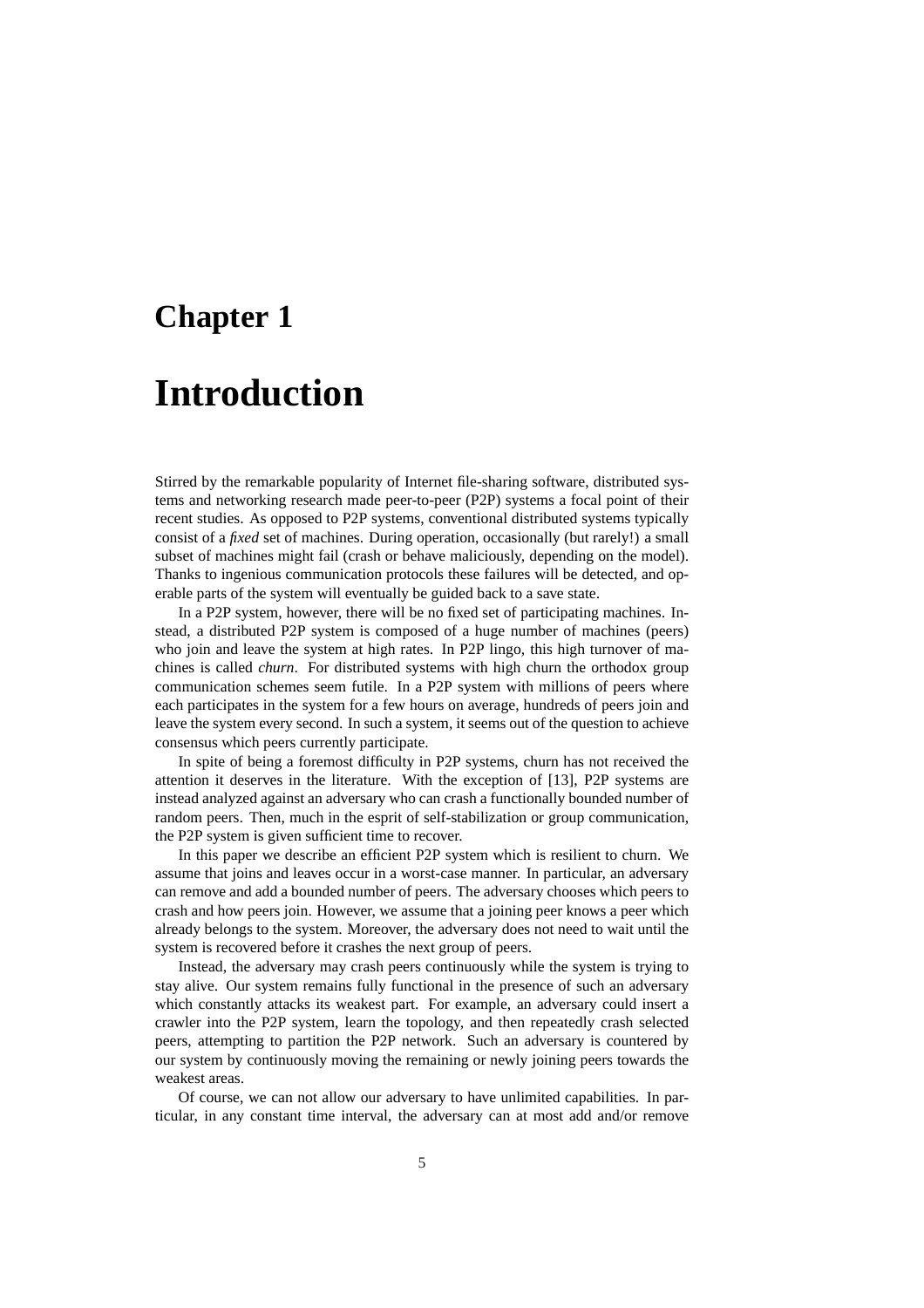

Figure 1.1: A pancake graph of order  $4 (P_4)$ .

 $O(\frac{\log n}{\log \log n})$  peers, *n* being the total number of peers presently in the system. This model covers an adversary which repeatedly takes down machines by a distributed denial of service attack, but only a bounded number of machines at each point in time. Our system is *synchronous* and we assume messages to be delivered timely, i.e., in at most constant time between any pair of operational peers. Note however that if nodes are synchronized locally, our algorithm also runs in an asynchronous environment. Thereby, the propagation delay of the slowest message defines the notion of time which is needed for the adversarial model.

The basic structure of our P2P system is a pancake graph (cf. Definition 1.1 and Figure 1.1). Each peer is part of a distinct pancake node; each pancake node consists of  $O((\frac{\log n}{\log \log n})^2)$  peers. A data item is redundantly stored by the peers of the node to which its identifier hashes. Peers have connections to other peers of their pancake node and to peers of the neighboring pancake nodes. In the case of joins or leaves, some of the peers have to change to another pancake node such that up to constant factors, all pancake nodes own the same number of peers at all times. If the total number of peers grows or shrinks above or below a certain threshold, the order of the pancake is increased or decreased by one, respectively.

**Definition 1.1.** *A* Pancake Graph *of order* d *is a graph*  $P_d = (V, E)$ *, with*  $V(P_d)$  ${l_1l_2...l_d \mid l_i \in \{1,...,d\}, \forall i \neq j : l_i \neq l_j\}, i.e., V(P_d)$  *is the set of all permutations on d elements.* Let  $\rho_i$  *denote a prefix-inversion of length i, i.e.*  $\rho_i(l_1...l_i...l_d)$  :=  $l_i l_{i-1} ... l_1 l_{i+1} ... l_d$ *. We have*  $\{u, v\} \in E(P_d) \Leftrightarrow v = \rho_i(u)$ *.* 

The balancing of peers among the pancake nodes can be seen as a dynamic token distribution problem [16] on the pancake. Each node of a graph has a certain number of tokens, the goal is to distribute the tokens along the edges of the graph such that all nodes end up with roughly the same number of tokens. While tokens are moved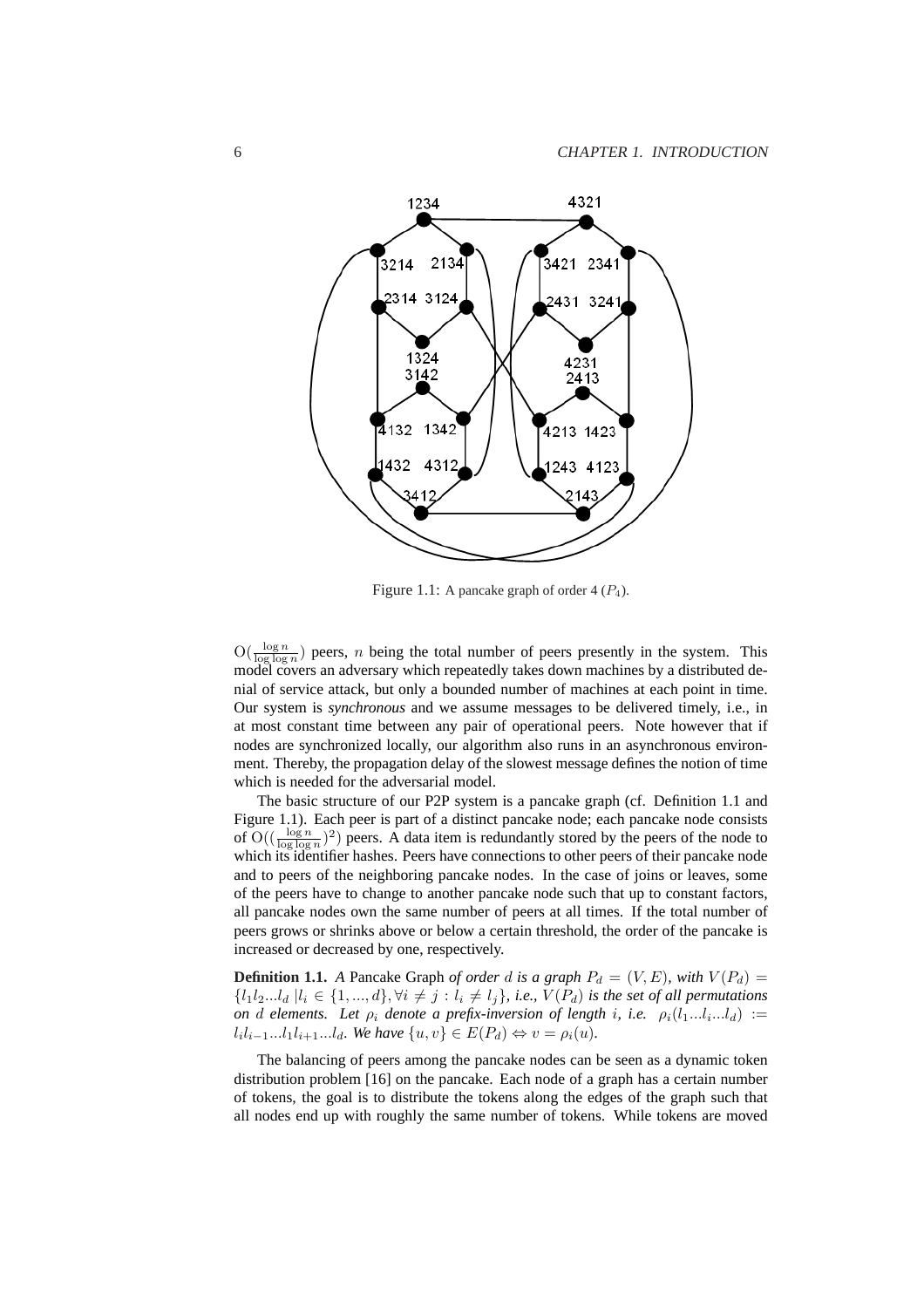around, an adversary continuously inserts and deletes tokens. Our P2P system builds on two basic components: i) an algorithm which performs the described dynamic token distribution and ii) an information aggregation algorithm which is used to estimate the number of peers in the system and accordingly adapt the order.

Based on the described structure, we get a fully scalable, efficient P2P system which tolerates  $O(\frac{\log n}{\log \log n})$  worst-case joins and/or crashes per constant time interval. Moreover, peers have  $O(\frac{\log n}{\log \log n})$  neighbors, and the usual operations (e.g. search) take time  $\mathcal{O}(\frac{\log n}{\log \log n})$ .

## **1.1 Model**

The *synchronous message passing model* is considered where in each round, every peer can send a message to all its neighbors. The ongoing churn is modelled with an adversary  $\mathcal{A}_{ADV}(J, L)$  which may perform J arbitrary joins and L arbitrary leaves (crashes) per time interval of unit length. A joining peer  $\pi_1$  is assumed to contact an arbitrary peer  $\pi_2$  which already belongs to the system. In contrast to other systems where peers have to do some finalizing operations before leaving, we consider the more general case where peers depart or crash without notice.

## **1.2 Related Work**

The pancake graph and the famous unsolved problem of computing its diameter has been introduced by [6], and has been analyzed in several papers [5, 8, 10, 11]. However, to the best of our knowledge, this is the first paper that addresses the issues of scalability, information aggregation, and token distribution on the pancake graph.

Over the last years, enough and to spare overlay networks with various interesting technical properties have been proposed (e.g. [2, 3, 4, 9, 12, 15, 17, 18, 21, 22]). Because of the nature of P2P systems, fault-tolerance has been a prime issue from the beginning. The systems are usually robust against a large number of random faults. But after crashing a few peers, the systems are given time to recover again. Churn has been addressed in [19] from an experimental point of view.

Resilience to worst-case failures has been studied by Fiat, Saia et al. in [7, 20]. They introduce a system where, with high probability,  $(1 - \varepsilon)$ -fractions of peers and data survive the adversarial deletion of up to half of all nodes. However, in contrast to our work the failure model is static. Moreover, the whole structure has to be rebuilt from scratch if the total number of peers changes by a constant factor.

Abraham et al. [1] address scalability and resilience to worst-case joins and leaves. They focus on maintaining a balanced network rather than on fault-tolerance in the presence of concurrent faults. In contrast to our system, whenever a join or leave takes place, the network has some time to adapt.

The first paper treating arbitrarily concurrent worst-case joins and leaves is by Li et al. [14]. In contrast to our paper, Li et al. consider a completely asynchronous model where messages can be arbitrarily delayed. The stronger communication model is compensated by a weaker failure model. Leaving peers execute an appropriate "exit" protocol and do not leave before the system allows this; crashes are not allowed.

To the best of our knowledge the only paper which tolerates continuous joins and leaves is [13]. In [13] it is shown that a hypercubic topology can tolerate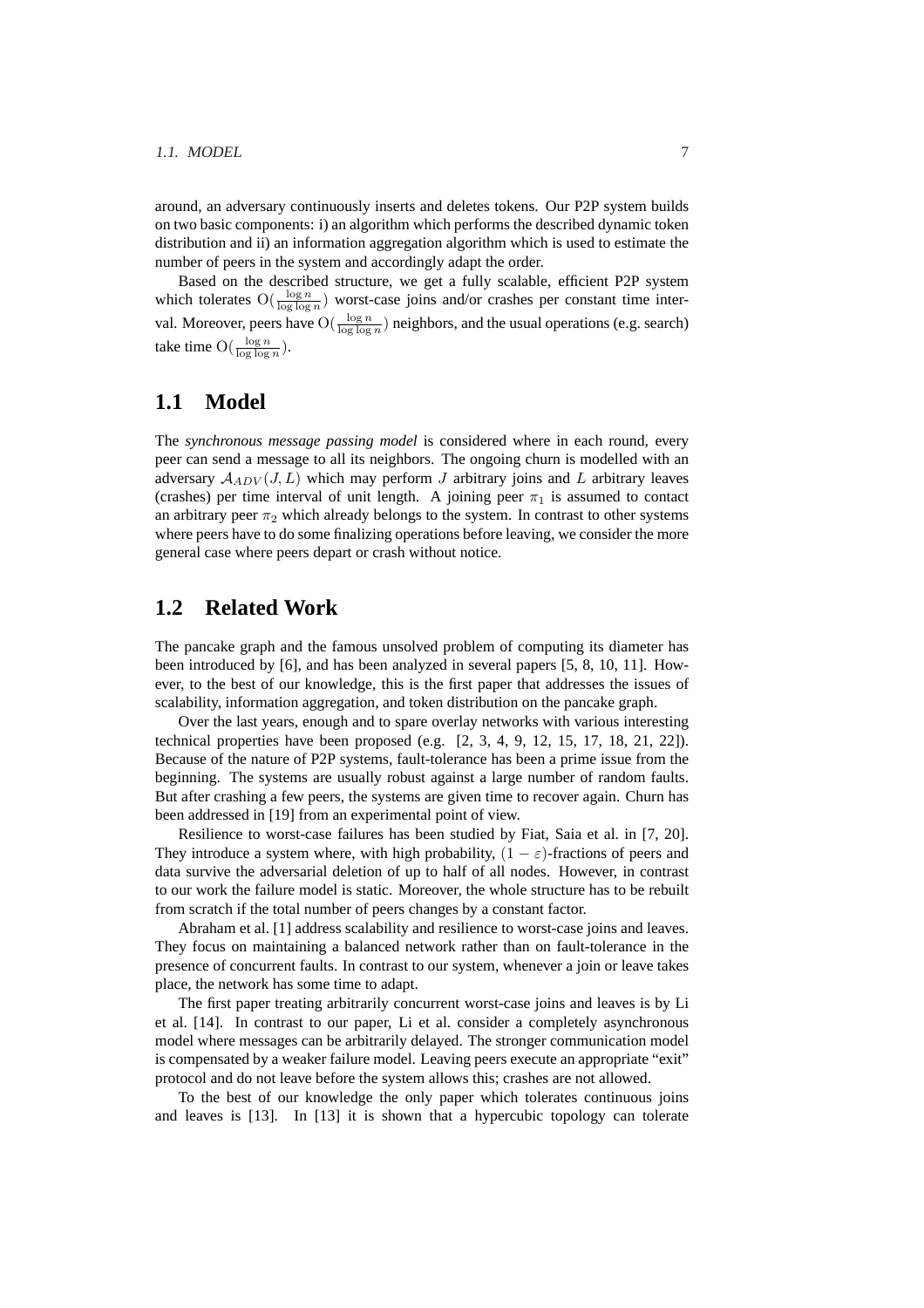$O(\log n)$  worst-case joins and/or crashes per constant time interval. In this paper superficially—we improve the result of [13] by presenting a topology with better characteristics (faster search time and lower degree). However, we think our main contribution is to make a most intricate graph topology dynamic. Majoring the pancake, we believe, essentially gives a recipe for any P2P topology, by simply applying our basic components (see Chapter 2) as ingredients.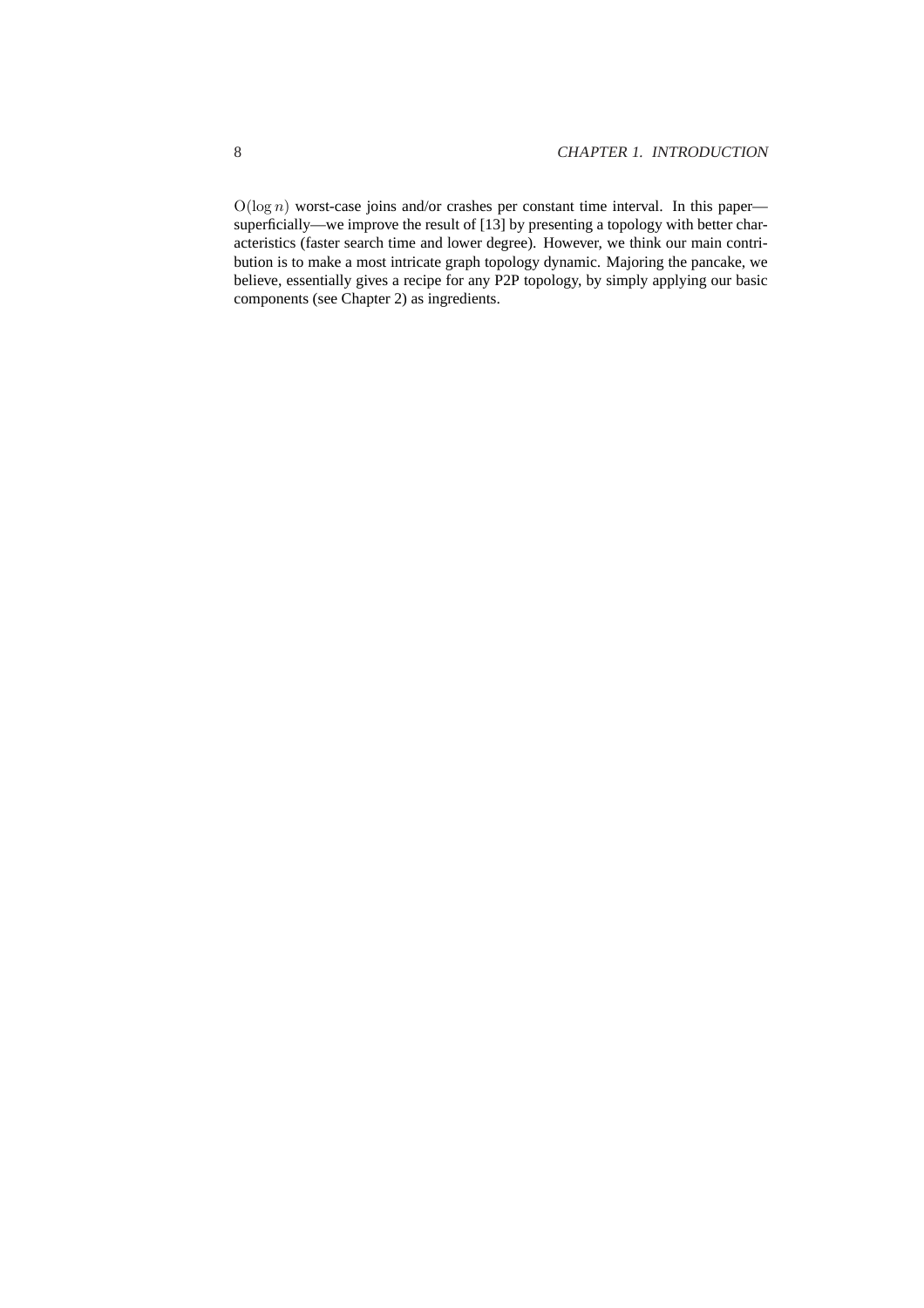## **Chapter 2**

## **Basic Components**

## **2.1 Scaling**

The order of the pancake graph is changed according to the total number of peers in the system. For the expansion, node  $l_1...l_d \in P_d$  splits into  $d+1$  new nodes  $\{(d+1)\}$  $1)$ l<sub>1</sub>l<sub>2</sub>...l<sub>d</sub>, l<sub>1</sub>(d+1)l<sub>2</sub>...l<sub>d</sub>, ..., l<sub>1</sub>l<sub>2</sub>...l<sub>d</sub>(d+1)} of P<sub>d+1</sub>, and vice versa for the reduction.

To be useful for our application, the order change of the pancake has to fulfill a crucial requirement: A node must be able to compute its new neighbors *locally*, i.e., based on the information about the neighbors in the graph before the order changed. We will now describe the expansion and the reduction in detail and show that this criterion is indeed fulfilled in both cases.

#### **2.1.1 Expansion**

If the total number of peers exceeds a certain threshold, each node  $v = l_1...l_d \in$  $P_d$  splits into  $d + 1$  new nodes  $\{v_{(1)}^{exp} := (d + 1)l_1l_2...l_d, v_{(2)}^{exp} := l_1(d + 1)l_2\}$  $1)l_2...l_d,...,v_{(d+1)}^{exp} := l_1l_2...l_d(d+1)$  of  $P_{d+1}$ . The following lemma states that the new neighbors of a node  $v_{(i)}^{exp}$  $\frac{exp}{(i)} \in P_{d+1}$  can easily be computed by the knowledge about the neighbors of the original node  $v \in P_d$ .

**Lemma 2.1.** *Consider two arbitrary nodes* u and v. It holds that if  $\{u_{(i)}^{exp}$  $\begin{array}{c} exp_{i}(i) \end{array}$  $\{e^{xp}\}\in$  $E(P_{d+1})$  *for some*  $i, j \in \{1, ..., d+1\}$ *, then*  $\{u, v\} \in E(P_d)$  *or*  $u = v$ *.* 

*Proof.* If  $\{u_{(i)}^{exp}\}$  $\begin{array}{c} exp\left(i\right), v_{(j)}^{exp} \end{array}$  ${^{exp}}(j) \in E(P_{d+1})$  there is a  $k \in \{2, ..., d+1\}$  such that  $u_{(i)}^{exp} =$  $\rho_k(u_{(i)}^{exp}$  $\binom{exp}{j}$ . If the number  $d+1$  appears among the first k positions of  $u_i$  (and thus also of  $u_{\alpha}^{exp}$  $\binom{exp}{i}$ , the original nodes—having no number  $(d+1)$ —are related by a prefix-inversion of length  $k-1$ :  $u = \rho_{k-1}(v)$ . If on the other hand the number  $d+1$  appears among the remaining positions, u and v are related by the same prefix-inversion:  $u = \rho_k(v)$ .  $\square$ 

#### **2.1.2 Reduction**

If the total number of peers per node on average falls beyond a certain threshold, all nodes  $l_1...l_i(d+1)l_{i+1}...l_d \in P_{d+1}$  for  $i \in [0,d]$  merge into a single node  $l_1...l_d \in$  $P_d$ . This reduction works as follows. First, the following *dominating set* on  $P_{d+1}$  is computed: every node  $v = l_1...l_{d+1}$  having  $l_1 = d+1$  becomes a dominator. We will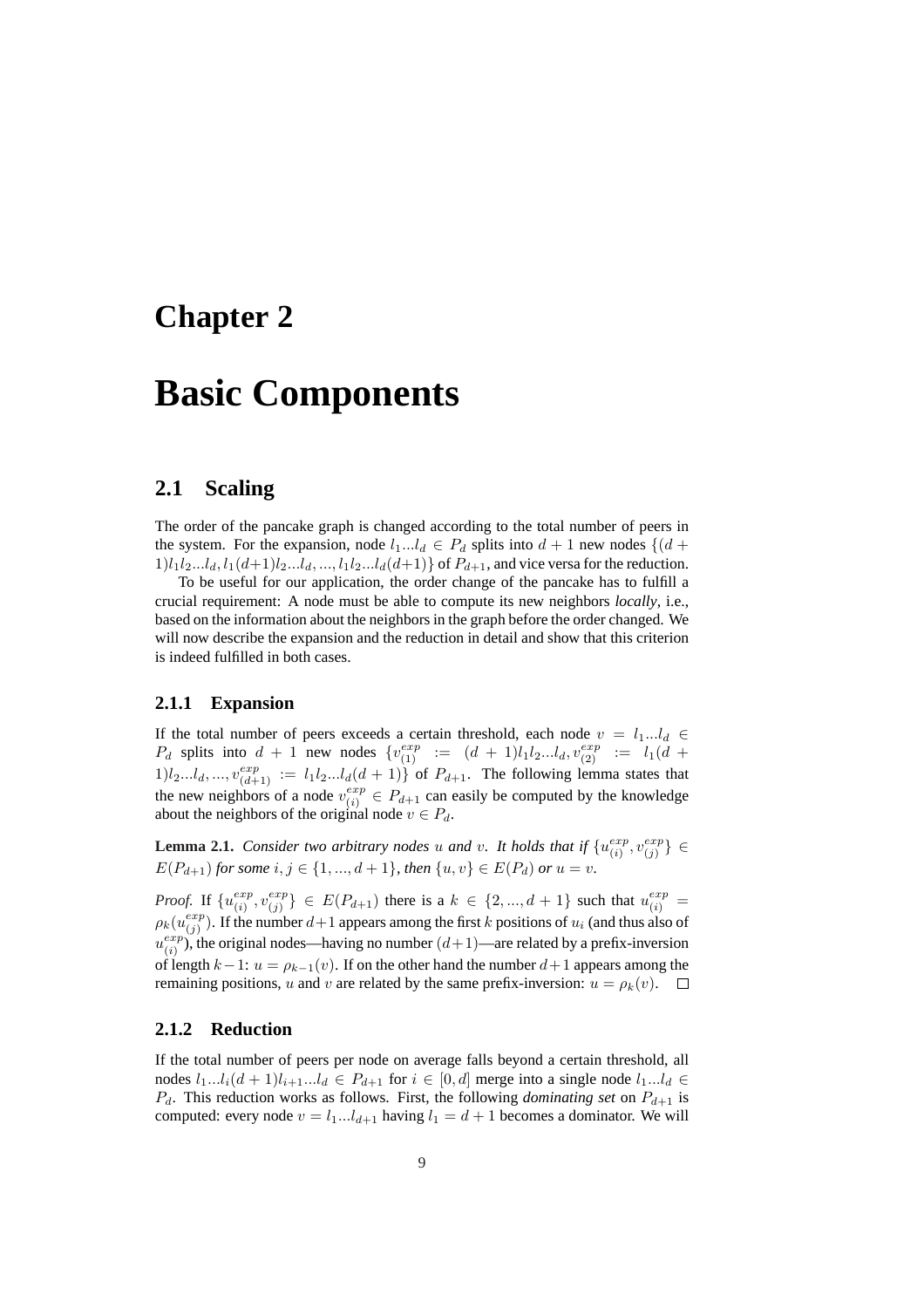call a dominator plus its adjacent (dominated) nodes a *cluster*. In the following, let  $v_{(1)}^{dom} = (d+1)l_1...l_d$  be a dominator and  $v_{(i)}^{dom} = \rho_i(v_{(1)}^{dom}) = l_{i-1}l_{i-2}...(d+1)l_i...l_d$ its neighbor with prefix-inversion of length  $i$ . The idea will be to contract each cluster with dominator  $v_{(1)}^{dom} = (d+1)l_1...l_d$  to a single node  $v = l_1...l_d \in P_d$ . However, our clusters do not yield the desired reduction yet: In order to get the inverse operation of the expansion, each cluster has to exchange one dominated node with each of its adjacent clusters.

Before we explain the exchange of the dominated nodes in detail, we first prove that the set of nodes having  $l_1 = d+1$  indeed forms a dominating set, that every dominated node is adjacent to exactly one dominator, and that dominators are never adjacent.

**Lemma 2.2.** *Consider the graph*  $P_{d+1}$ *. The d! nodes of*  $P_{d+1}$  *with first number*  $l_1$ d + 1 *build a dominating set, i.e., each node is either a dominator itself or adjacent to a dominator. Moreover, clusters are disjoint.*

*Proof.* Consider an arbitrary node  $v = l_1 l_2 ... l_{d+1}$ . Assume that  $l_i = d + 1$  for some  $i \in \{1, ..., d+1\}$ . If  $i = 1, v$  is a dominator itself. Clearly, two nodes having  $l_1 = d+1$ cannot be adjacent. If  $i \neq 1$ , there is exactly one neighbor of v which is a dominator, namely node  $u = \rho_i(v)$ .  $\Box$ 

According to Lemma 2.2, each node belongs to exactly one cluster, hence the contraction operation is well-defined.

However, as stated, we additionally need to exchange dominated nodes between adjacent clusters. This works as follows: The cluster with dominator  $v_{(1)}^{dom} = (d +$  $1)$ l<sub>1</sub>...l<sub>d</sub> sends its dominated node  $v_{(i)}^{dom}$  to the cluster with dominator  $(d+1)\rho_i(l_1...l_d)$ , for  $i \in [2, d]$ .

We will now show that after the exchange of the dominated nodes, (1) each cluster with dominator  $v_{(1)}^{dom} = v_{(1)}^{exp} = (d+1)l_1...l_d$  which will reduce to node  $v = l_1...l_d$  consists of the nodes  $v_{(1)}^{exp} = (d+1)l_1...l_d, v_{(2)}^{exp} = l_1(d+1)...l_d, ..., v_{(d+1)}^{exp} = l_1...l_d(d+1),$ and (2) the dominated node  $v_{(i)}^{exp}$  $\begin{array}{c} \n\textit{exp} \\ \n\textit{(i)} \n\end{array}$  for  $i \in [3, d + 1]$ —before being transferred to the cluster dominated by  $v_{(1)}^{dom}$ —belonged to the cluster that will form the new node  $\rho_i(v)$ . To see this, note that node  $v_{(i)}^{dom}$  is replaced by  $\rho_{i-1}(v_{(i)}^{dom}) = \rho_{i-1}(l_{i-1}...l_1(d +$  $1)l_i...l_d$ ) =  $v_{(i)}^{exp}$  $\epsilon_{(i)}^{exp}$ , and that before the transfer,  $v_{(i)}^{exp}$  $\binom{exp}{i}$  belonged to the cluster dominated by  $\rho_i(v_{(i)}^{exp}$  $\binom{exp}{(i)} = (d+1)l_{i-1}...l_1l_i...l_d$  which will reduce to node  $\rho_{i-1}(v)$ . Thus, after the exchange, the cluster which will contract to node  $v$  consists of the nodes  $v$  would also expand to, and a cluster has information about each of its future neighbors.

### **2.2 Information Aggregation**

The order of our pancake is adapted according to the total number of peers in the system. In this chapter, we present an algorithm  $A_{IA}$  which allows to count the total number of tokens (peers) at the pancake's nodes. Let  $P_i(v)$  denote the sub-graph of the pancake graph  $P_d$  consisting of those nodes that share a postfix of length  $d - i$  with a given node v. (Note that the graph induced by  $P_i(v)$  is also a pancake graph, namely of order i.) The algorithm runs in  $d-1$  phases and accumulates the total number of tokens in sub-graphs of increasing size.

Each phase consists of two rounds. In the first round of phase  $i$ , a node  $v$  sends the total number of tokens in its sub-graph  $P_i(v)$ —which is known by induction—to its neighbor  $\rho_{i+1}(v)$ . Thus, since prefix-inversion is a symmetric operation, v receives the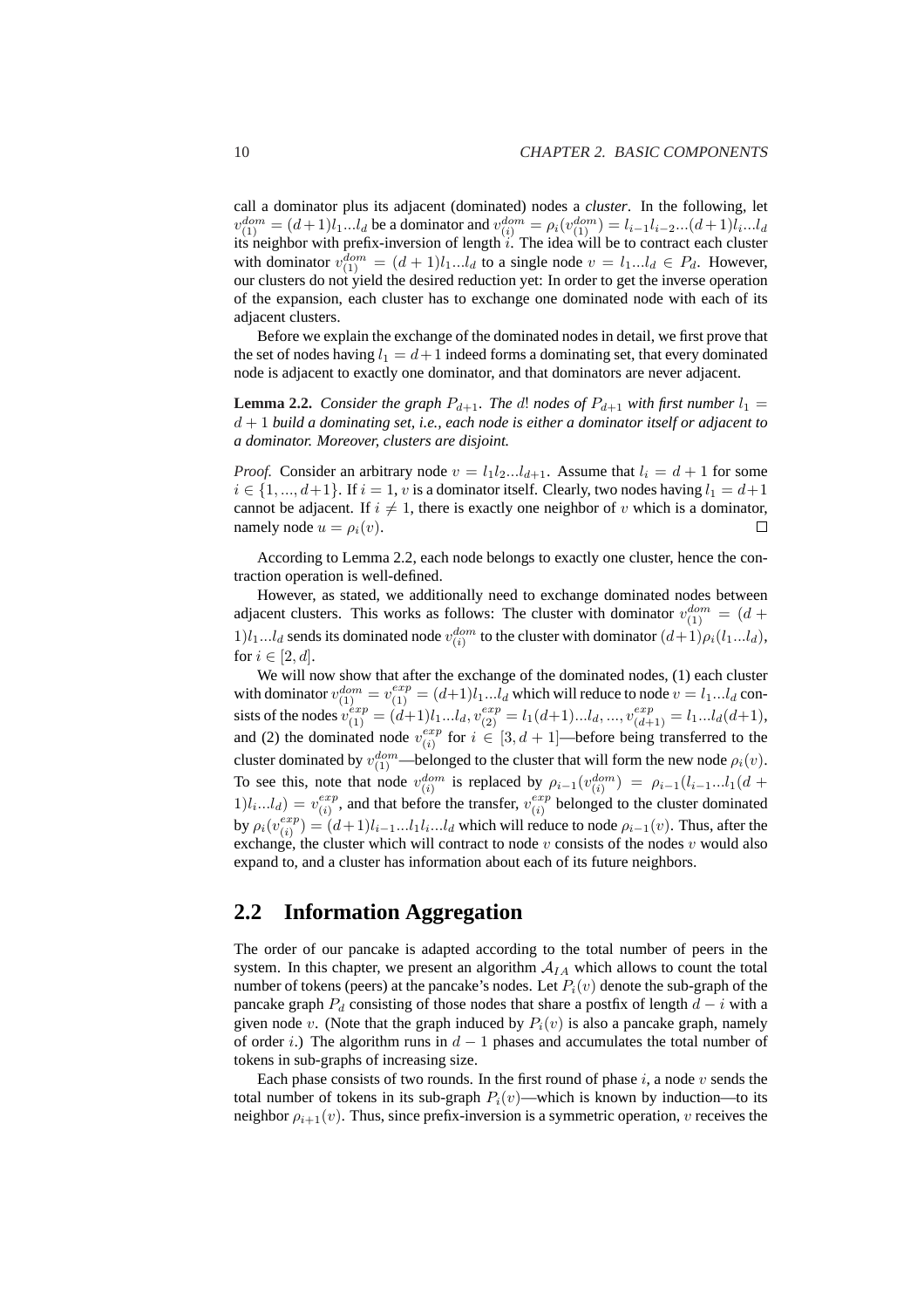total number of tokens in the sub-graph  $P_i(\rho_{i+1}(v))$  from node  $\rho_{i+1}(v)$ . In the second round, node v sends this information to all neighbors  $\rho_i(v)$  for  $j < i + 1$ . Given the information about all  $P_i(\rho_{i+1}(\rho_j(v)))$  (for  $j < i+1$ ), the total number of tokens in the sub-graph  $P_{i+1}(v)$  can be computed:  $|P_{i+1}(v)| = |P_i(v)| + \sum_{j=1}^{i} |P_i(\rho_{i+1}(\rho_j(v)))|$ , where  $|\cdot|$  denotes the number of tokens in the corresponding sub-graph. Hence, by induction, after  $d-1$  phases, every node can compute the total number of tokens in the system.

**Theorem 2.3.**  $A_{IA}$  *provides all nodes with the correct total number of tokens in the system after* d − 1 *phases.*

*Proof.* By induction over the phases we show that after phase i, it holds that each node v knows the total number of tokens in  $P_{i+1}(v)$ .

 $i = 0$ : Before the first phase, a node v only knows its own tokens, and as there is only one node in  $P_1(v)$ , the claim trivially holds.

 $i \rightarrow i+1$ : By the induction hypothesis, after phase i, each node  $v = l_1...l_d$  knows the total number of tokens in the sub-graph  $P_{i+1}(v)$ . In phase  $i + 1$  node v learns the total number of tokens in the sub-graphs  $P_{i+1}(\rho_{i+2}(\rho_i(v)))$  for  $j < i+2$ . This allows to compute the total number of tokens in  $P_{i+2}(v)$ .

To see this, note that the nodes  $\rho_i(v)$  for  $j < i+2$  all have a different number at the first place and share the postfix  $l_{i+2}l_{i+3}...l_d$  with v. Performing a  $\rho_{i+2}$  prefix-switch yields a member for each sub-graph with postfix  $l_{i+3}l_{i+4}...l_d$  of length  $d - (i + 2)$ . Therefore, combining the information of the sub-graphs yields the total number of  $\Box$ tokens in  $P_{i+2}(v)$ .

In our system,  $A_{IA}$  is executed all the time. Even it could be run pipelined, i.e. all phases concurrently and thus supplying a result after each phase, this will not be done, since the number of integer that would be received by a peer would be in  $\Theta(d^2)$ . The latest result, before the arrival of the next result, is thus delayed by at most  $2d - 3$ phases.

### **2.3 Token Distribution**

As stated, each pancake node is simulated by a number of peers. Ideally, the number of peers per pancake node should be roughly equal for all nodes. Because peers join and leave, it is necessary to constantly adapt the assignment of peers to nodes. To problem of assigning peers to nodes is closely related to the token distribution problem as introduced in [16]. Given a graph  $G$  and a number of tokens at each nodes of  $G$ , the goal is to find a distributed algorithm which moves tokens along the edges of  $G$  such that in the end, the tokens are distributed equally among all nodes of G. In the context of this paper, we look at a dynamic token distribution problem on the pancake graph where in each step, tokens (peers) can be inserted and deleted at arbitrary nodes. The objective is to constantly move tokens along edges such that at all times, all pancake nodes have roughly the same number of tokens.

Formally, the goal is to minimize the maximum difference of the number of tokens of any two pancake nodes, denoted by the *discrepancy*  $\phi$ . Analogously to the information aggregation algorithm of Chapter 2.2, our token distribution algorithm exploits the recursive structure of the pancake graph. In a first step, all pancakes of order 2 balance their tokens. Then, the pancakes of order 3, 4, . . . exchange tokens. Pancakes of order i can thereby build on the fact that all pancakes of order  $i - 1$  have balanced the token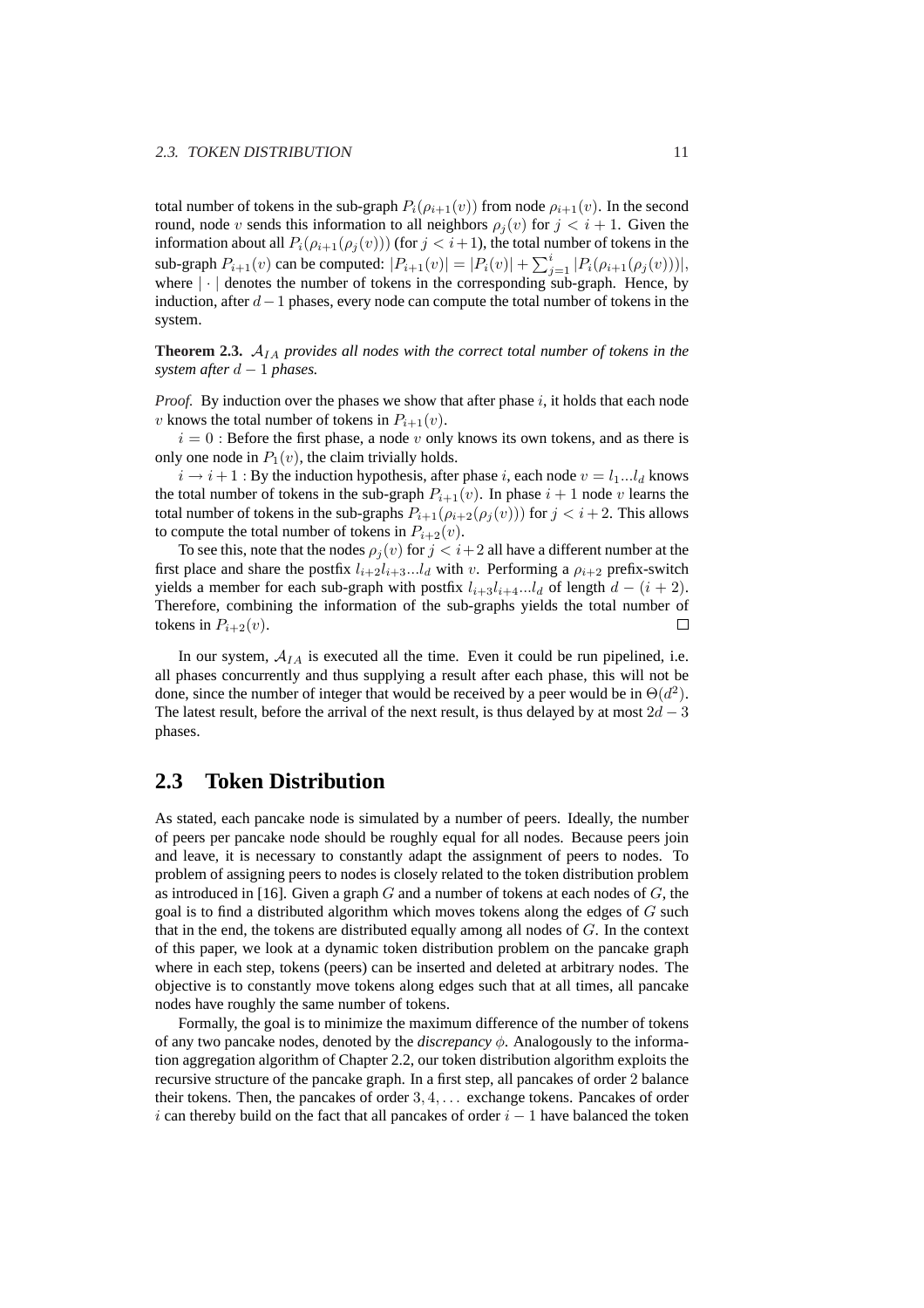levels of their nodes. A detailed description is given in Algorithm 1. We assume that we have given a dominating set as described in Chapter 2.1 for each pancake  $P_i(v)$ . The dominators could e.g. be all nodes of  $P_i(v)$  which have the largest of the first i coordinates at the first position. Note that coordinates  $i + 1$  to d are fixed for all nodes of  $P_i(v)$  by definition.

**Algorithm 1** Pancake Token Distribution (node v)

|    | 1: for $i := 2$ to d do                                  |
|----|----------------------------------------------------------|
| 2: | send all tokens to $\rho_i(v)$ ;                         |
| 3: | send all tokens to dominator in $P_i(v)$ ;               |
| 4: | dominators <b>send</b> tokens to nodes of their clusters |
|    | $5:$ end for                                             |

Let  $P_i(v)$  be the pancake of order i as in Chapter 2.2. After the i<sup>th</sup> iteration of Algorithm 1, for all v, all nodes of  $P_i(v)$  have the same number of tokens. Hence, at the end  $(i = d)$  all nodes of the pancake have the same number of tokens. In line 4 of Algorithm 1, it is not specified how many tokens to send to which nodes if the number of tokens at a node is not divisible by  $i$ . There is also no explicit notion of tokens which are inserted or deleted by an adversary during the algorithm. In the following, we will prove that the algorithm perfectly distributes tokens if tokens are fractional, that is, if they can be divided arbitrarily and if no tokens are inserted or deleted during the algorithm (static token distribution). We will then analyze the effects of adversarial insertions and deletions and of integer tokens.

#### **Lemma 2.4.** *Algorithm 1 perfectly solves the static fractional token distribution problem on a pancake of order* d*.*

*Proof.* As outlined above, we prove the lemma by induction over i. Since  $P_1(v)$  is a single node, clearly at the beginning all nodes of  $P_1(v)$  have the same number of tokens. Let us therefore assume that for all u, all nodes of  $P_{i-1}(u)$  have the same number of tokens  $t_{i-1}(u)$ . The pancakes  $P_{i-1}(u)$  of order  $i-1$  belonging to  $P_i(v)$ can be characterized by their  $i^{th}$  coordinate. Let  $l_i$  be the  $i^{th}$  coordinate of the nodes of  $P_{i-1}(u)$ . In line 2 of Algorithm 1, a node u of  $P_{i-1}(u)$  modes all tokens to  $\rho_i(u)$ , that is, all tokens are moved to a node with  $l_i$  as its first coordinate. Hence, after line 2, all nodes of  $P_i(u)$  with first coordinate  $l_i$  have  $t_{i-1}(u)$  tokens.

In lines 3 and 4, each cluster (dominator plus neighbors) distributes all its tokens equally among the members of the cluster. It therefore remains to show that each cluster of  $P_i(u)$  has the same number of tokens. However, since in each cluster, every possible first coordinate occurs exactly once, this is clear from the discussion of the first step of the algorithm (line 2).  $\Box$ 

We will now show how dynamic insertions and deletions of tokens affect the fractional token distribution of Algorithm 1. For the dynamic token distribution algorithm, we assume that the  $d-1$  iterations of the algorithm are repeated, that is, after  $i = d$ , we start again at  $i = 2$ .

**Lemma 2.5.** *If in every iteration of Algorithm 1 at most* J *tokens are inserted and at most* L *tokens are deleted, the algorithm guarantees that at all times*  $t > d - 1$ *, the maximal difference between the numbers of fractional tokens between any two nodes is*  $3(J + L)$ .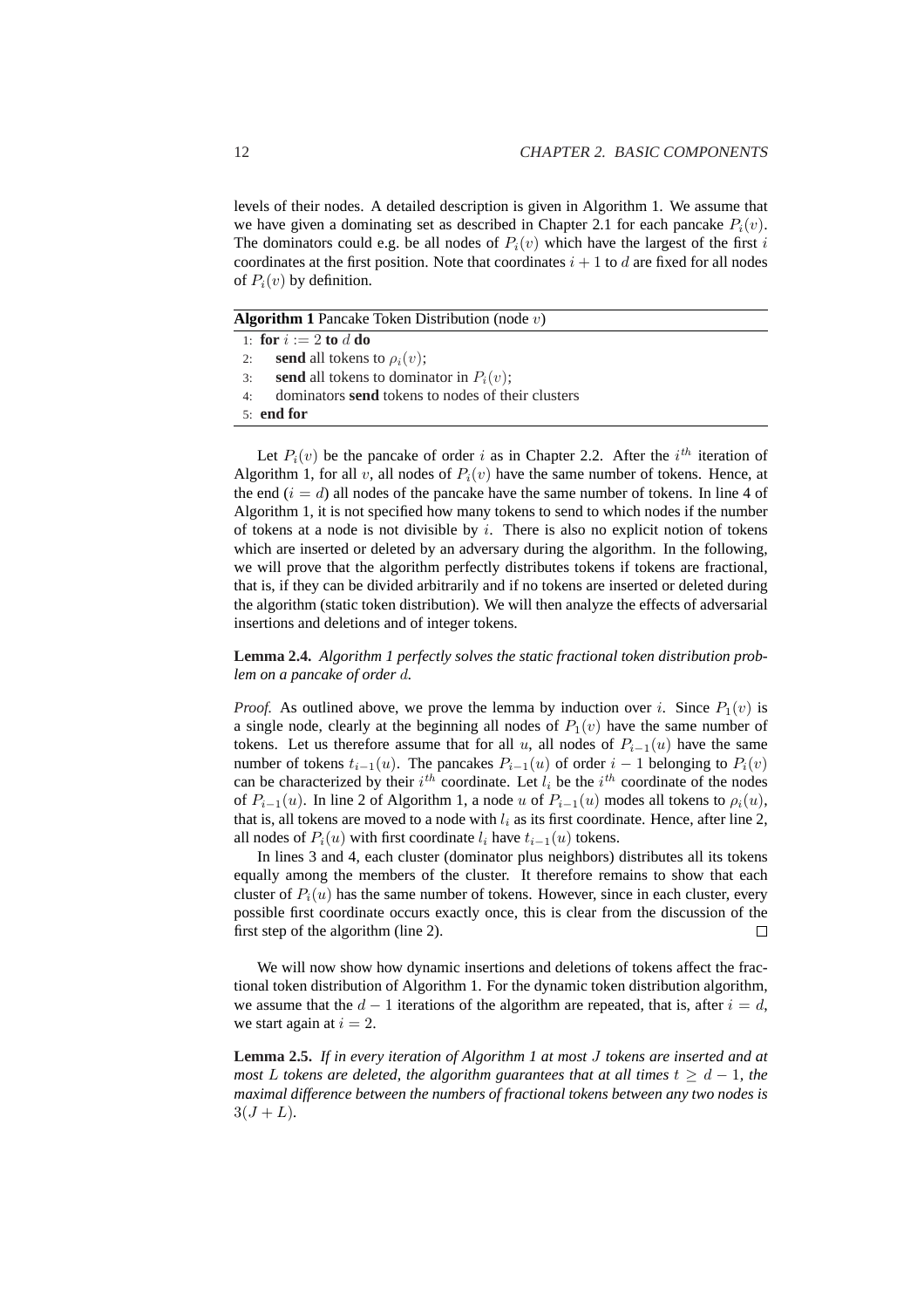*Proof.* To start, we only consider insertions and neglect deletions. Because all operations of the algorithm are linear, we can look at each token independently. By Lemma 2.4, each token which is inserted before the first iteration of the algorithm is distributed equally among  $1/i! \leq 2^i$  nodes after iteration i. A token which is inserted after iteration j is distributed among  $i!/j! \leq 2^{i-j}$  nodes after iteration i. All tokens which were inserted before the last complete execution of Algorithm 1 are equally distributed among all nodes of the pancake. We therefore only have to look at the last complete execution and at the current execution of the algorithm. All tokens which are inserted in the current execution of Algorithm 1 are distributed among at least  $2<sup>t</sup>$  nodes, t iterations after the insertion. Therefore, by a geometric series argument, there are at most 2J tokens per node which were inserted in the current iteration. All tokens which were inserted before the end of the last complete execution of the algorithm, were distributed among at least  $d$  nodes after the last complete execution. Because in iteration  $i$ , each node distributes its tokens among  $i$  different nodes and each node receives tokens from  $i$  different nodes, all the tokens from the last complete execution of the algorithm remain distributed among at least d nodes. Because there are at most  $(d-1)J$  such tokens, each node has less than one of them. Together, the number of tokens between the heaviest and the lightest node becomes 3J. For deleted tokens the same argumentation as for inserted tokens holds.

Up to now, we have analyzed the token distribution algorithm for the idealized case where tokens can be divided arbitrarily. In our application, tokens correspond to peers, we thus have to extend the analysis to integer tokens. We assume that in line 4, tokens are distributed as good as possible. That is, if there are  $k$  tokens in a cluster, some of the nodes receive  $|k/i|$  tokens and some nodes receive  $\lfloor k/i \rfloor$  tokens.

#### **Lemma 2.6.** *The (absolute) difference between the number of integer tokens and the number of fractional tokens at any node is always upper bounded by* 2d*.*

*Proof.* We start the proof by looking at iteration i of Algorithm 1. Assume that before iteration  $i$ , the difference between the number of integer tokens and the number of fractional tokens is at most  $\xi$  at each node. If there are token insertions or deletions at a nodes, this does not change because insertions and deletions affect the numbers of fractional and integer tokens in the same way. In line 2, all tokens are moved and therefore  $\xi$  remains unchanged. In lines 3 and 4, tokens are distributed equally among  $i$  nodes of a cluster. If there are  $k$  tokens in such a cluster, each node gets between  $|k/i|$  and  $[k/i]$  tokens. If every node got exactly  $k/i$  tokens, the difference between fractional and integer would remain at most  $\xi$ . Due to the rounding, the difference can therefore grow to at most  $\xi + 1$  after iteration *i*. Hence, after t iterations, the absolute difference between the numbers of fractional and integer tokens is at most t.

To prove that at each node, the number of integer tokens cannot deviate from the number of fractional tokens by more than  $2d$ , we need the following observation. By Lemma 2.4, fractional tokens are distributed equally among all nodes after their first complete execution of Algorithm 1, that is, after less than 2d iterations. Therefore, the number of fractional tokens at each node does only depend on the insertions and deletions of the last 2d iterations and on the total number of tokens in the system. Therefore, the distribution of fractional tokens is the same if we assume that before the last 2d iterations, the number of fractional tokens at each node was equal to the number of integer tokens. By the above argumentation, the difference between the numbers of integer and fractional tokens at a node can have grown to at most  $2d$  in those  $2d$ iterations. $\Box$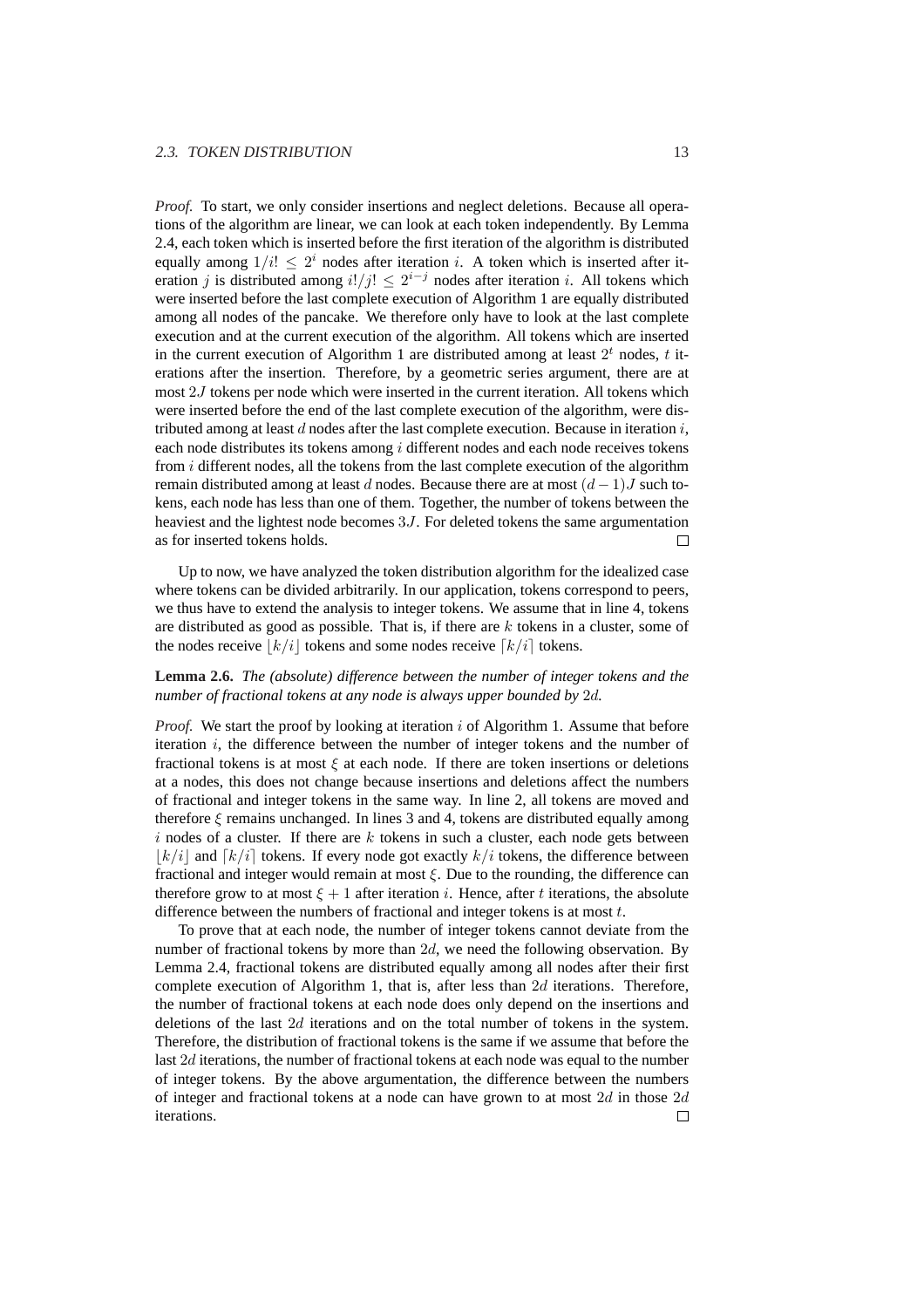Combining Lemmas 2.4, 2.5, and 2.6, we obtain the following theorem about the dynamic integer token distribution algorithm.

**Theorem 2.7.** *The discrepancy*  $\phi$  *of the dynamic integer token distribution algorithm is at most*  $\phi \leq 4d + 3(J + L)$ *.* 

We end this chapter with a few considerations about an actual implementation of Algorithm 1. The algorithm is formulated in the form which makes the proofs of this chapter as simple as possible. It is of course not desirable that all nodes first have to move all tokens to dominator nodes which then redistribute the tokens. Especially in the case where no insertions or deletions occur, we would like the system to stabilize to a point where no tokens have to be moved around. It is not difficult to implement Algorithm 1 in a way which has this property. In line 2, two nodes u and  $\rho_i(u)$  exchange all their tokens. They can of course obtain the same effect by computing the difference between the number of tokens and by only moving this number of tokens in the appropriate direction. A similar trick can be applied for lines 3 and 4. The dominator nodes can collect all the necessary information and decide about the necessary movements of tokens.

### **2.4 Node Representation**

Our system *simulates* the pancake topology and a pancake node consists of several peers. In this chapter we will first present the internal structure of a node (Chapter 2.4.1) plus the representation of the pancake's edges (Chapter 2.4.2).

#### **2.4.1 The Grid**

The peers of a node  $v \in V(P_d)$  are arranged to form a 2-dimensional grid  $G_v$  consisting of exactly  $d + 1$  columns while the number of rows R may vary depending on the total number of peers in  $v$ .

Let |v| be the total number of peers in node v and let  $R := ||v|/(d + 1)$ . The first  $R\cdot(d+1)$  peers are arranged in a 2-dimensional grid with  $d+1$  columns and R complete rows, such that every peer occupies exactly one position  $G_v[x, y]$  for  $x \in [0, d]$  and  $y \in [0, R-1]$ . The remaining |v| mod  $(d+1)$  peers—from now on called *extra peers* are located in an incomplete additional row  $G_v[i, R]$  for  $i \in [0, |v| \mod (d+1)]$ . Inside a node, the peers are connected as follows (*intra-connections*): A peer at  $G_v[x, y]$  is connected to the peers  $G_v[x, i]$  for  $i \in [0, R]$  and  $G_v[i, y]$  for  $i \in [0, d]$ . As the extra peers do not form a complete row, they are more vulnerable: Assume the grid having two rows and one extra-peer, the extra-peer would only be connected to two peers. In order to avoid this weakness, the extra peers are also assumed to be full members of the highest complete row  $R - 1$ , i.e., we also have connections between  $G_v[i, R]$  for  $i \in [0, |v| \mod (d+1)]$  and *all* peers  $G_v[j, R-1]$  for  $j \in [0, |v| \mod (d+1)]$ . When we state that a peer sends a message to all of it's row members, we thus mean for the row  $R - 1$ , that the senders send the message also to the extra-peers and, vice versa, also the extra-peers send the corresponding message to the members of row  $R - 1$ .

**Definition 2.1.** *A grid as described above and containing at least* 2d+2 *peers is called a* fully repaired *grid.*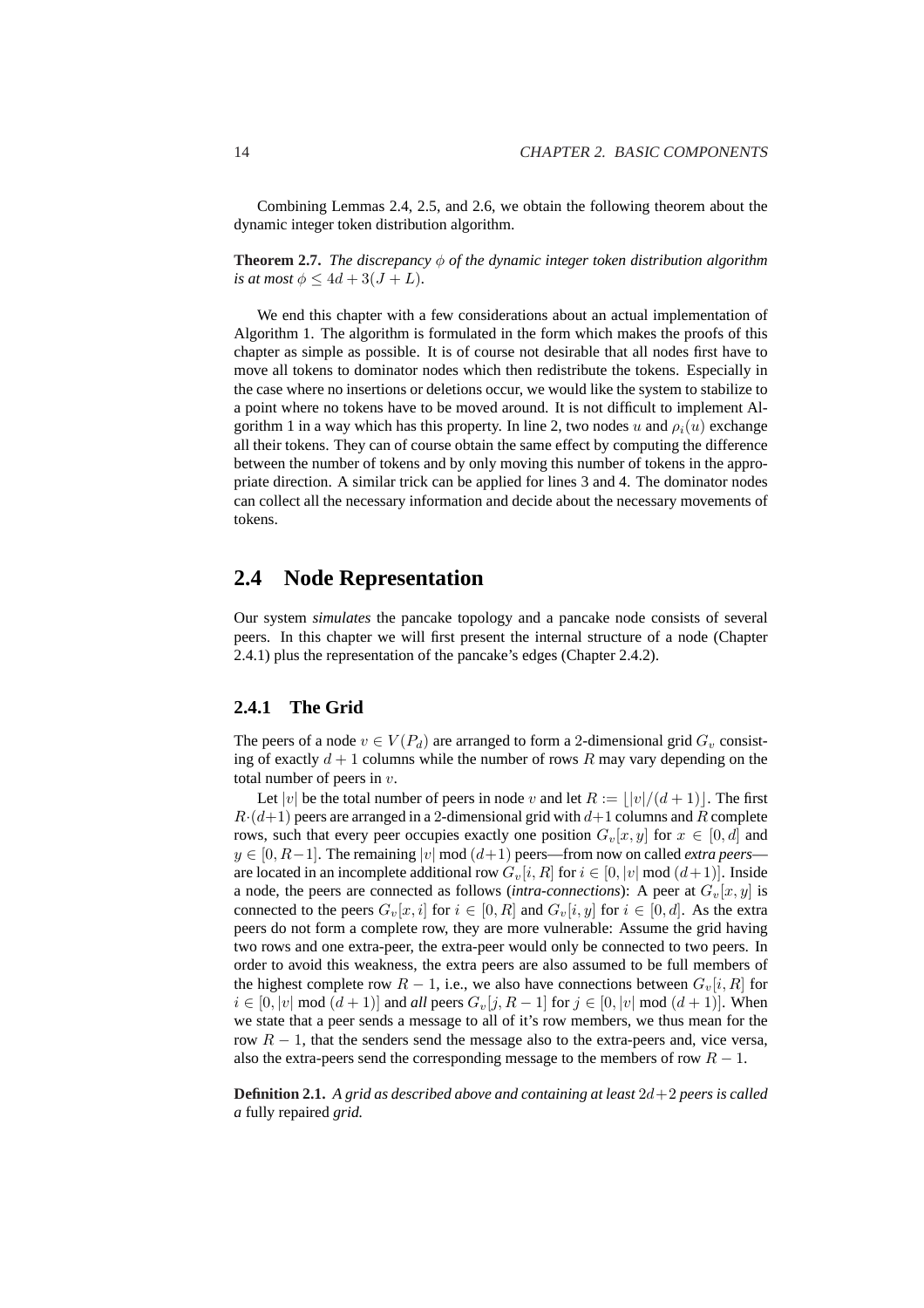#### **2.4.2 Edges**

Having described the pancake's nodes, we now specify the representation of the pancake's edges (*inter-connections*). The idea is as follows: If two nodes  $u$  and  $v$  are connected in the pancake graph  $P_d$ , i.e.,  $\{u, v\} \in P_d$ , then each peer  $G_u[i, 0]$  is connected to the peer occupying  $G_v[i, 0]$ , for  $i \in [0, d]$ . In the following, we will call the peers in the lowest row (row zero) the *core* of the corresponding node. Thus, we can say that two nodes are connected by a *matching between their cores*.

**Definition 2.2.** We call the matching of a node in  $P_d$  fully repaired, when each column *in the grid has a core-peer, and all core peers have a connection to their matching peers in all neighbored nodes.*

**Definition 2.3.** *The pancake system is called* fully repaired*, when all grids as well as their inter-node connections are fully repaired, and the discrepancy between any two nodes is bounded by*  $4d + 3(J + L)$ *.* 

**Lemma 2.8.** *Assumed the number of peers in any grid of the pancake system is bounded by* O(d 2 )*, the following statement holds: For any peer in a fully repaired pancake system, the out-degree is bounded by*  $O(d)$ *.* 

*Proof.* A peer in the pancake system is connected to its row neighbors, which are at most  $2d$  (in the top row, when there are  $d$  extra peers) and its column neighbors. For the row neighbors there is nothing to prove: Each node has just  $d$ . Since the number of peers per node is assumed to be bounded by  $O(d^2)$ , the number of rows in the grid, and thus the number of column neighbors is bounded by  $O(d)$ , since we have  $d + 1$ columns. Finally, the core peers are connected to one core peer of each neighbored node. Since each node in  $P_d$  has exactly  $d-1$  neighbors, the statement holds.  $\Box$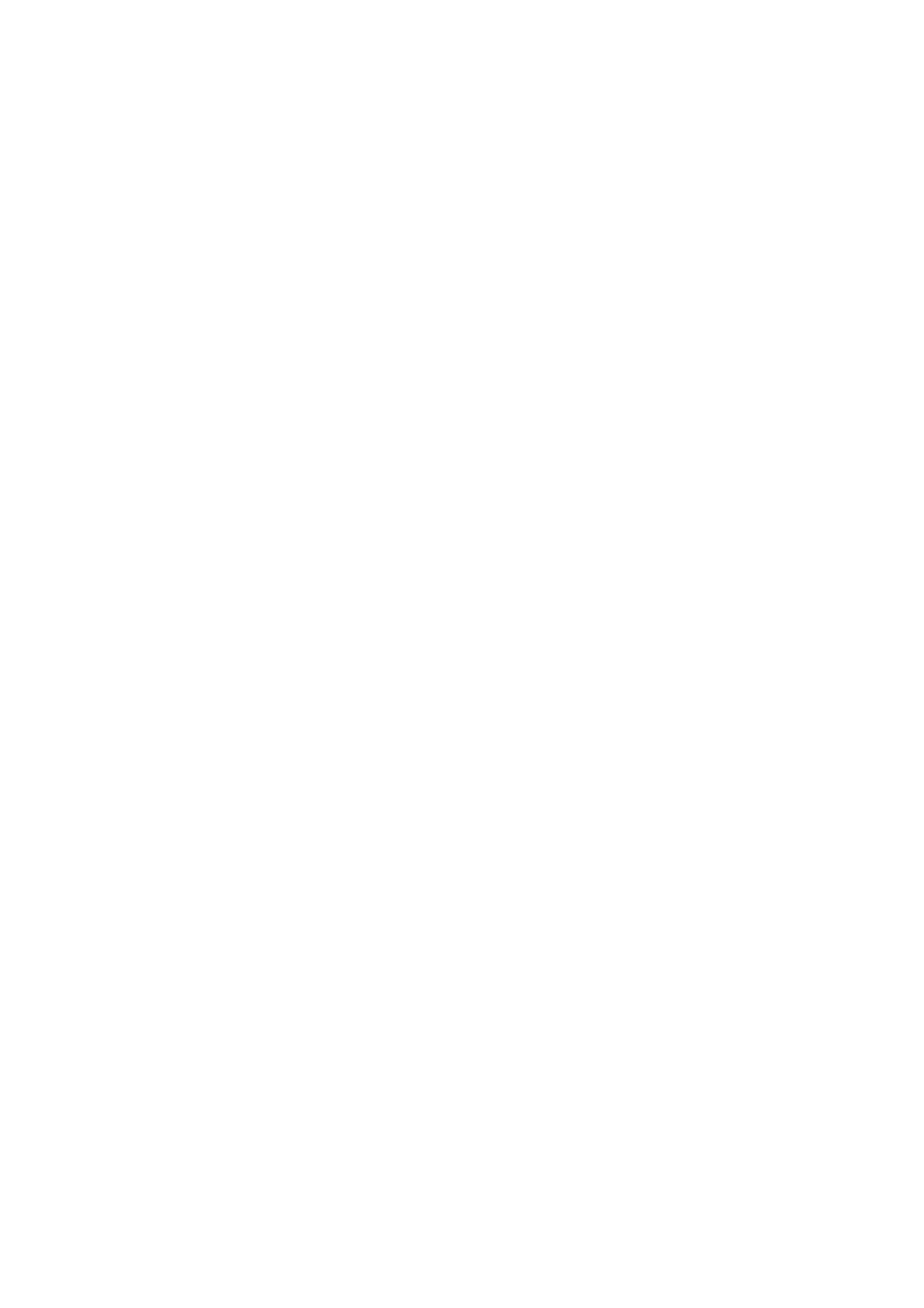## **Chapter 3**

## **Algorithms**

### **3.1 Introduction**

In this chapter the algorithms that are needed for the pancake system are presented in detail. First the algorithm  $A_{GRID}$  is presented (Chapter 3.2), which will be used to repair the grid, followed by  $A_{EDGE}$  (Chapter 3.3), which updates the inter-node connections. Then the algorithms that are needed for the expansion step, the reduction step (Chapter 3.4), the token distribution (Chapter 3.6) and finally the information aggregation (Chapter 3.7) follow.

For understanding this chapter, it is crucial to have an idea of how the system finally will work and how the adversary will be modelled. For this, we here present the idea of the *phase*. A *phase* is the time interval in which various algorithms are run, depending of the state of the system. The first algorithms of a *phase* are always the same. Starting with  $A_{GRID}$  and  $A_{EDGE}$ , in the following the algorithms for the token distribution  $\mathcal{A}_{TD}$ , and the information aggregation( $\mathcal{A}_{IA}$ ) are run. Finally, depending on the current result of the token distribution algorithm, the expand step may be prepared (c.f. Chapter 3.4) or executed, or the reduction algorithm may be run. Then a new phase begins with  $A_{GRID}$ . We will restrict our adversary to  $d/2$  joins and leaves during any time interval that corresponds to the longest possible phase (c.f. Chapter 4). We will prove that  $A_{GRID}$  and  $A_{EDGE}$  will fully repair the pancake system, with respect to the joins and leaves of the last phase. Thus for all following algorithms, the pancake system will be fully repaired up to  $d/2$  joins and leaves, which may occur at arbitrary time during the current phase. For this, correctness will be proved for at most  $d/2$  joins and leaves during the algorithm run. Note that this is sufficient, even if some of the joins and leaves occur before the run of the algorithm: The information of the possible joins and leaves before the start of these algorithms is simply not used. Other algorithms running during the same phase can be neglected. Thus for proving properties of any algorithm  $\mathcal{A}_X$ , we think of the the three algorithms  $\mathcal{A}_{GRID} \rightarrow \mathcal{A}_{EDGE} \rightarrow \mathcal{A}_X$  continuously running on each grid in  $P_d$ . This is possible, as long as it can be guaranteed, that all algorithms  $A_X$  that run during a phase, will end with a pancake system that is fully repaired up to the churn during it's run.

In the following, unless stated otherwise, with 'all peer in a grid/row/column', we mean all peers that were part of the grid on the beginning of the phase. These nodes are known by the corresponding (neighbored) peers in the grid, based on a *snapshot* in the beginning of the grid maintenance algorithm.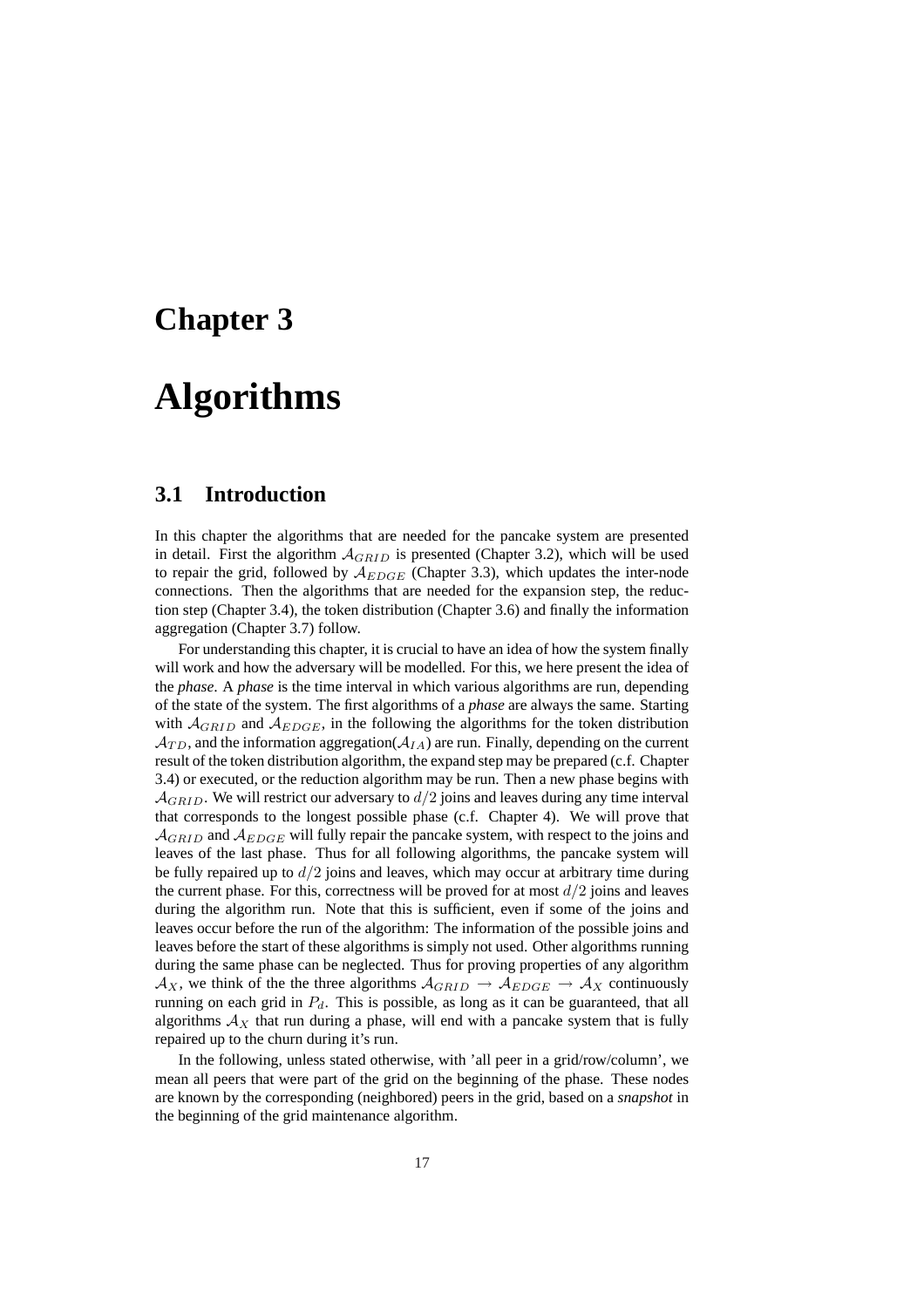## **3.2 Grid Maintenance**

In this chapter, we describe how to maintain the grid against continuous adversarial churn. Our algorithm  $A_{GRID}$  takes several rounds. The idea is as follows: At the beginning, a *snapshot* of the state (living peers, etc.) of the system is made. The following rounds are then only based on this information—ignoring the fact that some peers may have crashed by the concurrent adversary in the meantime. That is, by using enough redundancy, we take the crashed and newly joined peers only into account when the maintenance algorithm begins again with the first round. We thus accept that a newly joined peer will be disconnected, when the peer to which it joins leaves before a new run of  $A_{GRID}$  is started

 $\mathcal{A}_{GRID}$  consists of two parts. In the first part, the following information is broadcasted throughout the grid: (1) the positions where peers have left, (2) the IP addresses of the peers that have joined, (3) the IP addresses of the extra peers, and (4) the IP addresses of the peers in rows  $R - 1$  and  $R - 2$ . The second phase is based on this information and works as follows: Every surviving peer can locally compute which peers will take the positions of the left peers (gaps in the grid). Thereby, newly joined peers are taken into account first, and if this is not enough the extra peers are used. If there are still gaps in the grid, the peers of the top row are used, decrementing the number of rows ( $R := R - 1$ ). If on the other hand there are still joining peers left after all gaps have been filled, these peers are added to the top row, perhaps creating a new top row if necessary ( $R := R + 1$ ). After this local computation, the peers that have to fill the gaps are provided with the necessary neighbor information. With an adversary which may remove and insert at most  $d/2$  peers during any time period of 4 rounds, we can guarantee that no row may be deleted completely and that there is always a complete column. Note that we refer to the joins and leaves as to the joins and leaves at the start of  $A_{GRID}$ . As mentioned above, the churn that happens during the run of  $A_{GRID}$  is ignored.

We now give the detailed description of  $A_{GRID}$ . Thereby, the following notation is used: We will write  $G_v[\cdot, y]$  and  $G_v[x, \cdot]$  to denote all (surviving) peers in the y-th row and in the x-th column respectively.

#### ROUND 1

**Outline:** Starting to broadcast the positions where peers have left, the IP addresses of the joining peers, and the IP addresses of the extra peers plus row  $G_v[\cdot, R-1]$  and  $G_v[\cdot, R-2].$ 

**Sent Messages:** A surviving peer at position  $G_v[x, y]$  sends its IP address and the IP addresses of its joiners to all peers in  $G_v[\cdot, y]$ .

#### ROUND 2

**Outline:** The broadcast is continued along the columns.

**Sent Messages:** Each peer at position  $G_v[x, y]$ ,  $y < R - 2$  sends the addresses of the joiners in its row plus the information in which columns peers in its row have left to  $G_v[x, \cdot]$ . Each peer at position  $G_v[x, y]$ ,  $y \ge R-2$  sends all IPs of it's row, together with the corresponding grid coordinates to  $G_v[x, \cdot]$ . The joiners are sent without grid coordinates.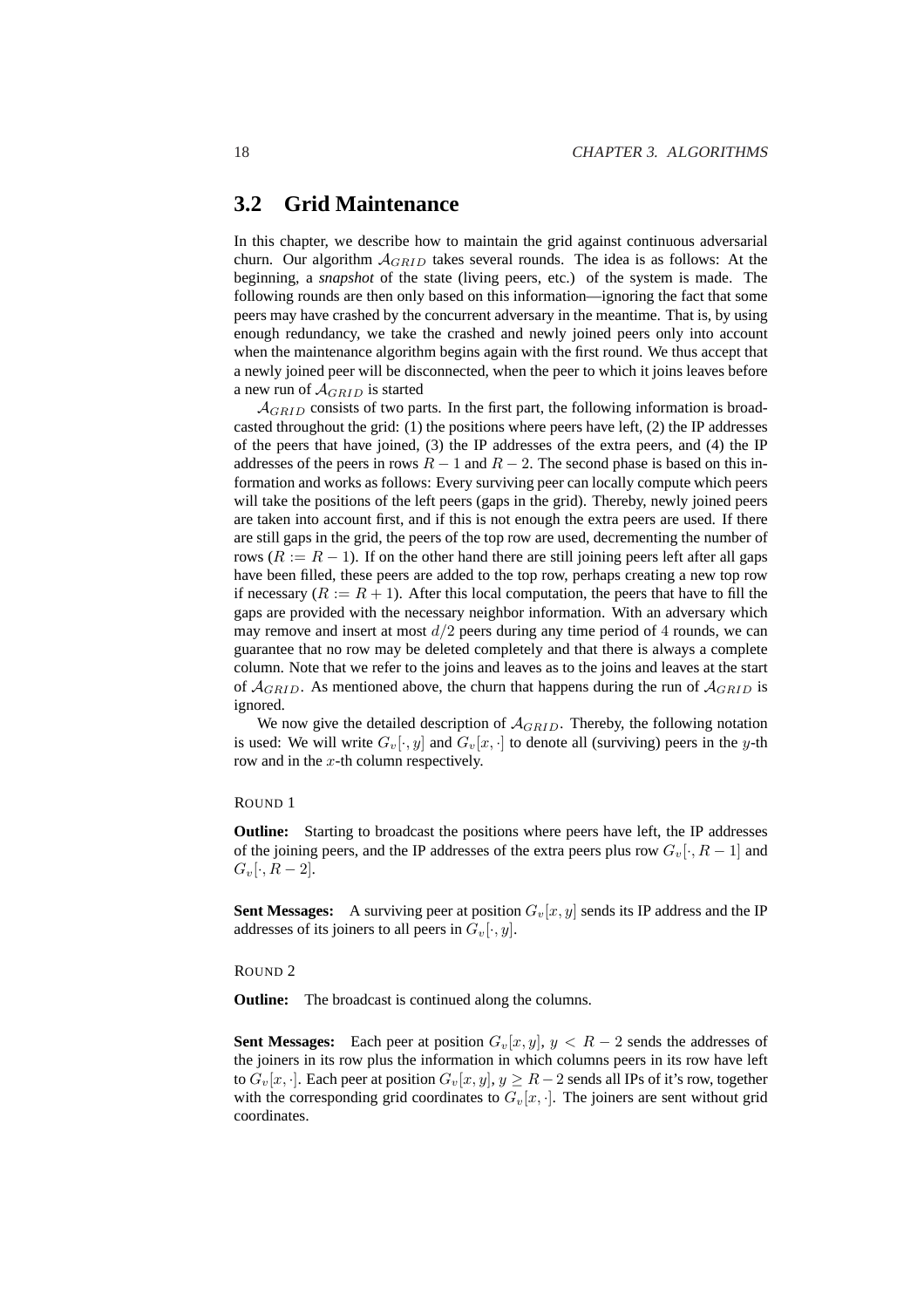#### 3.2. GRID MAINTENANCE 19

#### ROUND 3

**Outline:** The broadcast along the rows completes the information dissemination.

**Sent Messages:** Each peer at position  $G_v[x, y]$  forwards the information received in ROUND 2 to the peers  $G_v[\cdot, y]$ , including the joining peers that joined the row during the last phase.

#### ROUND 4

**Outline:** The new form of  $G_v$  is computed locally.

**Local Computation:** Each peer at  $G_v[x, y]$  computes the new positions of the joiners, extra-peers and the top-row. If the number of joiners and extra-peers exceeds the number of leaves by more then  $d+1$ , the number of rows in the grid is increased. If on the other hand the number of gaps exceeds the number of joiners and extra-peers, the row number is decreased. The computation is not specified here. We just assume that the computation is done unambiguous and similar in all nodes.

**Sent Messages:** Each peer having a missing neighbor on its row sends the information about all neighbors of this row or column directly to the peer which will replace it.

The following lemma is crucial for all later described algorithms: When  $A_{GRID}$  runs continuously on the grid and an adversary may joins or leaves at most  $d/2$  peers during any time interval that corresponds to the length of one run of  $A_{GRID}$ , the grid can be maintained despite the adversarial churn: The grid is thus always repaired up to the joins and leaves during the current and the last run of  $A_{GRID}$  as long as there are enough peers in the grid. Since other algorithms may be run in the same phase, a following algorithm can rely on a grid that is repaired up to  $d/2$  joins and leaves.

**Lemma 3.1.** *Let the algorithm* AGRID *run continuously on an initially fully repaired grid. Let further the number of joins and leaves in any time interval of* 4 *rounds be bounded by*  $d/2$ *, and the number of peers in the system always be at least*  $2d + 2$ *. Then the following statement holds: The system is always fully repaired up to the joins and leaves since the beginning of the last run of* AGRID*.*

*Proof.* We first show that the presented algorithm can repair a grid that is fully repaired up to  $d$  joins and leaves in quiet rounds, that is, no further joins and leaves may occur during the run of the algorithm. First we observe, that the maximum of  $d$  leaves and the minimum of  $2d+2$  peers in the grid guarantee at least one complete column during each complete run of  $A_{GRID}$ , let it be column c, and thus a grid-diameter of at most 3. In ROUND 1, each peer at position  $G_v[c, \cdot]$  receives all IP'addresses from its row, additionally, the peer at  $G_v[c, R - 1]$  gets all ID's of row  $G_v[\cdot, R]$ , if there are extra peers in the grid. As the peers can compute from the received IP-addresses, which row-members are missing, also the grid coordinates of left row members are known. At least the peers at position  $G_v[\cdot,c]$  then can then send the complete information as described in ROUND 2 to their column neighbors, and in ROUND 3, all peers of column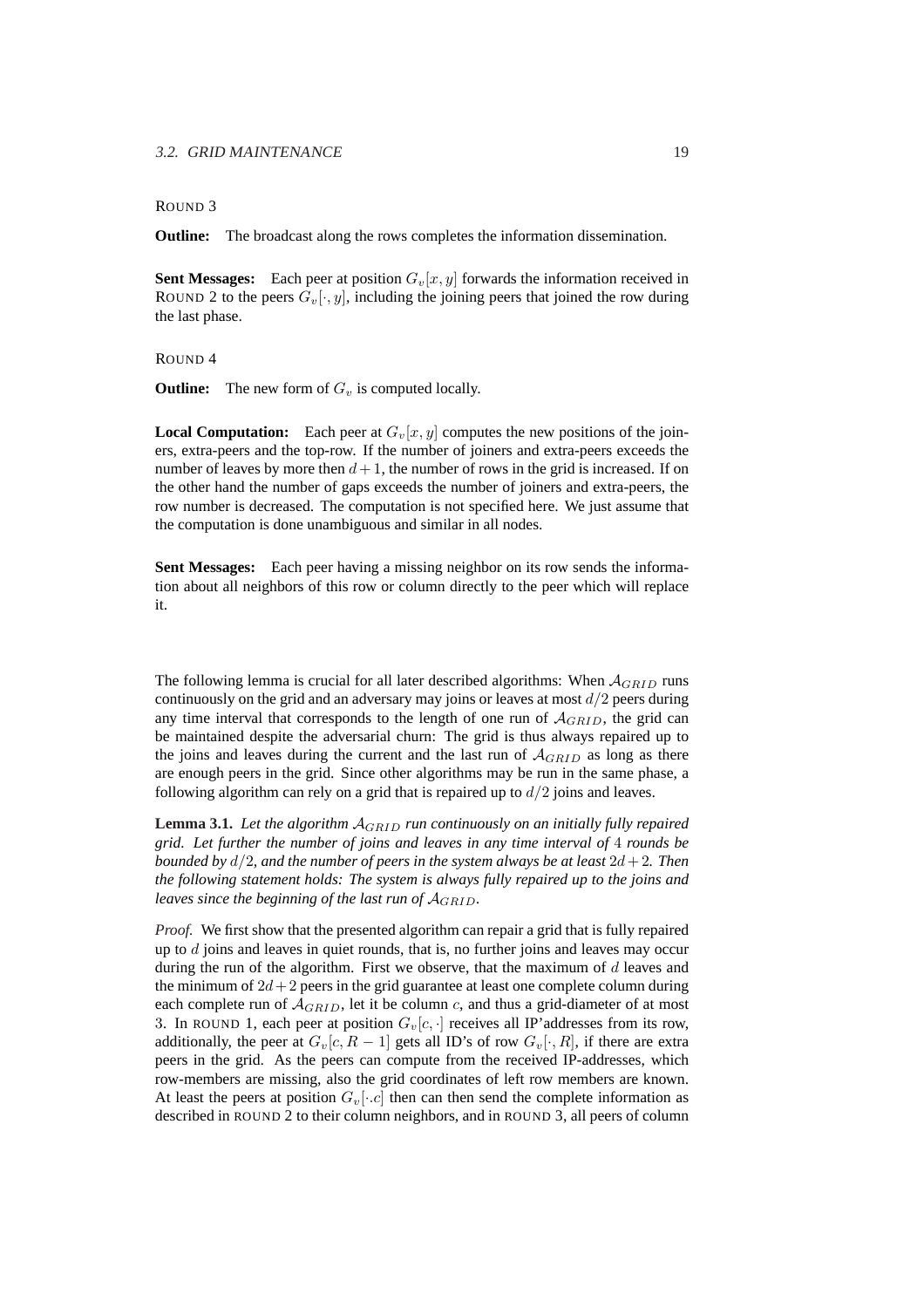$c$  are informed about all the information that has to be broadcasted through the grid. After sending this information into the rows in ROUND 3, it is guaranteed that all peers in the grid receive in ROUND 4 the necessary information for the computation: their row and column neighbors, the IPs of the extra-peers, and the complete information about row  $R - 1$  and  $R - 2$ . The computation is not presented in detail. But since an order on the peer IP-addresses as well as the grid positions can be defined, it can obviously be done unambiguous. To conclude the first part of the proof, it has to be shown, that all peers indeed receive their new row- and column neighbors. Each peer in the grid can compute the following: It's new grid position, all peers in the rows with row number at least  $R - 2$  including the corresponding grid coordinates. Finally, all IP-addresses and coordinates from peers that will change their position. All peers that change their column receive the missing column information from a peer in the column. For each peer, being newly on a grid position with row number at most  $R-3$ , gets its row information from the peers in that row.

Let now run the grid maintenance algorithm repeatedly on an initially fully repaired grid. The number of joins and leaves on the grid are restricted to  $d/2$  in any time interval of 4 rounds and finally the number of peers in the grid is always at least  $2d+2$ . After the first run, the number of joins and leaves is at most  $d/2$ . These can be repaired during the second run of  $A_{GRID}$ , since the total number of leaves are restricted to  $d$ during both runs of  $A_{GRID}$ . Note that it is not necessary to know in advance which column will be complete during the whole run. We conclude, that in the second run, all joins and leaves that occurred during the first run are repaired and thus the situation after the second run of  $A_{GRID}$  is the same as after the first run. Of course, this is also true for all following runs of  $A_{GRID}$ .  $\Box$ 

Since in our pancake-system, we bounded the out-degree by  $O(d)$ , also the total number of different information a peer receives should be bounded by  $O(d)$ . This is stated in the following lemma.

**Lemma 3.2.** Let the number of peers in a grid be bounded by  $O(d^2)$ . Then the total *information that is received during* AGRID *by any peer in the grid, is bounded by* O(d)*.*

*Proof.* The number of rows, and thus the number of peers in a column is restricted by  $O(d)$ , since the number of peers in the grid is bounded by  $O(d^2)$ . The received information contains the following messages, their lengths all bounded by  $O(d)$ : All IP-addresses of the peers in a row (own row and rows  $R-2$ ,  $R-1$ ) all IPs in a column (own column), the IPs of the extra peers and joining peers and finally the grid positions where peers left the system.  $\Box$ 

### **3.3 Updating Inter-Node Connections**

As stated above, the matching between neighbored nodes has to be updated. This is done with the here presented algorithm  $A_{UPDATE}$ , which will be run after the grid maintenance algorithm. So the information that is known in  $\mathcal{A}_{GRID}$  can be used here, i.e. the information, which peers newly joined the core of the node. The simplest idea to update the matching, is that core nodes send all IPs of the current core, together with the corresponding column numbers to the matched core peers in the neighbors, and in the next round, the received information could be sent to all core peers of the node. The problem with this solution is, that a core peer would receive  $\Theta(d)$  core peers from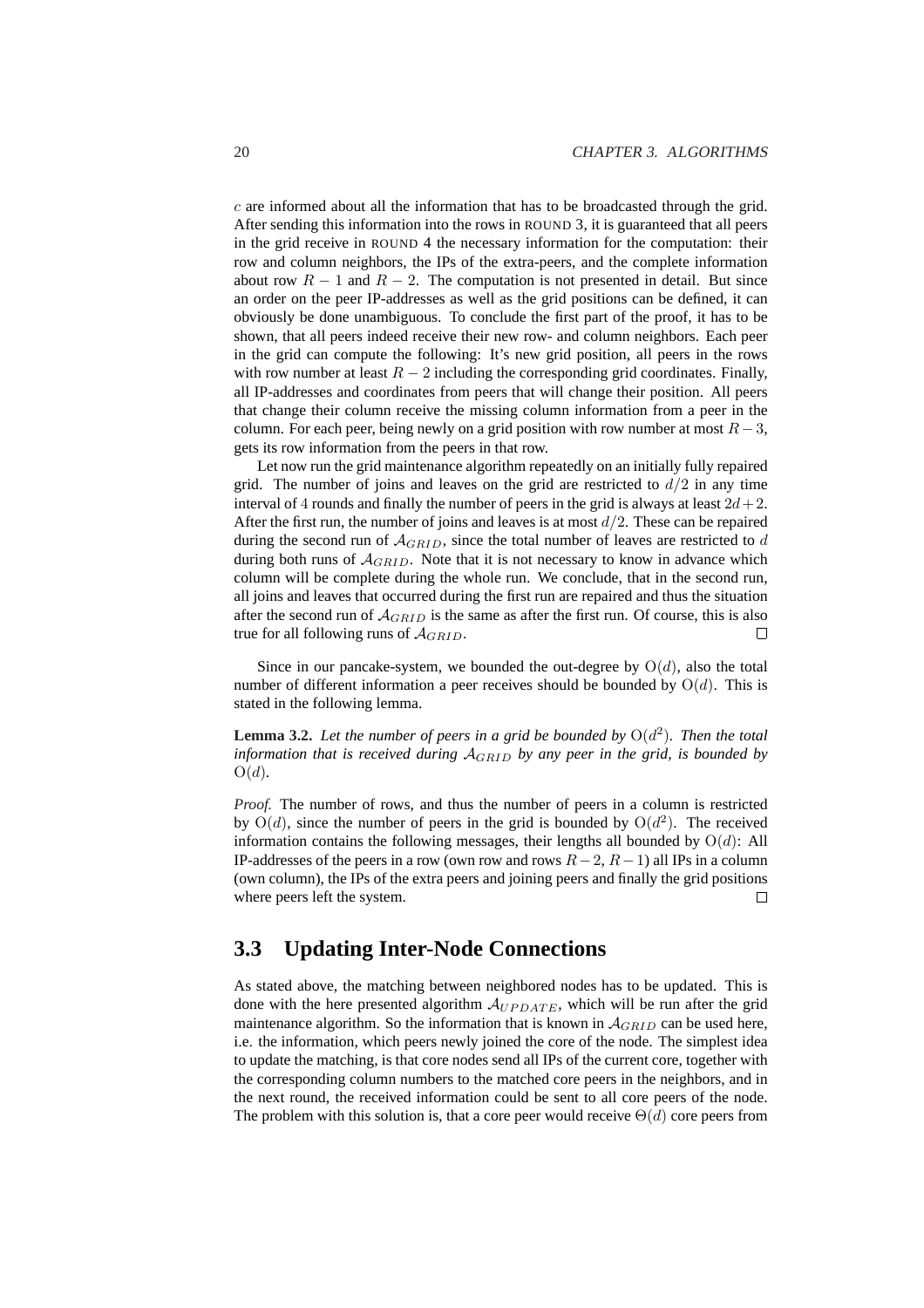$\Theta(d)$  neighbors. So the information a core peer would receive would be in  $\Theta(d^2)$ , which is not desirable. For this, we only send the update information and afterwards take into account possibly missing information. Note that a core peer never changes it's column number in the grid (unless the dimension is changed), but stays on it's place till it leaves the system. Also for  $A_{UPDATE}$  we give a detailed algorithm in rounds. It is run synchronously in all core peers of all grids in the system.

#### ROUND 1

**Outline:** All (core) peers of a node know the IPs of the core peers, that joined the core in the last run of  $\mathcal{A}_{GRID}$ .

**Sent Messages:** Each core peer at  $G_v[x, 0]$  that has not newly joined the nodes core, sends the IPs of the peers, that newly joined the node's core, to it's matching partners  $G_{\rho_i}[x,0]$  for all  $2 \leq i \leq n$ . Together with the IP, also the column number c of each new core peer is provided as well as the node ID of v, namely  $(\ell_1 \dots \ell_d)$ .

#### ROUND 2

**Outline:** The message received in the last round is forwarded to the destination.

**Sent Messages:** Each core peer  $G_v[x, 0]$ , that received a message in the last round, sends the following information: For each received triple  $[IP, c, ID]$ , the IP, together with the corresponding node ID is forwarded to  $G_v[c, 0]$ .

#### ROUND 3

**Outline:** The previous core nodes now all know their new matching partners and the corresponding node ID to which they belong. However, a peer newly entered to a core, does not know it's matching partners, that were not replaced in the last run of  $A_{GRID}$ .

**Sent Messages:** Each core peer  $G_v[x, 0]$  that received new matching partners  $G_{\rho_i}[x,0]$  in ROUND 2 sends its own IP-address together with its node ID  $(\ell_1, \ldots, \ell_n)$ to all its new matching-partners  $G_{\rho_i}[x,0]$ .

As already mentioned,  $A_{EDGE}$  will run after  $A_{GRID}$ . It will be run on all nodes of  $P_d$ at the same time. The following lemma states, corresponding to Lemma 3.1, that the two algorithms can defend the ongoing churn bounded by  $d/2$  joins and leaves in the pancake system during 7 rounds that are needed for both algorithms.

**Lemma 3.3.** *Given a pancake system*  $P_d$ *, that is initially fully repaired. In each node, the two algorithms* AGRID *and* AEDGE *are run continuously in this order. Let the number of joins and leaves in any time interval of* 7 *rounds be bounded by* d/2*, and further the number of peers in any node be always at least*  $2d + 2$ *. Then the following statement holds: The pancake system after after every run of the two algorithms is fully repaired up to the joins and leaves that occur during the algorithms.*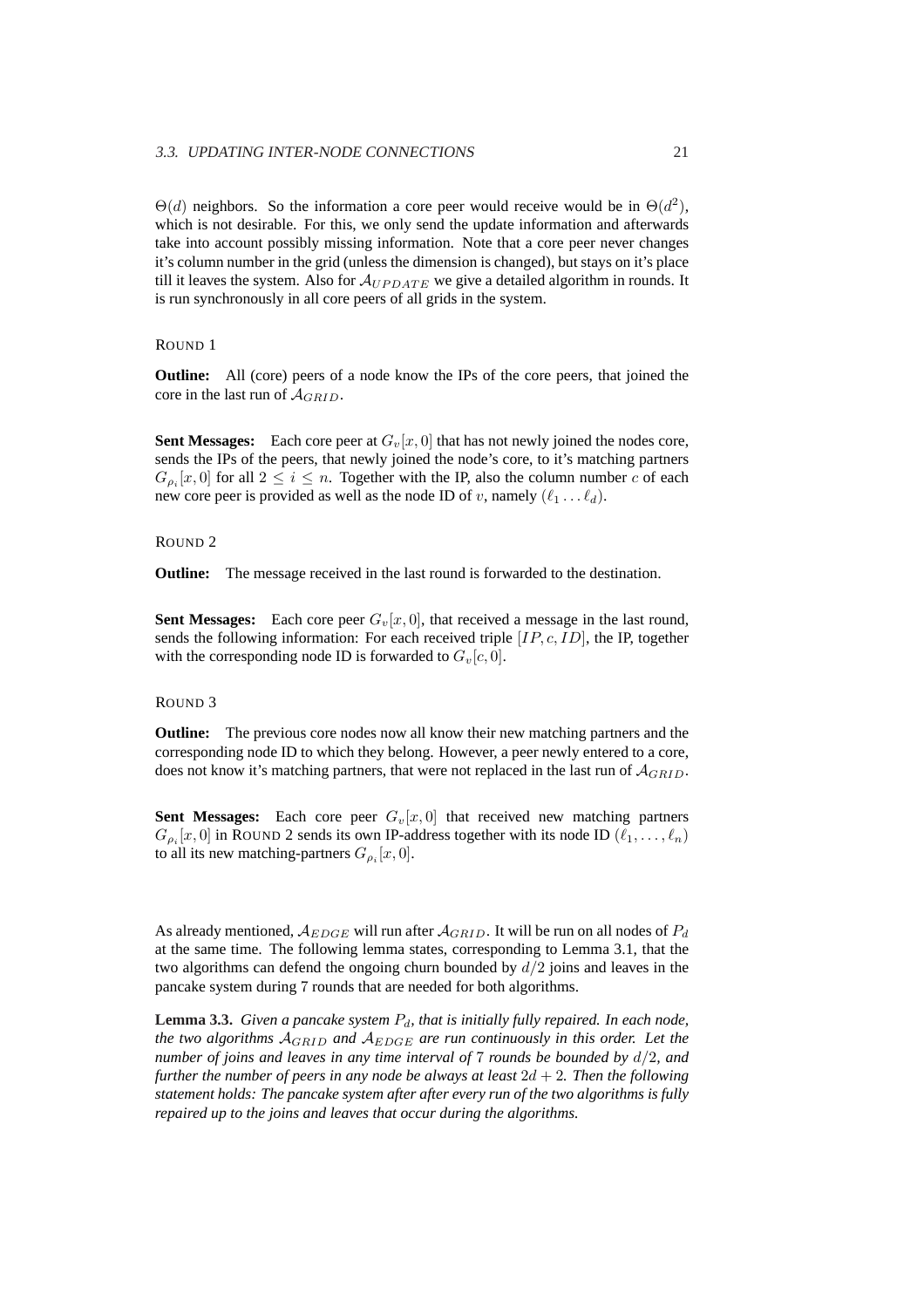*Proof.* We first state that the pancake graph  $P_d$  is always fully repaired up to  $d/2$  joins and leaves after each run of the two algorithms. This follows (1) from Lemma 3.1, (2) the fact that the same number of joins and leaves now is allowed for the time both algorithms are running and (3) that  $A_{EDGE}$  does not affect the grids. This implies that for any two consecutive full runs of  $A_{GRID}$  and  $A_{EDGE}$ , there exists a column number  $c$ , for which in each grid of  $P_d$  the column c in the system are complete and not changed up possible joining nodes in the top rows. The existence of the complete columns guarantee the that the core peers in column  $c$  have all information for the sending of the IPs, column numbers and node ID's to the neighboring core peer in column  $c$  in ROUND 1 and the sending to the destination in ROUND 2. Thus all peers that not newly joined the core receive the information about their new matching partners. The sent messages inROUND 3 guarantee, that also new core peers receive the IPs and node ID's of their matching partners.  $\Box$ 

**Lemma 3.4.** *The total size of information that is received by any peer in the pancake system during the run of*  $A_{UPDATE}$ *, is bounded by*  $O(d)$ *.* 

*Proof.* The number of sent IP-addresses in the first two rounds is bounded by the number of peers that were replaced in the grid algorithm, thus  $d/2$ . In ROUND 3, the number of received IP-addresses is bounded by the number of joins and leaves as well. These are obviously in  $O(d)$ .  $\Box$ 

### **3.4 Expansion**

When the pancake graphs order is increased from  $d$  to  $d + 1$ , each node v must split into  $d + 1$  new nodes (c.f. Chapter 2.1). How can this expansion be achieved on the grid level? As has been mentioned before, the grid  $G_v$  consists of  $d+1$  columns. This allows a simple way to split the grid: Every column yield one new node.

We know from Chapter 2.1 that two neighboring expanded nodes have already been adjacent in  $P_d$  (or originate from the same node). Now assume that two columns  $G_v$ and  $G_u$  of two expanding adjacent nodes  $u, v \in P_d$  become neighbors in  $P_{d+1}$ . With the grid as described so far, these two columns have only one connection to each other.

In order to increase the fault-tolerance, the following mechanism is applied: As soon as a certain threshold in the information aggregation algorithm is achieved, which guarantees at least  $d + 1$  complete rows in each node, the nodes start to establish a matching between the columns in  $G_u$  and  $G_v$  that will be future neighbors. In order to limit the information that is sent, we establish this matching stepwise, ensuring that it is finished before the node actually has to split.

The following algorithms will be run after  $\mathcal{A}_{GRID}$  and  $\mathcal{A}_{EDGE}$ , in the same phase as described in Chapter 3. For this we can assume that the joins and leaves of the last phase are fully repaired, and during the run of the following algorithms, only  $d/2$  joins and leaves have to be taken into account. Thus in the following, we assume to have a fully repaired pancake graph, and allow  $d/2$  joins and leaves during the algorithm runs. Note that it makes no difference, if some of the joins and leaves may occurred before the start of the algorithm.

#### **3.4.1 Matching Establishment**

Again, we provide a detailed description of the expansion rounds. First, we describe how to establish the matching, which is done by  $A_{MATCH}$ . This is done in d phases: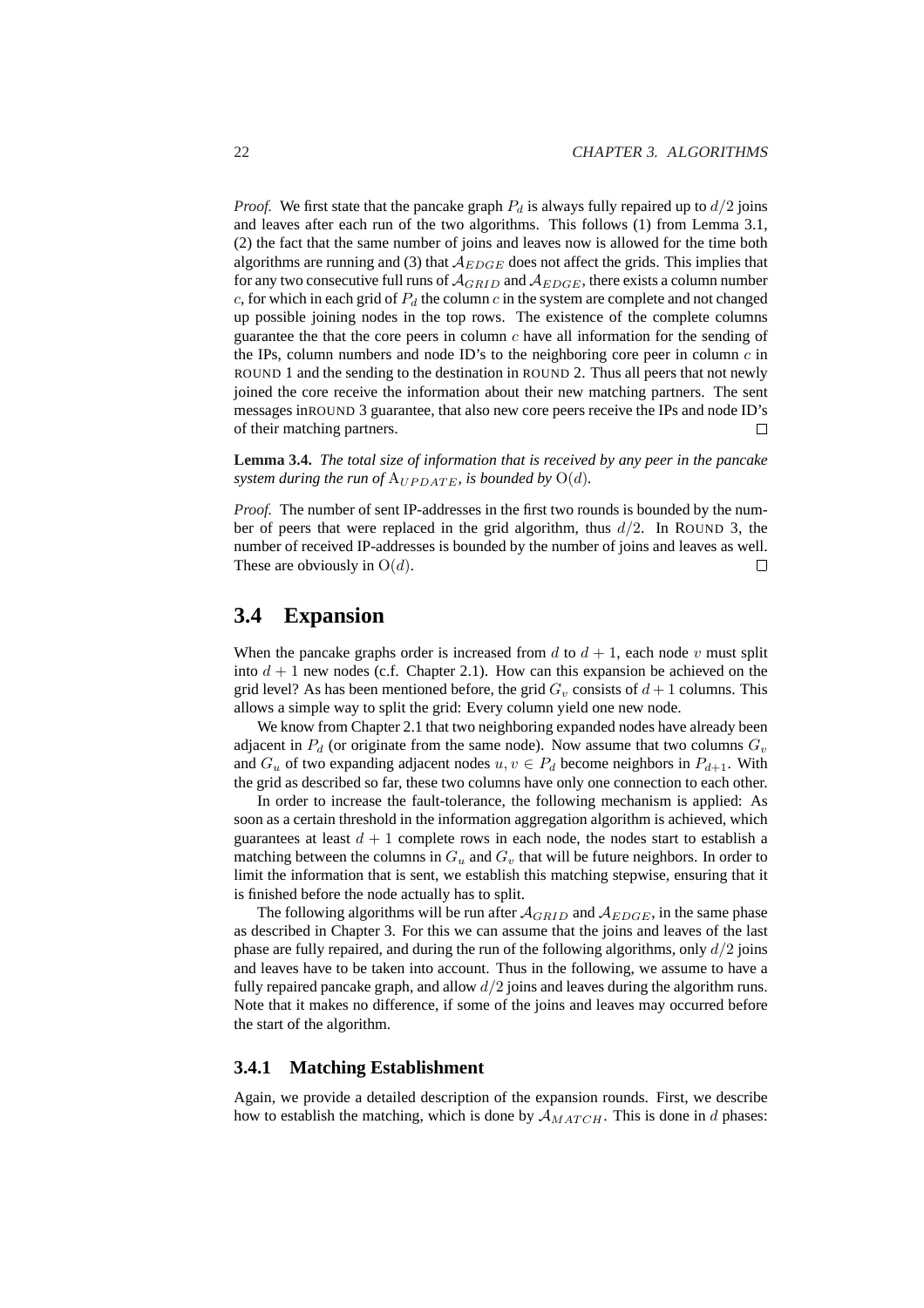#### 3.4. EXPANSION 23

in phase dim for the matching to neighbor  $\rho_i(v)$ , which is indicated by the argument i. The idea is that each peer at  $G_v[y, y + 1]$  with  $0 \le y \le \lfloor d/2 + 1 \rfloor$  sends its IP addresses of its row to the peer  $G_v[y, 0]$ . Peer  $G_v[y, 0]$  is then responsible to transfer the  $y + 1$ -th row to the corresponding peers  $G_{\rho_i(v)}[y, 0]$  for  $i \in [2, d]$ . From there, the information is broadcast to  $G_{\rho_i(v)}[\cdot, y+1]$ . Despite the adversarial churn, we will be able to guarantee, that there is at least one complete row that reaches its destination. We will describe phase i. We will use i as the argument of the algorithm, thus phase i is referred to as  $A_{MATCH}(i)$ . We assume, that the algorithm is run on a fully repaired pancake system, allowing  $d/2$  joins and leaves during the algorithm run (c.f. Chapter 3.1).

#### ROUND 1

**Outline** Each peer in the grid knows the IP-addresses of its row neighbors. Each peer at position  $G_v[y, y + 1]$ ,  $0 \le y \le (d + 1)$ , starts the transfer of it's row information to the neighboring node.

**Sent Messages:** A peer at  $G_v[y, y + 1]$  sends the IP-addresses of it's row neighbors to  $G_v[y, 0]$ , the core peer in its column.

#### ROUND 2

**Outline** The information is sent to the neighboring core.

**Sent Messages:**  $G_v[y, 0]$  forwards the message received in this round to  $G_{\rho_i(v)}[y, 0]$ , its matching partner in the neighbor node, given by a prefix-inversion of length  $i$ .

#### ROUND 3

The message is forwarded to the  $y + 1$ -th row.

**Sent Messages:**  $G_{\rho_i(v)}[y,0]$  forwards the message to  $G_{\rho_i(v)}[y,y+1]$ .

ROUND 4

**Sent Messages:**  $G_{\rho_i(v)}[y, y+1]$  sends the received messages to  $G_{\rho_i(v)}[\cdot, y+1]$ .

ROUND 5

**Outline:** Now the matching, which may not all nodes received is repaired.

**Local Computation:** Each peer v of column ccan compute to which column in  $\rho_i(v)$ it has to be matched: For  $c \geq i$ , a matching column k in  $G_{\rho_i(v)}$  is given by  $k = j$ . On the other hand, for  $c \leq i$ , the to be matched column is given by  $k = i - c$ . Note that in the case  $c = i + 1$ , two columns have to be matched.

**Sent Messages:** Each peer that received a row of the neighbors node, sends an ordered array of IPs of the lowest  $d + 1$  members of it's column to the received peer IPs that belong to columns to which a matching has to be established.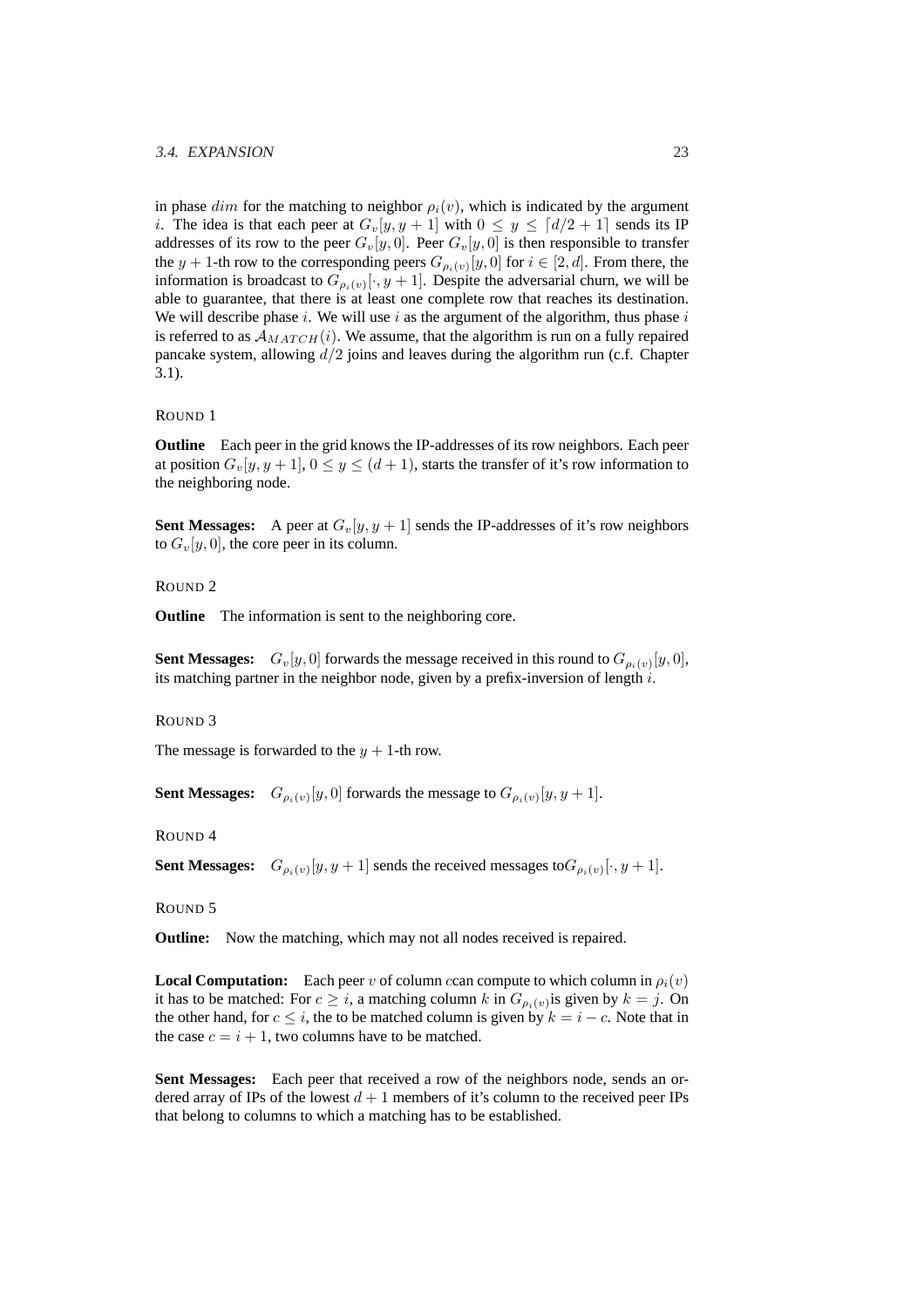ROUND 6

**Outline:** The matching establishment is finished.

**Sent Messages:** The messages that are received, are forwarded into the column.

The following lemma states that the establishment of the matching is guaranteed when there are at most  $d/2$  joins and leaves in the system  $P_d$ . The algorithm  $A_{MATCH}$ will be run after  $A_{GRID}$  as described in Chapter 4. For this, we can assume that there are at most  $d/2$  joins and leaves.



Figure 3.1: Disjoint sets of used peers for different y-values in  $(P_4)$ .

**Lemma 3.5.** Assuming all nodes in  $P_d$  have at least  $d+1$  rows and  $P_d$  is fully repaired *up to*  $d/2$  *joins and leaves. After running*  $\mathcal{A}_{MATCH}(i)$  *in all nodes synchronously, the following statement holds: All matchings to*  $\rho_i(v)$ *, that are needed for expanding the grid are established up to* d/2 *joins and leaves.*

*Proof.* We send  $\lceil d/2+1 \rceil$  messages that contain  $d+1$  IPs. The set of peers corresponding to the IPs, as well as the pathes over which the IPs are sent are disjoint: the IPs of row  $G_v[\cdot, y+1]$  are sent to the row  $G_{\rho_{dim}(v)}[\cdot, y+1]$ , using the core peers  $G_{(v)}[y, 0]$ and  $G_{\rho_{dim}(v)}[y,0]$  . We use  $\lfloor d/2 + 1 \rfloor$  different y-values. For two different y-values, all involved nodes are obviously disjoint, as long as  $y \neq 0$ . For this, see also Figure 3.1 Since the grid is repaired up to the at most  $d/2$  joins and leaves, for at least y-value  $(0 \le y \le \lceil d/2 + 1 \rceil)$  the following statement holds: For each node v in  $P_d$ , the row  $G_v[\cdot, y + 1]$  as well as the core peer  $G_v[y, 0]$  will not leave during the full run of the algorithm. In other words there exists a row, for which the message could be sent in both directions and both rows are complete during the whole run of  $A_{MATCH}$ . Such a row number exists, since the number of used rows is  $\lfloor d/2 + 1 \rfloor > d/2$ . A node in this row can now send the columns to the columns that have to be matched. Vise versa, the corresponding IPs and row numbers of the to be matched column can be received and forwarded to the peers that will be their matching partners. Then the matching is complete up to the joins and leaves during the current phase. To conclude, it has to be shown that the computing of the matching partners is correct, i.e. any two columns that establish a matching are indeed future neighbors, and all future neighbors are indeed matched. From symmetry it then obviously holds, that if a column  $c_1$  decides to establish a matching to a column  $c_2$  in a neighbored node, also  $c_2$  takes the decision to match  $c_1$ .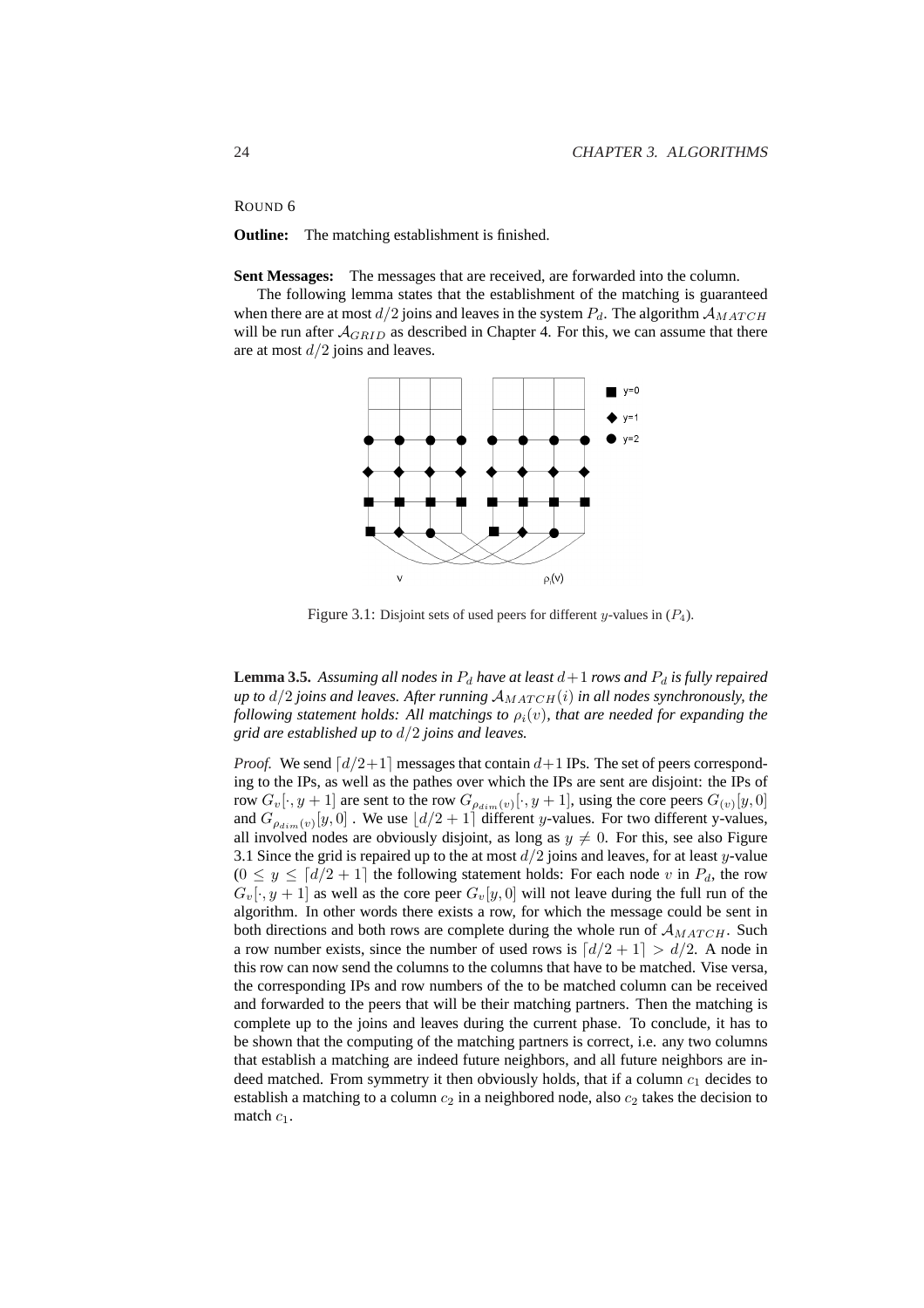#### 3.4. EXPANSION 25

In  $A_{MATCH}(i)$ , matchings between columns in the nodes  $v = (\ell_1 \dots \ell_d)$  and  $\rho_i(v) = (\ell_i \dots \ell_1 \ell_{i+1} \dots \ell_d)$  have to be established. The future ID's of the columns have all literals  $\ell_1 \ldots \ell_d$  in the same order, and additionally, for the c-th column, the new number  $(d + 1)$  inserted at position  $c + 1$ . For two columns in neighbored nodes to be neighbors, the prefix-inversions must have the same effect on  $(\ell_1 \dots \ell_n)$  as the prefix-inversion of their parent nodes. From the position of  $(d + 1)$  then the column number of the matching partner is easily found. Let now first  $c > i$ . The literal  $(d+1)$ being at position  $c + 1$ , the future nodes are connected by the same prefix-inversion as their current node, not affecting the number  $(d+1)$ . It follows that in both columns, the entry  $(d+1)$  is at the same position and they thus have also the same column number. For  $c < i + 1$ ,  $(d + 1)$  will be part of the prefix-inversion. The future neighbors thus are connected by a prefix-inversion of length  $i + 1$ . A prefix-inversion of length  $i + 1$ changes the position of any literal from  $c + 1$  to  $i - c + 1$  and thus corresponds to the column number  $i - j$ . Finally, for  $i = c$ , prefix-inversions of the length i and  $i + 1$ respectively, affect the literals  $\ell_1 \ldots \ell_n$  in the same way, and thus result both in a to be matched column, at position j and  $i - j = 0$  respectively. Note that for the columns  $c = 0$  and  $c = 1$ ,  $c = i$  never holds. The reason is, that these columns are future neighbors and thus have to establish a matching to only  $d - 1$  columns in neighbored nodes.

**Lemma 3.6.** *The total information that is received by any node during the run of*  $A_{MATCH}$  *sent is bounded by*  $O(d)$ *.* 

*Proof.* Before the last round, the sent and received messages are obviously all of length  $O(d)$ : A single row is received and/or sent in the first four rounds, in ROUND 5  $d+1$ IPs, i.e. the lowest  $d+1$  column members, are sent. For round 6 we see that the number of matchings that one column in  $G_v$  has to establish to  $G_{\rho(v)}$  is 1 or 2 and thus in O(1), as seen from the calculation in ROUND 5. It follows that the number of peer IPs that have to be sent and received in the column are in  $O(d)$ .  $\Box$ 

Since we want the out-degree in our pancake system be bounded by  $O(d)$ , this also is shown for the complete matching between the columns as stated in the following lemma:

**Lemma 3.7.** *The total information needed for the matching between columns that will be future neighbors, is bounded by*  $O(d)$ *.* 

*Proof.* In the expanded (future) pancake graph  $P_{d+1}$ , each node will be neighbored to  $d$  neighbors. Thus each column will be matched to at most  $d$  columns in different nodes. A node holds for each of its d (or  $d - 1$  for column 0 and 1) matched columns one IP-address. Thus the information needed for the complete matching between future neighbors is bounded by d IPs and thus by  $O(d)$ .  $\Box$ 

#### **3.4.2 Matching maintenance**

The matching maintenance algorithm  $A_{MM}$  is based on the same idea as  $A_{EDGE}$ . It updates the matchings that were already established by  $A_{MATCH}$ . Remember that after the run of  $A_{GRID}$  all peers know their column neighbors. Also the peers that have not newly come into the column, know which peers newly came into the column. For this, the same algorithm as  $A_{EDGE}$  can be used, up to the fact that instead of the matching between core rows, the matching between columns are updated. Note that we have the same number of peers as in the core (we take the  $d+1$  lowest rows in each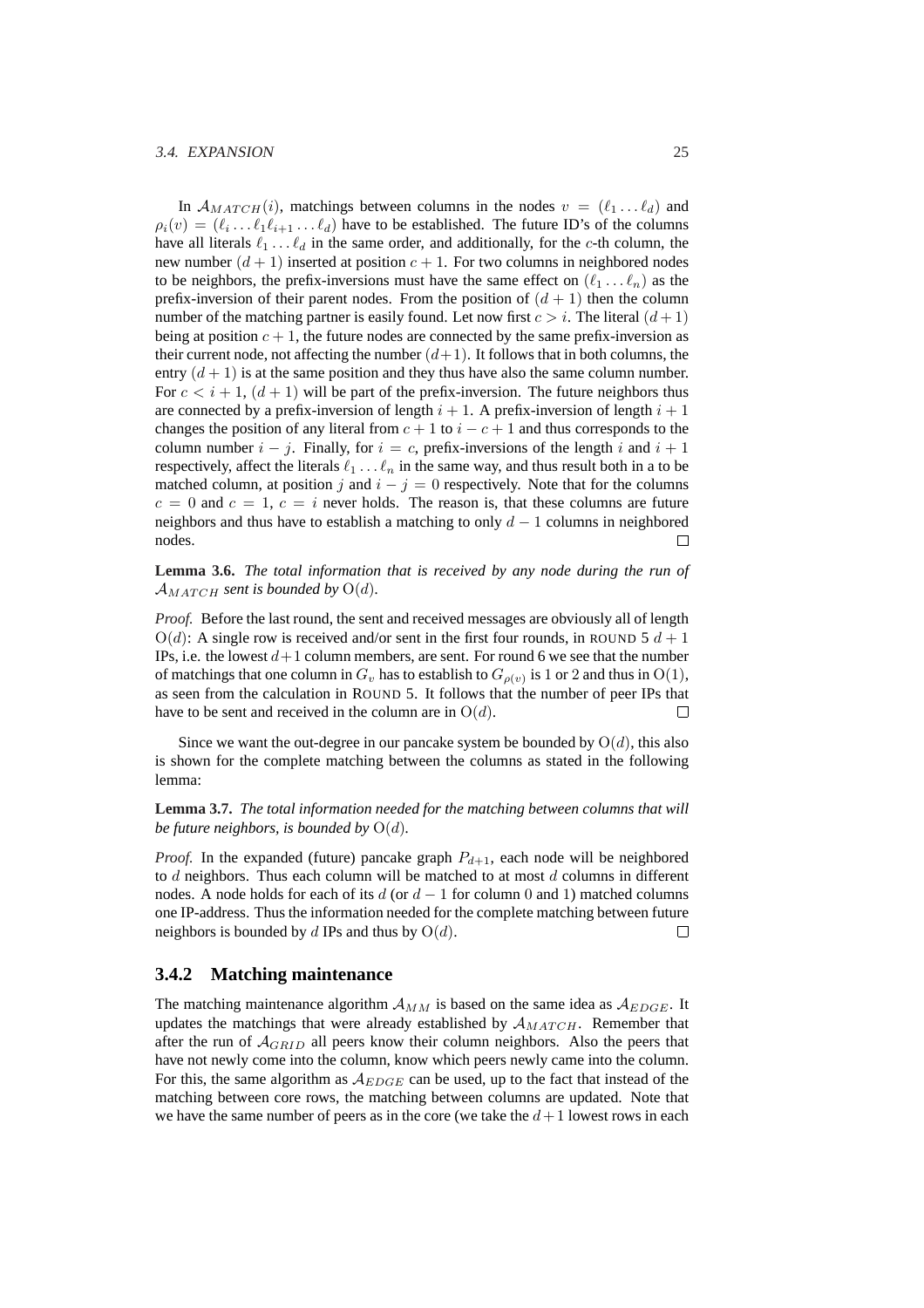column). So also all proves can be overtaken from Chapter 3.3 since also the maximum number of leaves that have to be repaired are the same as in  $\mathcal{A}_{EDGE}$ , namely  $d/2$ . Also for the matching maintenance, we introduce an argument i: In  $A_{MM}(i)$ , the matchings to the future neighbors in the nodes  $\rho_i(v)$ ,  $v \leq i$  are updated.

**Lemma 3.8.** When the number of complete rows in each grid is at least  $d + 1$ , the *already established matchings are repaired by*  $A_{MM}$  *up to the churn in the current phase.*

*Proof.* See proof of Lemma 3.3

 $\Box$ 

**Lemma 3.9.** *The total size of information that is received and/or sent is bounded by* O(d)*.*

*Proof.* See proof of Lemma 3.4

 $\Box$ 

### **3.4.3 Expand Step**

In order to change the order of the pancake system from  $d$  to  $d + 1$ , the following algorithm  $A_{EXP}$  is used. For the latter, we consider a node  $v = l_1...l_d$  with grid  $G_v$ . The column  $G_v[i, \cdot]$  for  $i \in [1, d + 1]$  will form the new node  $v_{(i)}^{exp} = l_1...l_{i-1}(d + 1)$  $1)$  $l_i...l_d$ .

ROUND 1

**Outline:** The peers of the *i*-th column  $G_v[i, \cdot]$  which will form the new node  $v_{(i)}^{exp}$ (i) are completely connected. Thus, it is easy to build the new grids  $G_{v_{(i)}^{exp}}$ , including cores and inter-connections: The inter-node connection will consist of the established matching between the former columns plus one additional, to be defined connection, since in the new dimension  $d + 1$ , there are  $d + 2$  core-peers.

**Local Computation:** Each peer in  $v_{(i)}^{exp}$  $\mathcal{E}^{exp}_{(i)}$  locally computes the form of  $G_{v_{(i)}^{exp}}$ , for example depending on the IP addresses or the row numbers. The peers that were matching peers, namely the peers in the lowest  $d + 1$  rows are assumed to be new core peers, where the row number in the old grid corresponds to the column number in the new grid. Thus one new core peer has to be computed.

**Sent Messages:** All new core peers send the IP of the core peer in column  $d + 2$ together with the corresponding node ID to their matching partners.

ROUND 2

**Outline:** The expansion is finished.

**Sent Messages:** The core peers in  $v_{(i)}^{exp}$  $\begin{bmatrix} exp \\ p \end{bmatrix}$  inform the new core peer about it's matching partners (IP and node ID), received in the last round.

**Lemma 3.10.** Let the algorithm  $A_{EXP}$  *run on a fully repaired pancake system*  $P_d$ *, and all columns be matched to their future neighbors as described above. Let further the number of complete rows in each grid be at least*  $2d + 4$  *and the churn during*  $A_{EXP}$ *be bounded by* d/2 *joins and leaves. Then the following statement holds: After the run*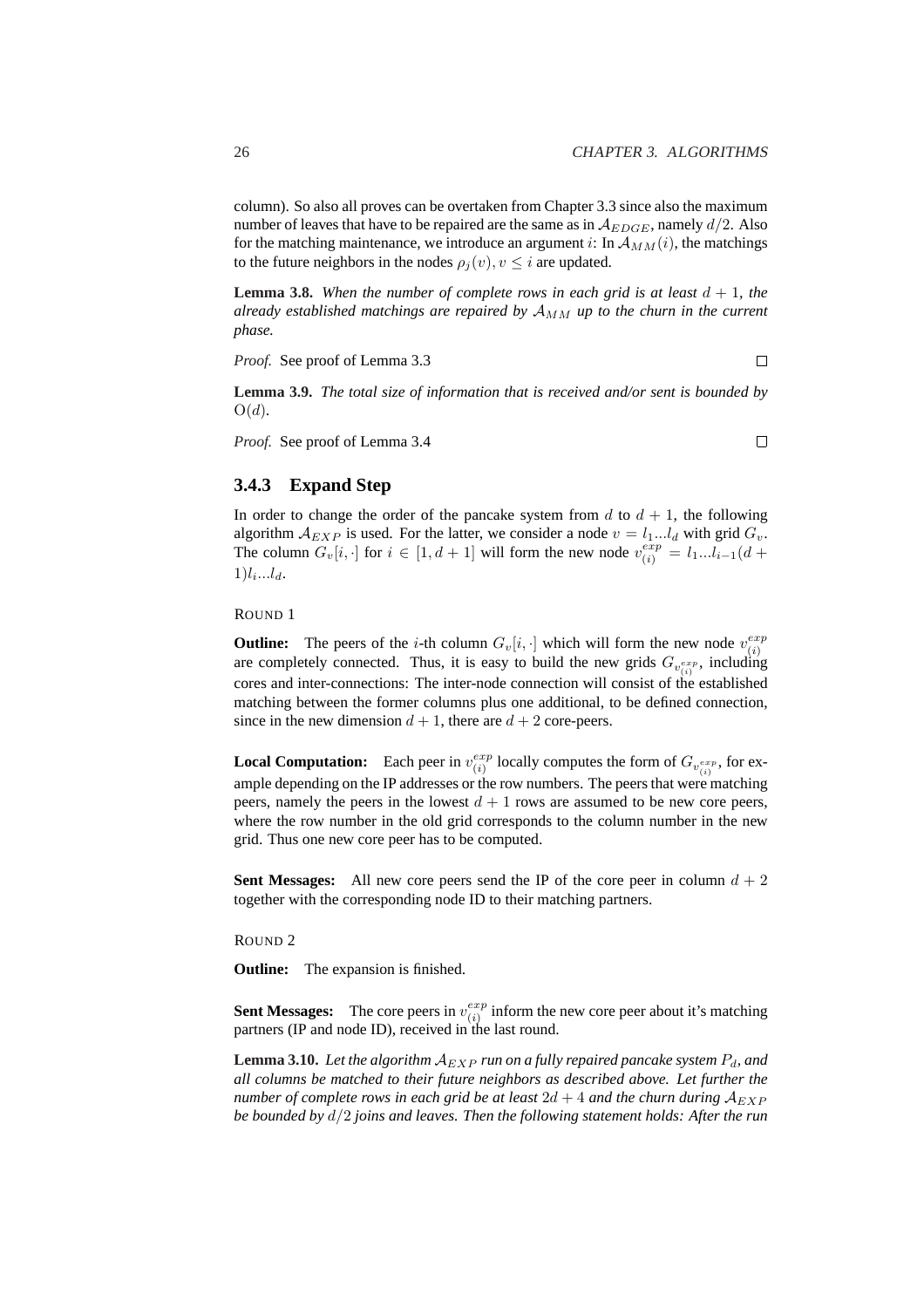#### 3.5. REDUCTION 27

*of*  $\mathcal{A}_{EXP}$ , the pancake system is of dimension  $d+1$  and fully repaired up to the joins *and leaves during the expand step.*

*Proof.* First we note that in the beginning the number of connections between any two new nodes es  $d + 1$ . Thus the  $d/2$  leaves can not destroy the connection. The only thing to show is that the computation can be done unambiguously. The argument is the same as for  $A_{GRID}$ : An order can be defined as well on the new grid positions and the IP-addresses.  $\Box$ 

**Lemma 3.11.** *The information received during*  $A_{EXP}$  *is bounded by*  $O(d)$ *.* 

*Proof.* For each neighbor, one IP-address is received, namely the IP of the peer that will be the new core peer. Since in  $P_{d+1}$  each node has d neighbors, this is bounded by  $O(d)$ .  $\Box$ 

## **3.5 Reduction**

If the pancake graph reduces its order from  $d + 1$  to  $d$ ,  $d + 1$  grids have to be merged to one and some nodes have to be interchanged between the dominators (cf. Chapter 2.1). For this, we will use the algorithm  $A_{RED}$ . We will again describe the operations of  $A_{RED}$  in terms of the grid representation.

Similarly to the notation introduced in Chapter 2.1, let  $v_{(1)}^{dom} \in P_{d+1}$  be the dominator of a cluster that reduces to  $v \in P_d$  and let  $v_{(i)}^{dom} = \rho_i(v_{(1)}^{dom})$ . In order to reduce the order of the pancake graph, we must exchange the nodes  $v_{(i+1)}^{dom}$  with  $u_{(i+1)}^{dom}$  for  $i \in [2, d]$  where  $u = \rho_i(v)$ , and then merge these nodes into one node v (cf. Chapter 2.1).

On the grid level, a constant number of rounds is needed for this order reduction which of course are again assumed to execute concurrently to the adversary.

Basically, the procedure is as follows. First we turn  $G_{v_{(i)}^{dom}}$  for  $i \in [1, d + 1]$ into a clique and the information about the core of  $G_{v_{(1)}^{dom}}$  is sent to  $\rho_{i-1}(v_{(i)}^{dom})$  (node exchange). Now, the new grid of node v will be formed. For this, let again  $v_{(i)}^{exp}$  $\frac{exp}{(i)}$  for  $i \in [1, d + 1]$  be the nodes that will form v after the node exchange,  $v_{(1)}^{exp}$  being the dominator. Node  $v_{(1)}^{exp}$  now sends *all* its peers' addresses to  $v_{(i)}^{exp}$  $_{(i)}^{exp}$  for  $i \in [2, d+1]$ . With this information, a first version of  $G_v$  can be computed, where column i is given by  $v_{\alpha}^{exp}$  $\binom{exp}{i}$ . Based on this structure, the final grid can be obtained by a simple rearrangement which is not described further here.

In the following we give the detailed algorithm. Note that some rounds in the description could be parallelized. However, in order to enhance clarity, we accept some additional rounds.

#### ROUND 1

**Outline:** In order to exchange the dominated nodes according to exchange of the dominated nodes,  $v_{(i)}^{dom}$  for  $i \in [3, d + 1]$  gets the information about the core of its future dominator. Moreover, the latest joiners are integrated into the grid.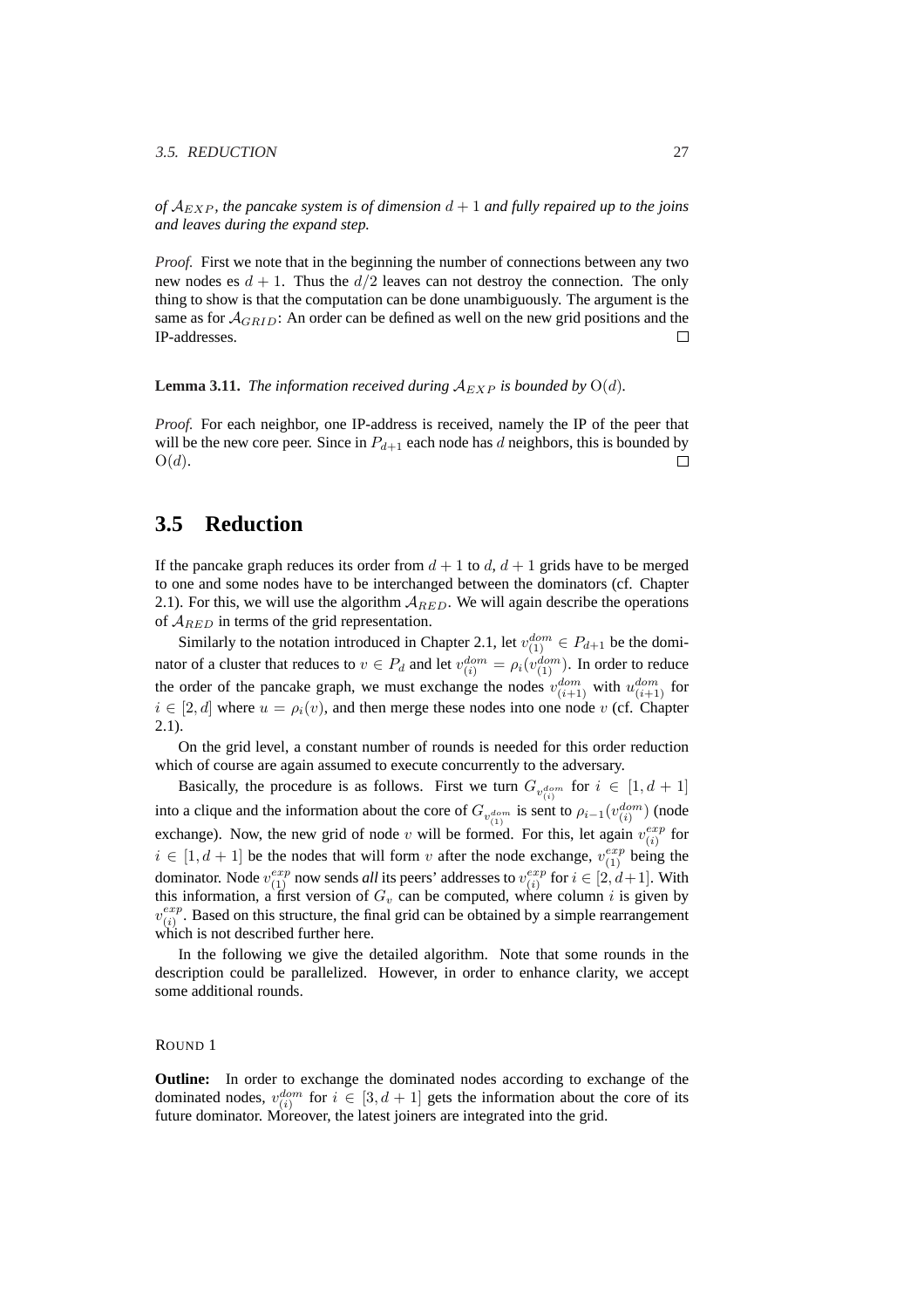**Sent Messages:** Each peer in  $G_{v_{(i)}^{dom}}[x,0]$  sends the IP address of the corresponding dominator peer  $G_{\rho_i(v_{(i)}^{dom})}[x,0]$  (given by the matching) to  $G_{\rho_{i-1}(v_{(i)}^{dom})}[x,0]$ . Additionally, each peer in the system broadcasts its own address and the addresses of its joiners within its row.

#### ROUND 2

**Outline:** The to be transferred nodes inform their new dominators about themselves. Nodes start building a clique.

**Sent Messages:** The core peers  $G_{v_{(i)}^{dom}}[x,0]$  for  $i \in [3,d+1]$  send their addresses to the dominator peers they learned in the previous round. In order to establish a clique, each peer broadcasts the addresses of its row to its column.

#### ROUND 3

**Outline:** Inside each node, a clique is built.

**Sent Messages:** Each peer sends the addresses collected in the previous rounds to their row.

ROUND 4

**Outline:** Dominated nodes learn about all peers in their dominator.

**Sent Messages:** Each peer in the core of a dominator, i.e.,  $G_{v_{(1)}^{exp}}[x,0]$ , sends all addresses in the node to the neighboring peers in  $G_{v_{(i)}^{exp}}[x,0]$  for  $i \in [2,d+1]$ .

#### ROUND 5

**Outline:** The information about the peer in the neighboring dominator is disseminated inside dominated nodes.

**Sent Messages:**  $G_{v_{(i)}^{exp}}[x, 0]$  for  $i \in [2, d + 1]$  distributes the dominator's peer addresses within  $G_{v_{(i)}^{exp}}$ .

#### ROUND 6

**Outline:** The grids reduce to d rows and one column (future column of the reduced node). Thus, each grid position may have a constant number of peers. These  $d$  rows then establish a matching to the corresponding row of the dominator.

**Local Computation:** Each peer in  $G_{v_{(i)}^{exp}}[x, y]$  for  $i \in [1, d + 1]$  can compute its position in the new grid of  $d$  rows (uniformly distributed).

**Sent Messages:** In order to establish the complete bipartite matching to the peers at the corresponding row of the dominator, the peers in row x of  $G_{v_{(i)}^{exp}}$  for  $i \in [3, d + 1]$ send their addresses to the peers in row x in  $G_{v_{(1)}^{exp}}$ .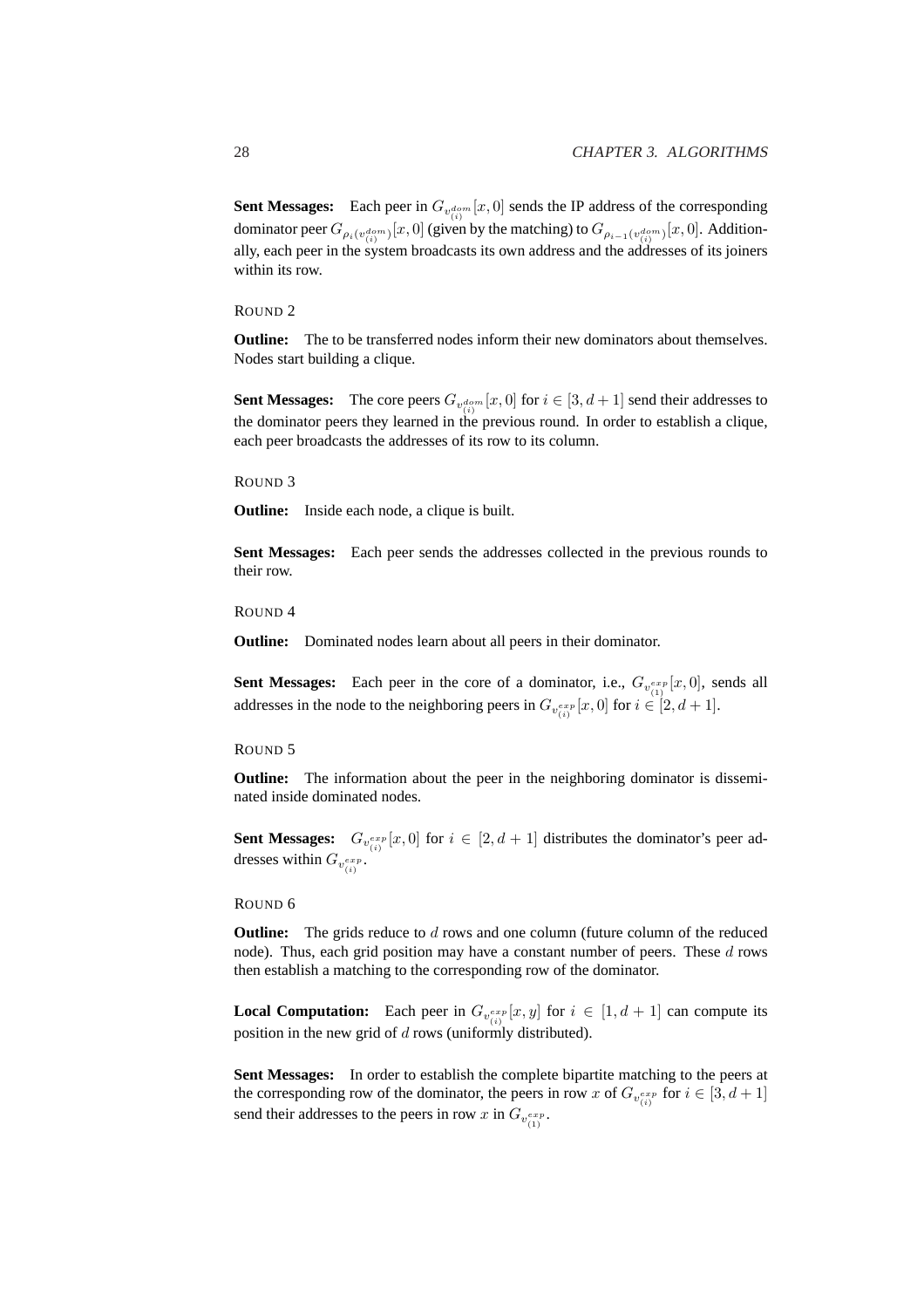#### 3.5. REDUCTION 29

#### ROUND 7

**Outline:** Using the information received in the previous round, the peers in the dominator transform the  $d+1$  grids  $G_{v_{(i)}^{exp}}$  for  $i \in [1, d+1]$  into one grid  $G_v$  having at least  $d/2$  complete rows.

**Sent Messages:** Each peer in row x of  $Gv_{(1)}^{exp}$  forwards the received packets to all rows x of the nodes  $Gv_{(i)}^{exp}$  for  $i \in [2, d+1]$ .

#### ROUND 8

**Outline:** Due to the ongoing churn (e.g., crashed mediating peer in dominator), some peers may not have received the row information. This issue is tackled next.

**Sent Messages:** Each peer at  $G_v[x, y]$  sends a packet to  $G_v[x, \cdot]$  saying whether it has received the row information or not, and the total number of peers in its row.

#### ROUND 9

**Outline:** Incomplete rows are merged together, forming at least  $3d/4$  complete rows. The new core is built.

**Local Computation:** The new core is computed locally. For each column (former node), the new core peer is given by the previous core peer, that has the lowest IPaddress.

**Sent Messages:** Peers in complete rows send the necessary neighbor information to the peers in incomplete rows in order to integrate them. Core addresses are sent along the columns.

#### ROUND 10

**Outline:** The new core is made public within the whole node.

**Sent Messages:** The core addresses are sent along the rows.

ROUND 11

**Outline:** Now the inter-connections between the nodes in  $P_d$  are established. For this, we kept our connections to the transferred nodes in the exchange of the dominated nodes.

**Sent Messages:** The old core nodes of  $v_{(i)}^{exp}$  $\binom{exp}{(i)}$  for  $i \in [3, d+1]$  send the core of the new node v to their previous neighbor  $\rho_{i-1} v_{(i)}^{exp}$  $\begin{array}{c} (e\overset{ex}{x}\overset{ex}{p})$ . Note that since all nodes  $v^{exp}_{(i)}$  $\binom{exp}{i}$  originally had a different dominator, this procedure yields all necessary connections.

#### ROUND 12

**Outline:** The information about the core is propagated.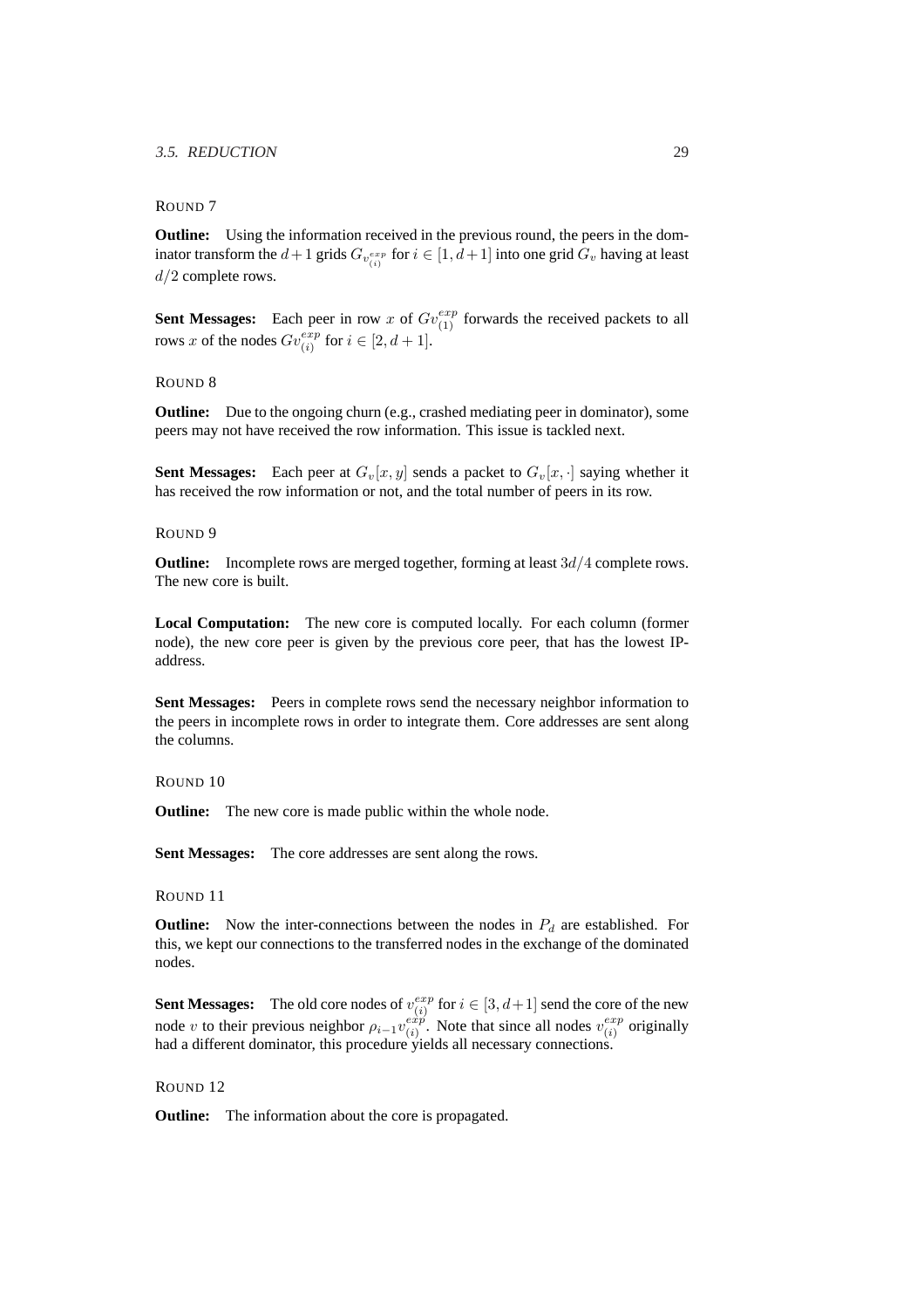**Sent Messages:** The received core information is broadcasted inside the column.

ROUND 13

**Outline:** The establishment of the inter-connections is continued.

**Sent Messages:** Core information is forwarded to the corresponding column.

ROUND 14

**Outline:** The new connections established.

**Sent Messages:** Core information is sent to the core peers in order to complete the matching.

#### ROUND 15–16

**Outline:** We now start to repair the grid. Up to the joins and leaves during this algorithm, it will be fully repaired at the end of the algorithm.

**Sent Messages:** Each peer sends the number of peers in its row and the number of peers in its column to all neighbors (taking 2 rounds), which allows every peer to compute locally the state of the grid. Moreover, each peer in row  $y$  sends all IP addresses of its row to its adjacent peer in row  $y + 1$ . In order to handle faults, this information is then also broadcasted along the row in ROUND 16.

ROUND 17

**Outline:** The number of peers per row is made a multiple of  $d + 1$  in order to split rows later.

**Local Computation:** Each peer computes how many peers of each row have to be sent to another row. Since each row contains at least  $d + 1$  peers, the idea is that peers are only transferred from a higher row  $y + 1$  to the next lower row y. The computation works as follows: row 1 sends so many (uniquely defined) peers to row 0 such that the number of peers in row 0 is divisible by  $d+1$ . This procedure is then repeated between row 2 and row 1, and so on. The assigning of new column numbers to the peers are done, such that the number of peers in the row that have to change the column is minimized.

**Sent Messages:** The IP addresses of the peers that have to move are sent to the lower row.

ROUND 18

**Outline:** Peers are distributed evenly among the rows.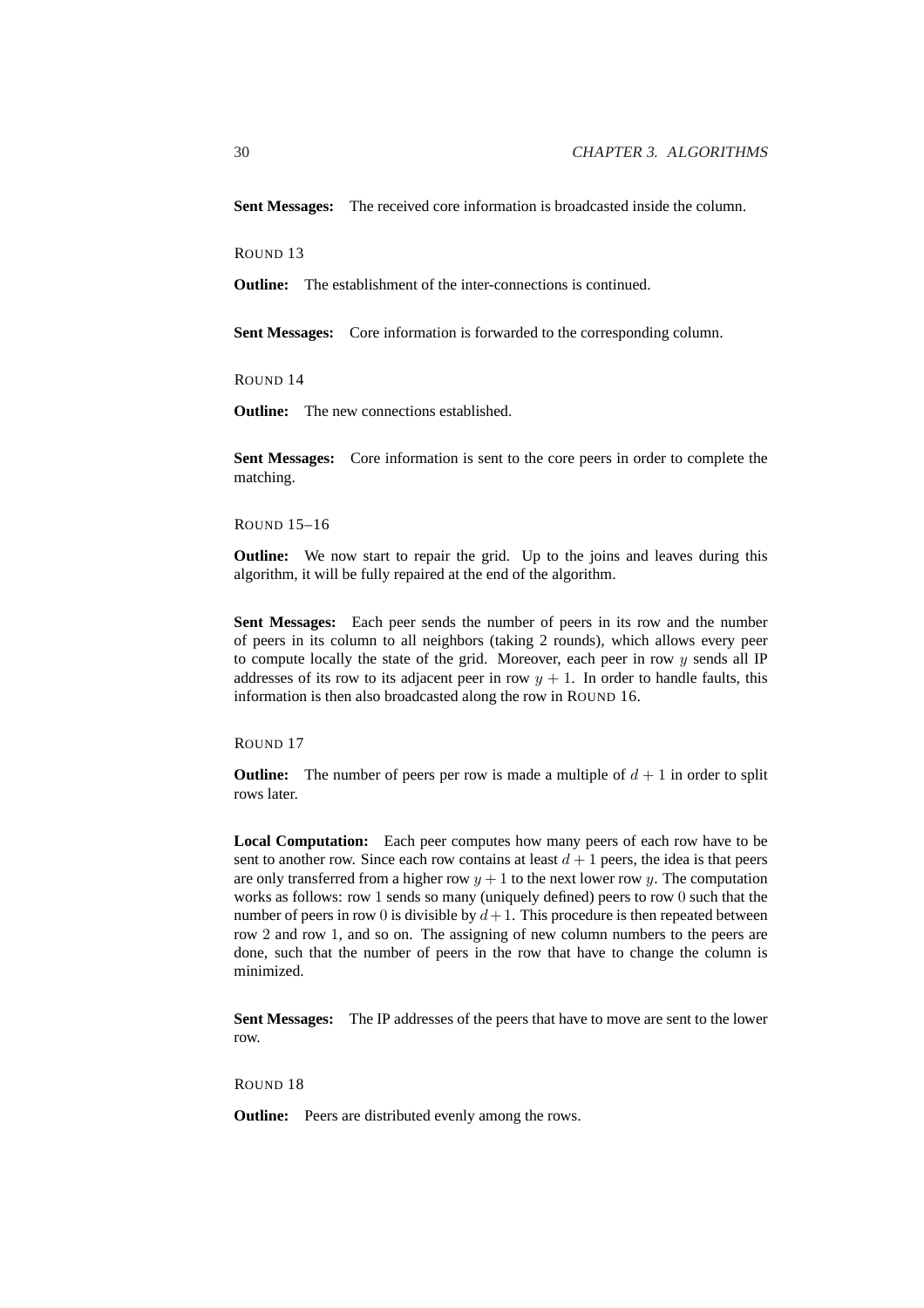#### 3.5. REDUCTION 31

**Local Computation:** Given the number of peers at each position, we can locally compute which peer has to move to which place. The remaining peers in the top row, are assigned to the lowest columns, one remaining peer in each column. This will be the extra peers.

**Sent Messages:** Moving peers are provided with the necessary neighbor information.

ROUND 19

**Outline:** If a peer has not received its new column information, it informs its previous column about its new column.

**Sent Messages:** If necessary, a peer informs its old column as described above.

ROUND 20–22

**Outline:** The requests of the previous rounds are satisfied.

**Sent Messages:** The information, which peer requested information about which column is broadcasted in the column. Then, then this is sent to the column of which the information is missing. Finally, the column of the peer receives the column information from its new column.

ROUND 23

**Outline:** Some transferred peers may still be unknown to other transferred peers.

**Sent Messages:** Addresses of transferred peers are broadcasted along the column.

ROUND 24

**Outline:** The rows are finally split. The grid is now repaired up to the churn that happened during the execution of this repairing phase.

**Local computation:** The peers can based on the IP-addresses decide, which neighbor will be part of which row. Of course the core peers, known by all peers in the grid are assigned to row 0.

**Lemma 3.12.** Let  $A_{RED}$  *run on a fully repaired pancake system*  $P_{d+1}$ *. Let the churn during the run of* ARED *be bounded by* d/2*. Then the following statement holds: After the run of algorithm*  $A_{RED}$  *on all grids of the nodes of*  $P_{d+1}$ *, the result is a pancake graph of order* d*, which is fully repaired up to the churn that happened during the run of the algorithm.*

*Proof.* We first note that the pancake system is during the whole run of  $A_{RED}$  fully repaired up to  $d/2$  joins and leaves with respect to the old dimension. This guarantees that no connections between nodes (i.e. the inter-node connections) are completely lost. Moreover, there exist at least  $\lceil d/2 + 1 \rceil$  column numbers in the old graph  $P_d$ , for which all corresponding columns in the grid are complete during the whole run of  $A_{RED}$ . To enhance clarity, the proof is done round by round. After ROUND 1 it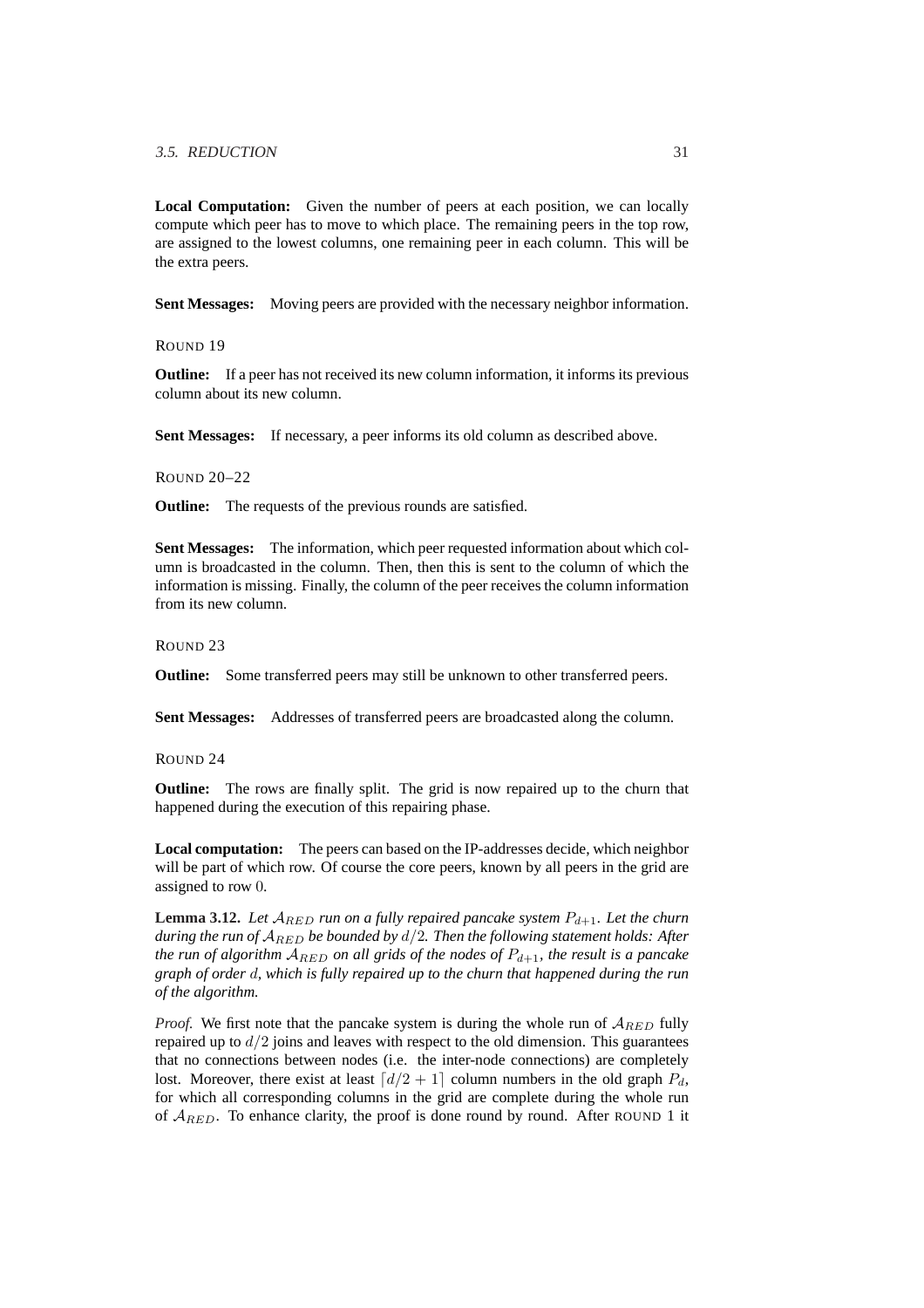is guaranteed by the observation above, that each node  $v_{(i)}^{dom}$  receives a matching of its core to its dominators' core. Since the diameter of the grids in  $P_d$  is 3, which is guaranteed by the complete columns, the cliques are established in ROUND 4. The IPs of the dominators' nodes received in ROUND 5 are thus received by all peers in a non-dominator node in ROUND 6. Again, the computation in ROUND 6 can be done unambiguous, using an order on the IP-addresses of both the dominators peers and the peers in the non-dominators node. These IPs are all known by each peer of the node. The new (temporary) grid will consist of  $d$  rows. Since each old node consist of at least  $2d + 2$  peers, and each old node distributes the peers equally over the new grid rows (up to rounding errors), at least 2 peers are assigned to each grid position. Taking in account the up to  $d/2$  leaves during the run of  $A_{RED}$ , at least  $3d/4$  rows will have at least one surviving peer on each grid position. This observation guarantees, that at least  $3d/4$  rows can be established after round 7 (and will survive as long as needed in  $A_{RED}$ ). Also at least  $d + 1 - d/4 = 3d/4 + 1$  columns are complete, again yielding a grid diameter of at most 3. For this, also the messages in ROUND 9 can be sent and will be received, based on a unambiguous computation that assigns each IP-address in an incomplete row to a complete row. Since in each column a surviving core peer exists, it can be computed in ROUND 9. With the guaranteed diameter, all peers know the IPs of the core of the new node after ROUND 10. The establishment of the inter-node connections in rounds ROUND 10–14 can be guaranteed, since each peer in the node knows the core peers in the node and the connections to the previous neighbors are not lost as stated above and again by the diameter of the grid. The latter also guarantees the successful sending in ROUNDS 15–16. The computation in ROUND 17 can be done unambiguous by the above: Each peer knows all peers in its row as well as their grid positions and the number of peers in the other rows. From this, the IPs of the peers that will leave and join the column can be computed. The receiving of the information after ROUND 22 is guaranteed, since there still exist complete columns in the grid and for ROUND 23 it is sufficient that each column has members that have not changed the column in the last rounds, which obviously holds (see Local Computation in ROUND 17). Finally, in ROUND 24, the peers are evenly distributed among the rows and columns by the above, i.e. the computations and the guaranteed receiving of the messages.  $\Box$ 

**Lemma 3.13.** Assume the number of peers in each node of  $P_d$  is bounded by  $O(d)$ . *Then the total information that is received by any node in algorithm*  $A_{RED}$  *is bounded* by  $O(d)$ .

*Proof.* Since the old nodes are assumed to be bounded by  $O(d+1)$ , all IPs of a constant number of old nodes can be sent (i.e. the dominator nodes in each cluster) and an old node can build a clique in  $O(d)$ . A new column in  $P_d$  consists of  $d+1$  old nodes, thus bounded by  $O(d^2)$ . Note that from the beginning, the new grid consists of  $\Theta(d)$  rows, which are equally distributed up to rounding errors, bounding the row information by  $O(d)$ . Beginning in ROUND 10, the new inter-node connections are established: The procedure as described above, guarantees that (1) each previous node receives at most one neighbored complete core  $(d + 1$  IPs) and (2) the received core-peers IPs (and corresponding node ID's) are, after broadcasting them in the column, directly sent to the right column. Thus in a column, the peers receive the own core, one complete neighbors core, and finally for each neighbor one core-peer. In the round 17 to 24, the received messages include for each column the number of peers, the IPs of one complete row, the IPs of one complete column as well as the number of peers in each column and row. All bounded by  $O(d)$  as shown above.  $\Box$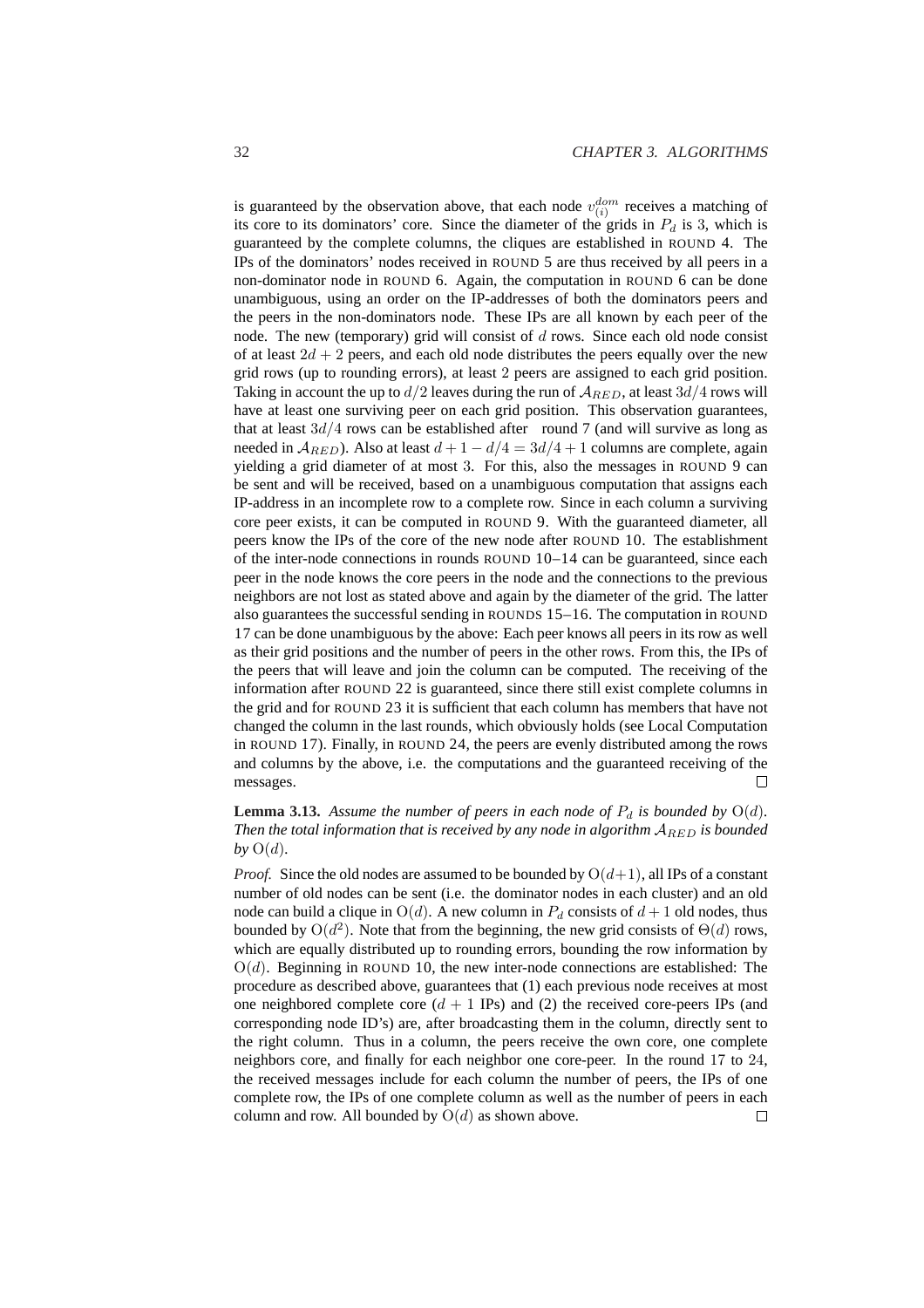### **3.6 Token Distribution on the Grid Level**

Now the token distribution on the grid level is presented. As in the whole text, the number of rounds will not be minimized. We only want to assure that the number of needed rounds is constant and not dependent on d. The token distribution algorithm of Chapter 3.6 can not be used directly: Since our out-degree is assumed to be in  $\Theta(d)$ , it is of course not desirable that an information amount of  $O(d^2)$  has to managed in constant time. However, we can not guarantee that this is not the case, when all transferred peers within a cluster have to pass the dominator node: the number of neighbors is  $O(d)$ , and also the number of peers that have to be sent between two neighbor are bounded by  $O(d)$ . Since we cannot decide which peers may leave the system during the algorithm, the load can not be balanced directly between the core peers.

As described later in Chapter 4, the token distribution algorithm is run after the grid maintenance algorithm. For this, the number of peers in a node (up to joins and leaves in the current phase) and the IP-addresses of all extra peers are known by all peers in a node. In this chapter, with the number of peers in a grid, the number of peers of the grid at the end of the previous phase is meant. Since in every round, some peers may join and leave, we never know the exact current number of peers in the system. However, the error corresponds at most to the allowed number of leaves or joins in the system. We do here not define explicitly the dominators. We just assume that they are well defined. However, this could be easily done. For example in phase  $i$ , each node  $v = (\ell_1, \ldots, \ell_d)$ , for which  $\ell_1 = max{\{\ell_1, \cdots, \ell_{i-1}\}}$  could be defined as a dominator.

#### ROUND 1

**Sent Messages:** All core peers send the number of peers in their grid to their matching core peer in  $\rho_i(v)$ .

#### ROUND 2

**Local Computation:** The core peers compute the difference of the number of peers, i.e.  $|v| - |\rho_i(v)|$ . If  $|v| > |\rho_i(v)|$ , the number  $q_1$  of the to be transferred peers is computed:  $q_1 = ||v| - |\rho_i(v)||$ 

**Sent Messages:** If  $|v| > |\rho_i(v)|$ , the core peers send the number of the to be transferred peers into their column.

#### ROUND 3

**Sent Messages:** All peers send the information received in the last round to all row neighbors.

#### ROUND 4

**Outline** Now all peers in the node are informed about the number of peers that will be sent to the node  $\rho_i(v)$ . If  $|v| > |\rho_i(v)|$ , the new number of rows is computed. The IP-addresses of the peers in the vanishing rows will be broadcasted in the grid.

**Local Computation** Every peer computes the new number of rows  $R_{new}$  of the node, based on the current number of rows  $R_{old}$  of the node:  $R_{new} = \lfloor R_{old} - \frac{q_1 - e}{d + 1} \rfloor$ . e is the number of extra peers in the grid.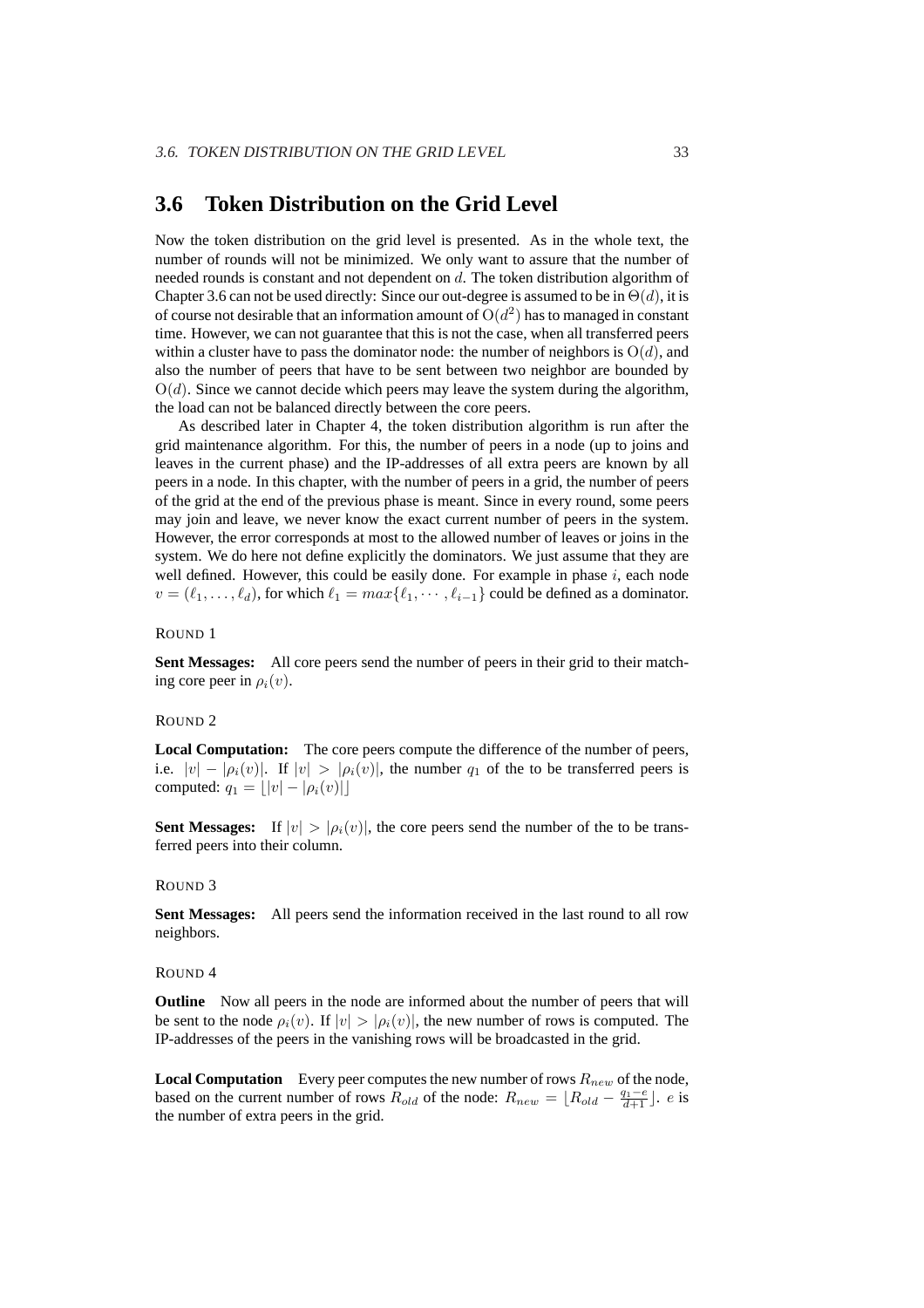**Sent Messages:** Each peer having a row number larger than  $R_{new} - 1$  sends the ID's of its row to its column neighbors.

ROUND 5

**Outline** This round guarantees that in the next round, all peers will receive the IPs of the peers in the rows  $R_{new}...R_{old} - 1$ .

**Sent Messages:** The information received in the last round is forwarded to the row neighbors.

ROUND 6

**Outline** All peers know all IP-addresses of the peers that are in the rows larger then  $R_{new}$  – 1. The peers that are sent to the neighbor  $\rho_i(v)$  can be computed locally (lowest IP-addresses). Note that the peers were provided earlier with the number of peers that have been sent to the neighbor. All remaining peers can compute the remaining peers, i.e. those their IP'addresses have been forwarded, but are not transferred to the neighbor.

**Local computations** Each peer computes which peers are sent to the neighbor node  $\rho_i(v)$  (lowest q IPs). For reasons seen in round 10, all peers set  $R_{old} := R_{new}$ .

**Sent Messages:** The core peers send the ID's of the to be transferred peers to their neighbored core peers in  $\rho_i(v)$ . All core peers in the system send the number of peers in their node *after* the exchange to their dominator.

**Remark** The remaining peers in the senders node, i.e. the peers that were prepared for sending but not sent, are also called extra peers in this node. Also, in the receivers node, the set of extra peers is referred to the extra peers at the beginning of the algorithm plus the peers that were received in the exchange with  $\rho_i(v)$ .

#### ROUND 7

**Outline** The cores of all nodes are provided with the IPs of the joining peers. Moreover, the dominator knows for each node in it's cluster, of how many peers it consists. Based on this, the dominator will decide how many peers are sent between which nodes.

**Local Computations:** The dominator computes the peers exchange within it's cluster. The way how this is computed is not described here. It is obviously possible to do this in such a way, that at most  $O(d)$  tokens have to be exchanged between any two nodes. i.e. The number of to be sent or received peers is bounded by  $\phi/2 = 4d + 3(J + L) = 7d/2$  for each node.(c.f. Theorem 2.7)

**Sent Messages:** Each core peer in the dominator node, sends a message to all neighbors that have to send nodes with the following information: For each sending that has to be done the number of peers to be sent, and the IP-address of the matching peer of the destination, that is, the connection to the destination peer.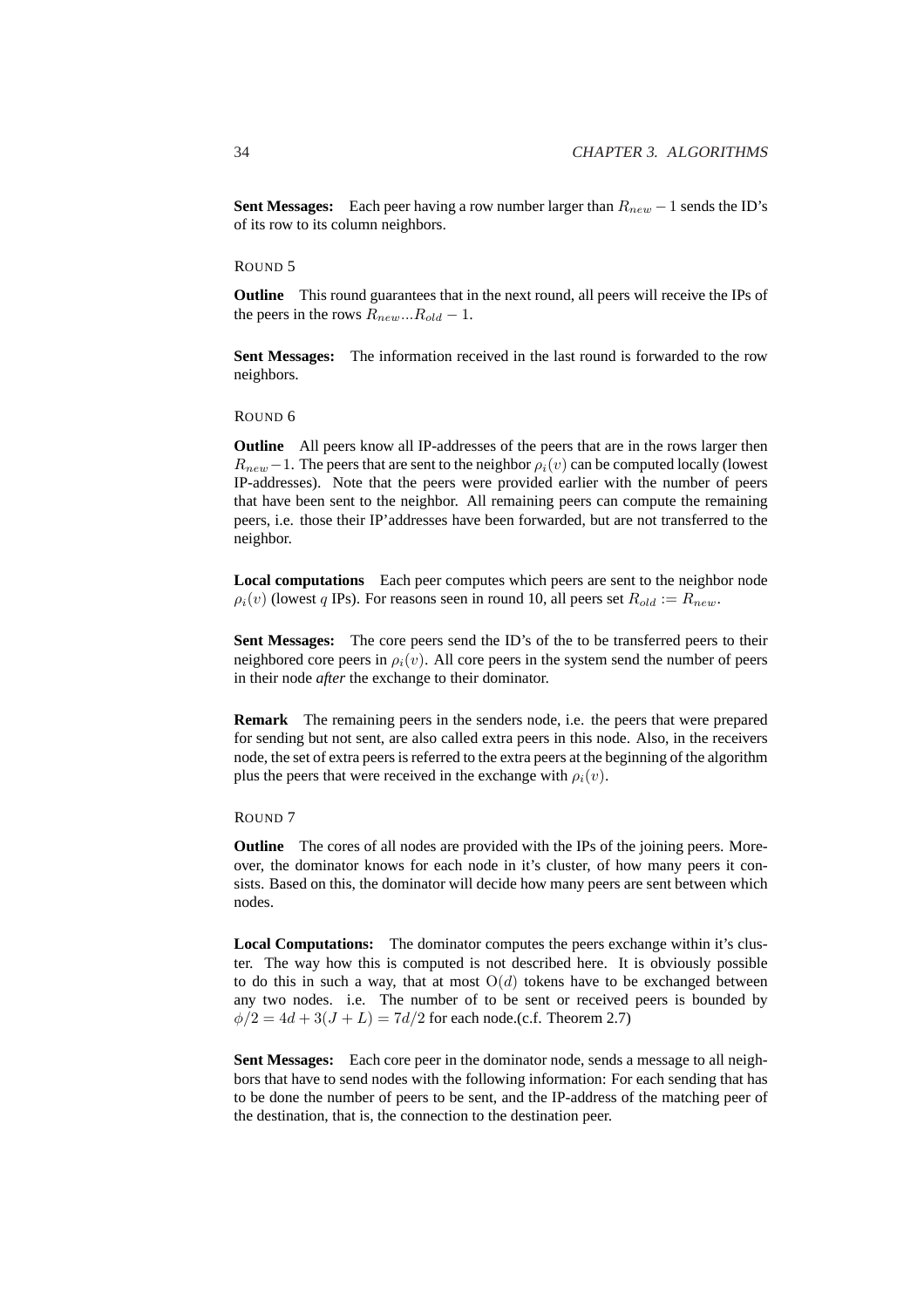#### ROUND 8

**Outline:** The core peers in the cluster are informed, how many peers have to be sent to which node and additionally, the corresponding core peers are known. The sending of the peers is prepared: When the number of to be sent peers exceeds the number of extra peers, new peers are prepared for sending, similar to the first peers exchange.

**Local Computations:** The core peers calculate the difference  $\delta = q_2 - e$ , between the to be sent peers  $q_2$  and the current number of extra peers  $e$ .

**Sent Messages:** In all nodes, where  $delta > 0$ , t he core peers send  $\delta$ , into their column.

#### ROUND 9

**Outline** This Round corresponds to round 3:

**Sent Messages:** All peers send the information received in the last round to all row neighbors.

#### ROUND 10

**Outline** This Round corresponds to round 4: All peers in the node are informed about δ. If δ > 0, the new number of rows is computed. The IP-addresses of the peers in the vanishing rows will be broadcasted in the grid.

**Local Computation** Every peer computes the new number of rows, based on the current number of rows  $R_{old}$  of the node:  $R_{new} = \lfloor R_{old} - \frac{\delta}{d+1} \rfloor$ .

**Sent Messages:** Each peer having a row number larger than  $R_{new} - 1$  sends the IPs of its row to it's column neighbors.

#### ROUND 13

**Outline:** This round corresponds to round 5: This round guarantees that in the next round, all peers will receive the IPs of the peers in the rows  $R_{new}...R_{old} - 1$ .

**Sent Messages:** The information received in the last round is forwarded to the row neighbors.

#### ROUND 14

**Outline:** The peers are sent to the neighbors, corresponding to the decision of the dominator.

**local computations:** The core peers compute which peers are sent to which nodes: The destination nodes can be ordered by their Permutation, and the peers that were prepared for sending by their IP: the lowest IPs are sent to the node with the lowest permutation.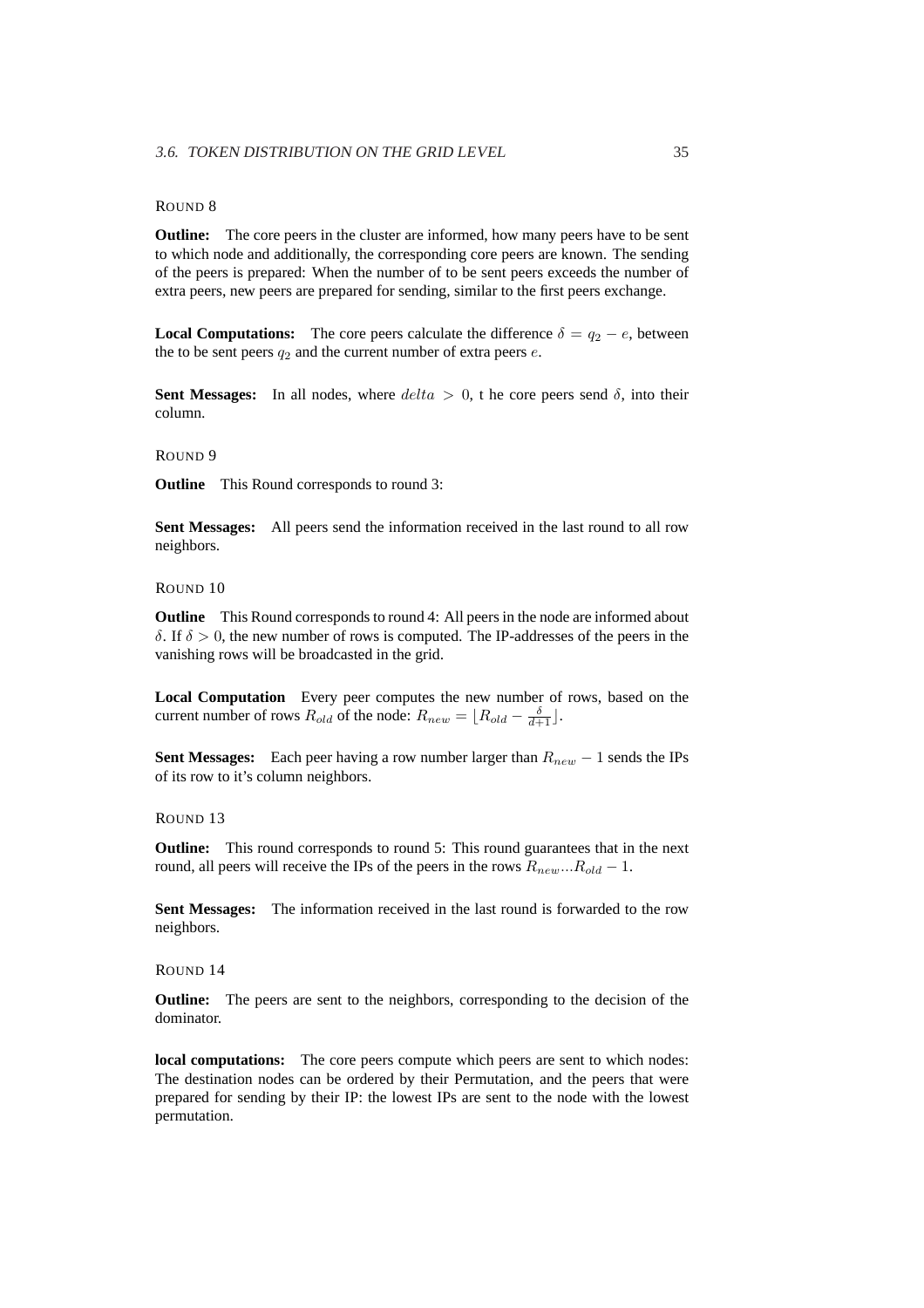**Sent Messages:** The IPs of the to be transferred peers are sent by the core peers to the corresponding core peer as computed above.

ROUND 15

**Outline:** The core peers now have received the IPs of the peers that join the node. These are now broadcasted in the grid, before integrating them.

**Sent Messages:** The core peers send the IPs of the joined peers into their column.

ROUND 16

**Outline** The broadcast is completed.

**Sent Messages:** The information received in the last round is forwarded to the row neighbors.

#### ROUND 17

**Outline:** All peers now know the IPs of the peers that are part of the node, but not yet part of a row. The joining peers are now integrated into the grid.

**Local Computations:** The joining peers are assigned to grid positions as follows: By increasing IPs, each peer is assigned to the lowest possible row, and then to the lowest possible column. Of course, each peer in the grid can now decide which of the joining peers will end up in the same column. Also all peers get to know the IPs of the new extra peers.

**Sent Messages** Each peer that is not a joiner, sends the column and row information to the peers that will newly be part of the same column. Further, all peers send the column and row peers to the joiners, that are joiners as well. With each IP, the corresponding grid coordinates are provided.

**Lemma 3.14.** Let  $P_d$ ,  $d > 1$  be a pancake system that is initially fully repaired. Fur*ther, in all core peers, the variable i is set to the value same value*  $2 \le i \le d$ *. Finally, the number of joins and leaves during the algorithm is bounded by* d/2*. Then the following statement holds: After the run of*  $A_{TD}(i)$ *, the peers are distributed in*  $P_d$ *, corresponding to* i*-th phase of Algorithm 1. Also, all grids are repaired up to the joins and leaves that may occur during the run of*  $A_{TD}(i)$ *.* 

*Proof.* We again state that in each grid, at any time during the whole run, there is a column  $c$  that is not affected by the ongoing churn in all grids. This again guarantees the grid diameter to be at most 3, and that the connection between nodes is not broken. This obviously guarantees the successful sending of all messages: Each sending through a row is received by column  $c$ . The sending between the nodes is guaranteed by the core peers  $G_v[c, 0]$  in each node. Finally all messages sent through a column succeed are received and can be forwarded in column  $c$  and the sending into the rows, are received by all core peers when sent from column  $c$  in any grid. Note that the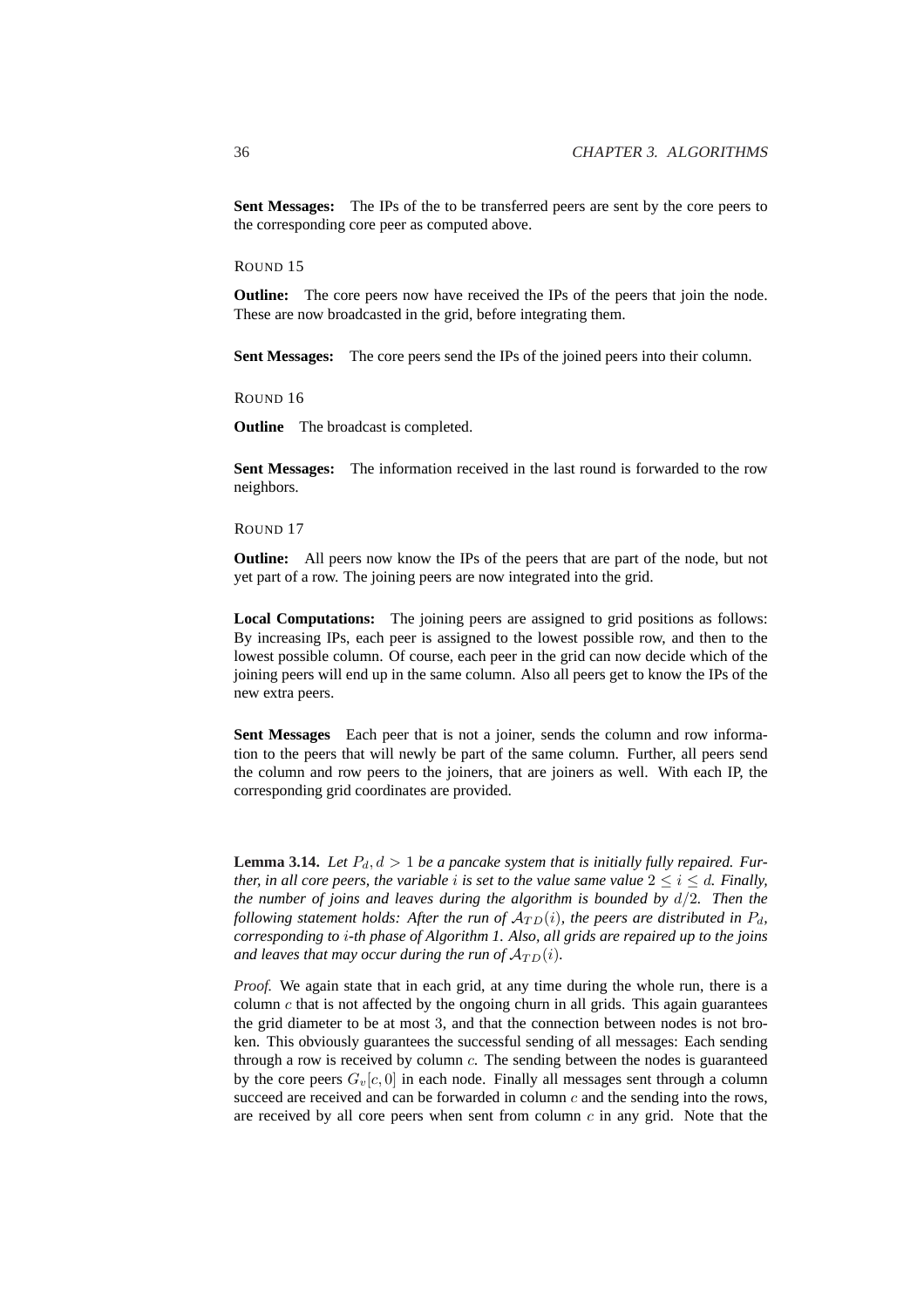column number  $c$  is not known in advance, but it is guaranteed that it exists. The computations are unambiguous. Where this is not obvious, it is pointed out in the algorithm. Finally by construction, as pointed out above, the algorithm corresponds to the algorithm presented in Chapter 2.3. The repairing of the grid in the end is done like in  $A_{GRID}$ , which guaranteed that indeed the pancake system  $P_d$  is repaired up to the joins of leaves during  $A_{TD}$ .  $\Box$ 

**Lemma 3.15.** *The total information that is received by any node during the algorithm*  $\mathcal{A}_{TD}$  *is bounded by*  $O(d)$ *.* 

*Proof.* In ROUND 1 to ROUND 3 only single integer values are sent. Beginning with ROUND 4, all IPs of the to be transferred peers are broadcasted throughout the grid (plus at most d peers of a row, that will not remain complete. However, the to be sent nodes is bounded by  $\phi = 4d + 3J + L = 7d$  as seen in Theorem 2.7, and thus in  $O(d)$ . For each non-neighbored node to which IPs have to be sent, each core peer receives one IPaddress. Since the core peer has only d−1 neighbors, also here the received information is bounded by  $O(d)$ . The last step is similar to the grid maintenance algorithm: Row and column information are sent to the new peers.  $\Box$ 

## **3.7 Information Aggregation Algorithm in Our System**

The information aggregation algorithm is very simple to realize at the grid level. However, for completeness it is described here in rounds. As described in Chapter 3.1, we can rely on grids that are fully repaired up to possible joins and leaves in the current phase. Further, the number of peers in the grid are known, again, up to the leaves and joins in the current phase. It would be desirable, to do the steps for all dimensions in parallel in order to get a new estimation of the total number of peers in the system in each run of  $A_{IA}$ . However, we then would have to receive  $\Theta(d^2)$  messages in one round: 1 integer value to aggregate the result for  $P_2$ , 2 integer values to aggregate the value for  $P_3$  and so on, ending finally with  $d-1$  integer values to aggregate the value for  $P_d$ . So the number of to be received integer values would be in  $\Theta(d^2)$ . For this the algorithm is not run in parallel and we only get a result after  $d$  runs of  $A_{IA}$ . This also has an advantage: since as seen in Chapter 4,  $A_{IA}$  always runs after  $A_{TD}$ . Since both algorithms need the same number of  $d - 1$  runs to complete, the receiving of a new value of  $A_{IA}$  also guarantees that the tokens have been distributed in all subgraphs. We used a variable i, which indicates for which subgraph  $P_i(v)$  containing v, the information is aggregated in the current round. The result during the calculation  $(i < d)$ is stored in the variable *curr*. The final result, that is the result for the whole graph, will then be stored in *estimation*. Again, because of the ongoing churn, it is always possible that a certain message is not received. To solve this problem, in the algorithm, we used a boolean variable *complete*, which is set  $FALSE$ , whenever a information is not received. To solve this problem, the core peers that have the correct result, thus having *complete*  $= T R U E$  send the result array of the previous phase to all core peers of the node. This also guarantees, that new core nodes can run the algorithm too. Nodes, that newly enter the core row  $G_v[\cdot, 0]$ , thus also set the value of *complete* to F ALSE.

The algorithm consists of 5 rounds. The algorithm as described in Chapter 2.2 is done in ROUND 2,ROUND 3 and ROUND 4. In the first round is the sending of the previous result as just described. The result of the previous run of the algorithm is sent into the core row. In ROUND 2, the result of the last round or, if  $i = 2$ , the number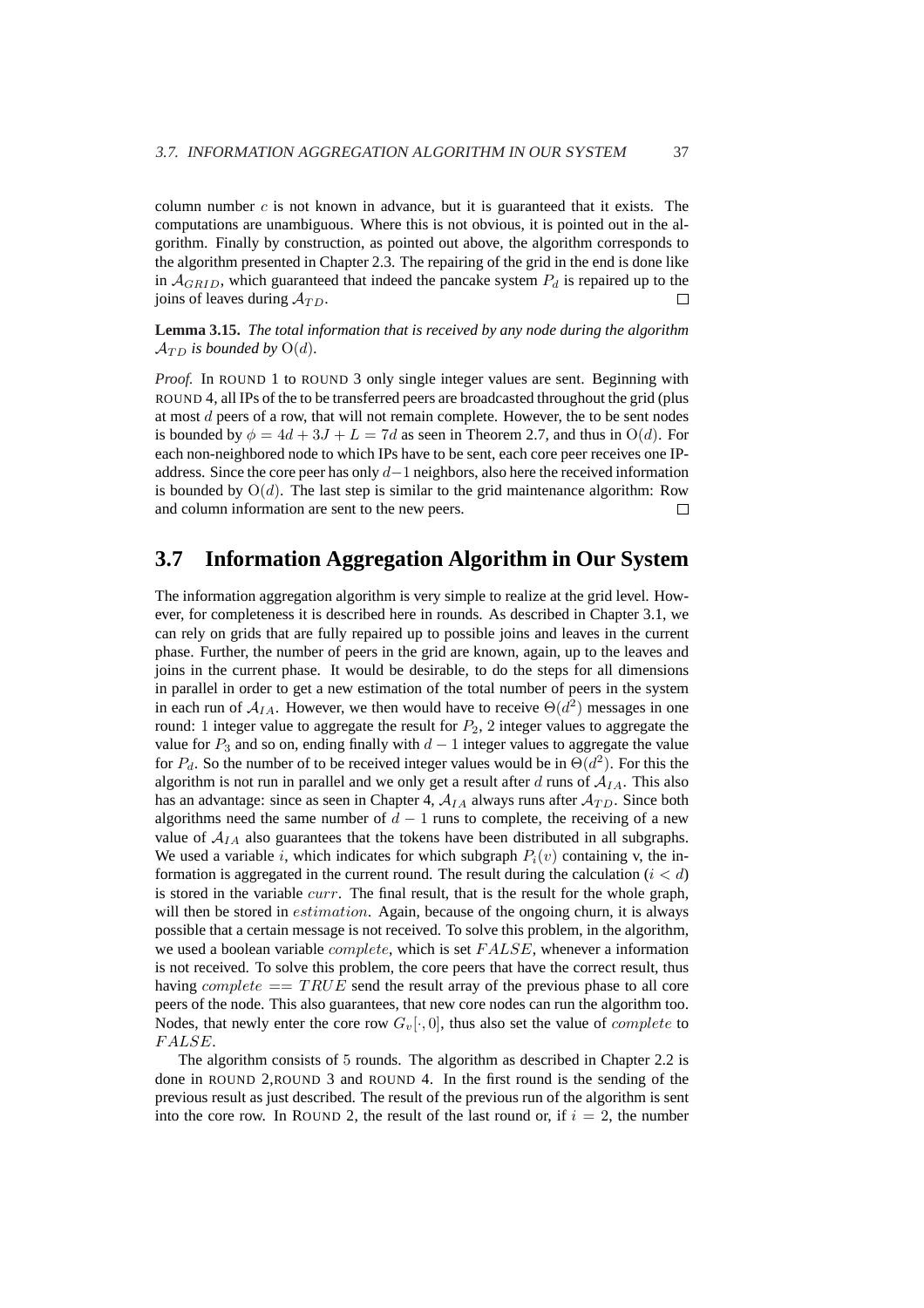of tokens at each the node, is interchanged with  $\rho_{dim}(v)$ , and then forwarded to the neighbors  $\rho_i(v)$ ,  $j < i$  in ROUND 3. In ROUND 4, the result of the current round is computed, using the received messages. With  $curr(\rho_j(v))$ , we mean the number *curr* that was received from the node  $\rho_j(v)$ . As stated earlier and pointed out in detail in Chapter 4, the goal of  $A_{IA}$  is that the peers in a node know, if a matching has to be established and/or updated, or the dimension has to be changed. In the above algorithms, we assumed that at the beginning of  $A_{MATCH}$ ,  $A_{MM}$ ,  $A_{EXP}$  and  $A_{RED}$ respectively, all nodes were informed that the corresponding algorithm begins. To guarantee this, in ROUND 4 and ROUND 5, the result is sent to all peers in the grid.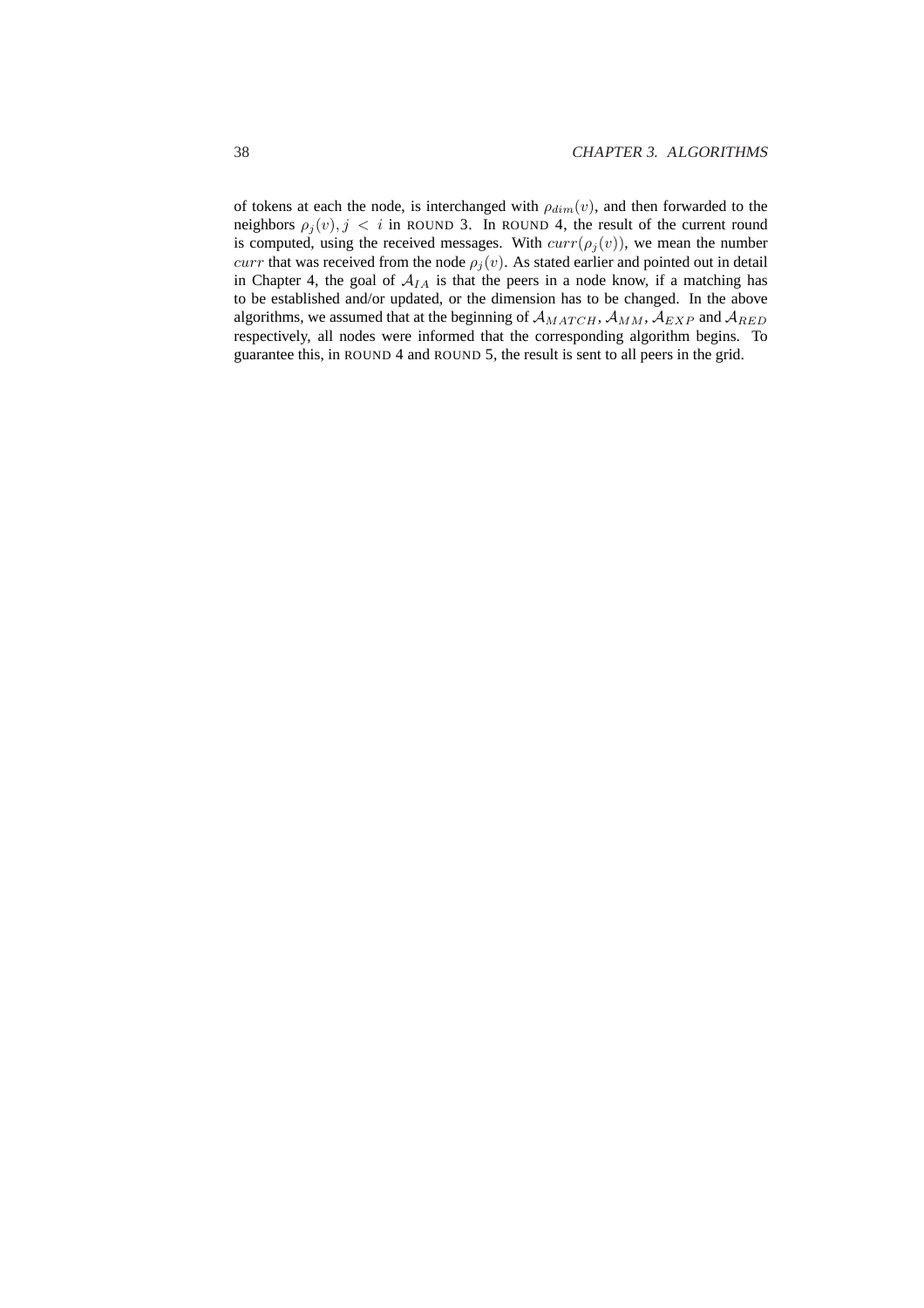The following lemma states, that  $A_{IA}$  can be run in a phase with  $A_{GRID}$  and  $A_{UPDATA}$  and it provides the estimated value for *estimation* after  $d-1$  consecutive runs of the 3 algorithms.

**Lemma 3.16.** *Let*  $P_d$ ,  $d > 1$  *be a pancake system that is fully repaired up to*  $d/2$  *joins* and leaves and  $i = 2$  *in all core peers. Let now run the following three algorithms*  $d-1$  *times in this order:*  $A_{GRID}$  →  $A_{UPDATE}$  →  $A_{IA}$ . Let be the churn bounded *by* d/2 *joins and leaves during each run of these three algorithms. Then the following statement holds: In the, end each peer in*  $P_d$  *that not newly joined during the last run of the three algorithms, has the same value for* estimation*, and* estimation *corresponds to the total number of peers in the system on beginning of the phase on which the first run was started.*

*Proof.* We first show, that in the end, for any core peer having *complete*  $= TRUE$ , the value of the variable *estimation* corresponds to the total number of peers that are in  $P_d$ at the beginning of the first run of  $A_{GRID}$ . Since during each run of  $A_{IA}$ ,  $P_d$  is fully repaired up to  $d/2$  joins and leaves, there exist column numbers, for which all columns are complete. Moreover, having  $d + 1$  columns, there is at least one column number for which all core peers stay alive during 2 runs of the algorithm. This guarantees that there is always one column number, in which the calculation succeeds (*complete*  $=$ TRUE), and from which all core peers receive the current result in ROUND 2 of the next run of  $A_{IA}$ . The way how the new estimation is calculated corresponds to the description in Chapter 2.2 and correctness was proofed in Theorem 2.3. The above guarantees that the computation can be done completely .Again, since there is a column number for which all columns are complete, the variable threshold can be sent into a complete column in each grid at the end of ROUND 4 and thus is indeed received by all peers in  $P_d$  after sending the information into the rows. As described above, only the peers that joined in the current run of  $A_{GRID}$ ,  $A_{UPDATE}$  and  $A_{IA}$  will not get the result.

**Lemma 3.17.** *The total size of information that is received by any node during the algorithm*  $A_{TD}$  *is bounded by*  $O(d)$ *.* 

*Proof.* In ROUND 1, 2 integer values may be received. In round ROUND 3 and ROUND 4, from the neighbors  $\rho_i, i \leq dim$ , one integer is received. The number of neighbors in  $P_d$  is  $d-1$ . In the end, only the value of *estimation* is received.  $\overline{\phantom{a}}$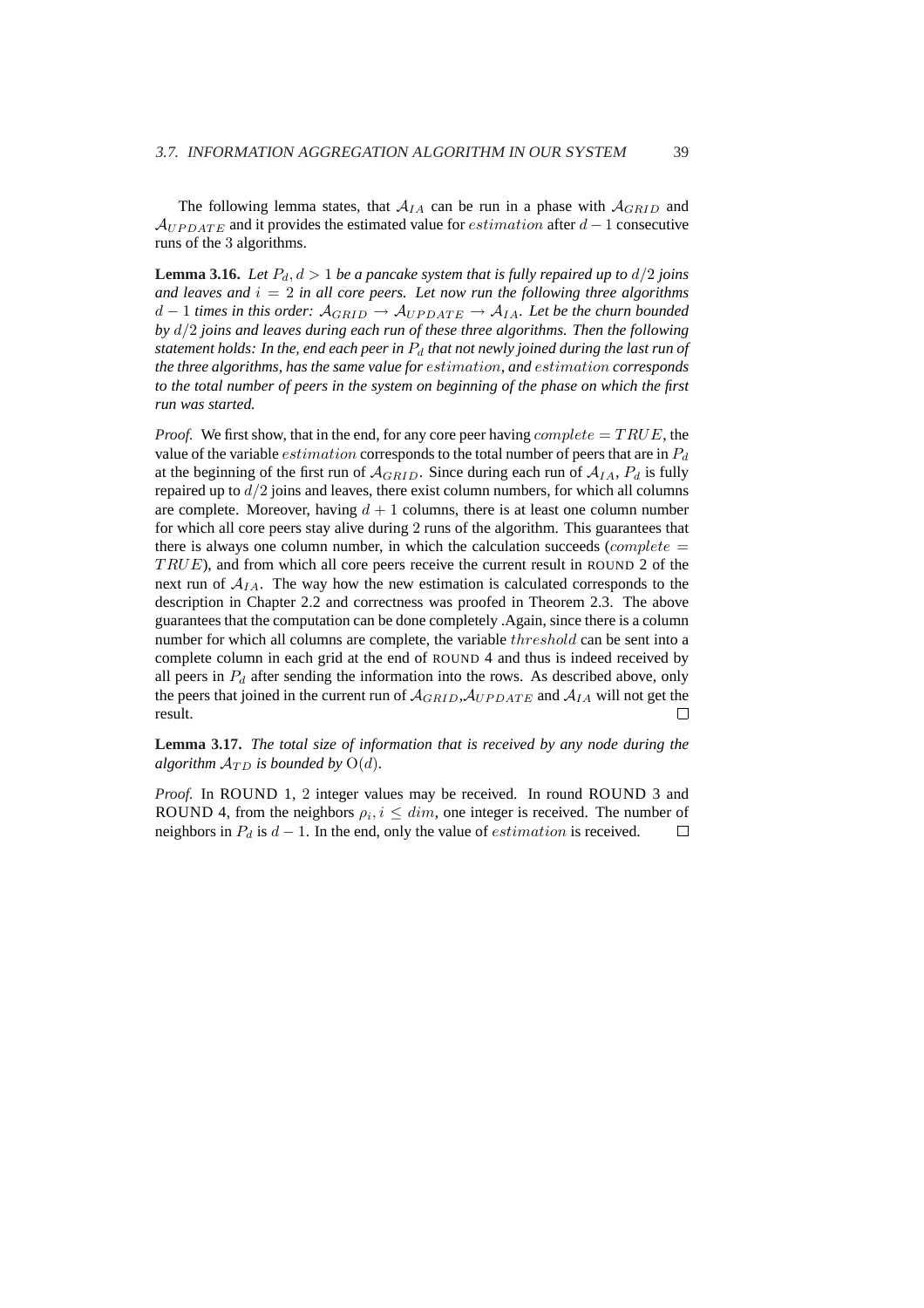### **Algorithm 2**  $A_{IA}$

1: ROUND 1 (core peers) 2: **if**  $succeed = TRUE$  **then** 3: **send** i, estimation, curr into the core row 4: **end if** 5: ROUND 2 (core peers) 6: **if** succeed = F ALSE **then** 7: **receive** dim, curr from any core peer in row 8: **else** 9:  $dim = 2$ 10: **end if** 11:  $succeed := TRUE$ 12: **if**  $dim = 2$  **then** 13:  $curr = |v|$ 14: **end if** 15: **send** message *curr* to  $\rho_i(v)$ 16: ROUND 3 (core peers) 17: **receive** message  $curr(\rho_i)$  from  $\rho_i(v)$ 18:  $curr := curr + curr(\rho_i)$ 19: **if** message was not received **then** 20:  $complete := FALSE$ 21: **end if** 22: i=1 23: **for**  $i = 2$  **to**  $i$ ;  $j + +$  **do** 24: **send** message  $curr(\rho_i)$  to  $\rho_j(v)$ 25: **end for** 26: ROUND 4 (core peers) 27: **while do** 28: **for**  $i = 2$  **to**  $i - 1$ ;  $j + +$  **do** 29: **receive** message  $curr(\rho_i)$  from  $\rho_i(v)$ 30: **if** message was not received **then** 31:  $success := FALSE$ 32: **end if** 33:  $curr := curr + curr(\rho_i)$ 34: **end for** 35: **end while** 36: **if**  $success = TRUE$  **then** 37: **if**  $i = d$  **then**  $38:$  estimation := curr 39: **end if** 40: **send** estimation to all column neighbors 41: **end if** 42: ROUND 5 (non-core peers) 43: all non-core peers: **receive** estimation from core in column 44: all peers: **send** estimation to all row neighbors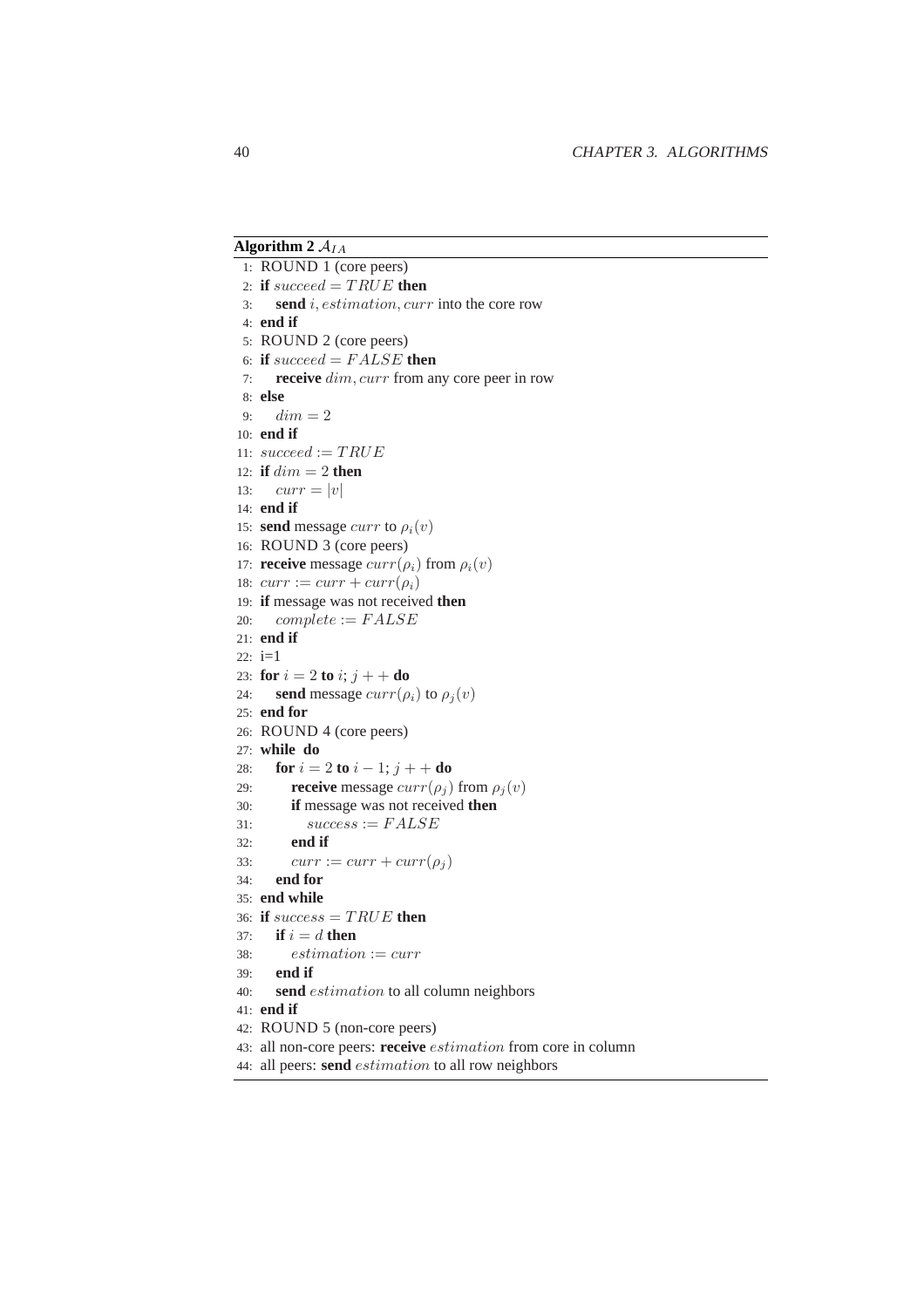## **Chapter 4**

## **The System**

## **4.1 Overview**

Armed with the algorithms of Chapter 2 we can now put our system together. In Algorithm 3, it is shown how the components presented in earlier chapters can be assembled in order to build the pancake system, a P2P-system resilient to an adversary allowed to remove or join  $\Theta(\frac{logn}{loglogn})$  peers in constant time, based on the algorithms presented in Chapter 3. The algorithm is given for  $d > 1$ . The case of  $d = 1$  is not discussed in detail here: It is just a clique. Note that for  $d = 1$ , more leaves and joins have to be tolerated as  $d/2$ . This is obviously simply possible. For the latter we omit the starting phase and assume, the algorithm is running and all variables are set correctly. We restrict the concurrent adversary to  $d/2$  joins and leaves during each time period, corresponding to the longest possible phase, thus to  $\Theta(d)$  in constant time. The longest possible phase is given by first the grid maintenance algorithm  $A_{GRID}$ , consisting of 4 rounds, followed by  $\mathcal{A}_{EDGE}$  (3 rounds),  $\mathcal{A}_{TD}(i)$  (17 rounds),  $\mathcal{A}_{IA}(i)$  (5 rounds) and finally  $A_{RED}$ , consisting of 24 rounds, ending with a total of 53 rounds. Our adversary is thus allowed to remove or join  $d/2$  peers in any time interval corresponding to 53 rounds. Once again, we point out that the number of rounds has not been minimized: For example the token information aggregation  $A_{IA(i)}$  could easily be done in parallel with other algorithms. By not optimizing the number of rounds, a much simpler overview of the system can be given. Moreover, the asymptotically results remain the same. Note that we only need one variable i as the arguments for  $A_{IA}(i)$ ,  $A_{TD}(i)$  and  $A_{MATCH}(i)$  respectively. The reason for this is twofold: First the number of phases for a complete run of the corresponding algorithm is the same for all mentioned. The second reason is that the information aggregation algorithm is not run in parallel. This guarantees that a new threshold is achieved only all  $d - 1$  phases. Since the starting of  $A_{MATCH}$  depends on whether a certain threshold is passed, the matching establishment algorithm is run synchronously to the information aggregation algorithm.

In the first 4 lines, the algorithms  $A_{GRID}$ , followed by  $A_{EDGE}$ ,  $A_{TD}(i)$  and  $A_{IA}(i)$  are run. These algorithms are part of any phase. In line 5, the variable estimation is compared with  $t_m(d) \cdot d!$ .  $t_m(d)$  is the threshold that guarantees that at least  $d+1$  complete rows in any grid of the pancake system exist. Since the thresholds, as described in Chapter 4.2 are given in peers per node, and estimation estimates the total number of peers in the system, we multiply any threshold with  $d!$  before comparing it with *estimation*. This because the pancake graph consists of  $d!$  nodes. For fur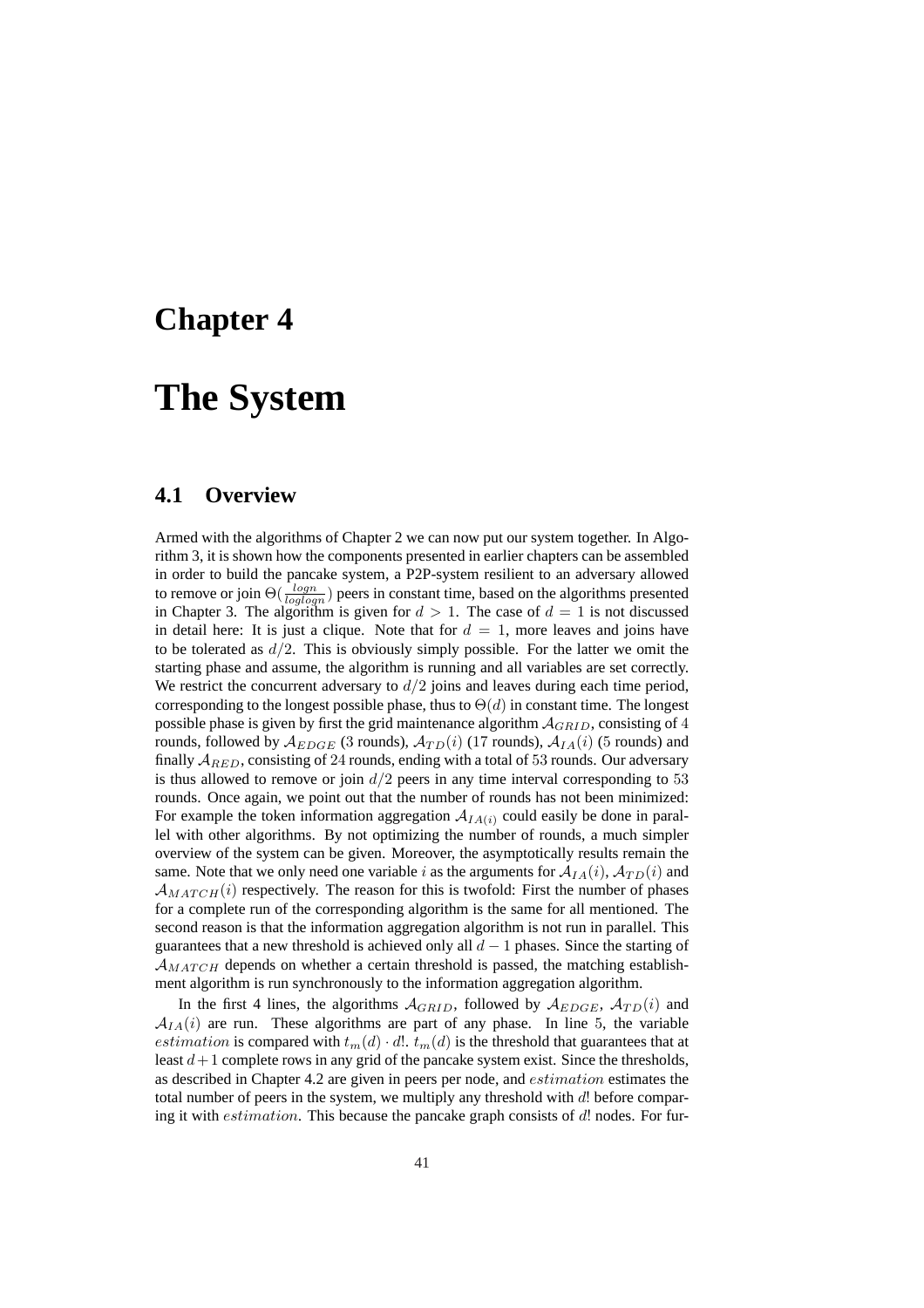ther information on the thresholds, see the corresponding Chapter 4.2. We now assume that estimation  $\geq t_m(d)$  and thus the if-clause is entered. The variable *complete* is set to  $TRUE$ , when the whole matching is already established. If this is the case, the algorithm  $A_{MM}(d)$  is run, thus the matching is updated. As stated in Chapter 3.4.2, the argument  $d$  means that the matching is updated to the future neighbors in all neighbored nodes. If on the other hand  $complete = FALSE$  the matchings to neighbors for which a matching already exists are updated by  $A_{MM}(i-1)$ , namely the matchings to all neighbors  $\rho_i(v)$ ,  $j \leq i - 1$ . In the case where  $i = 2$ , no matching has been established yet, and thus nothing is done. Then, in line 10 of the algorithm, the matching to the neighbor  $\rho_i(v)$  is established. If now  $i = d$ , the matchings to the last remaining neighbor  $\rho_d(v)$  is established and the variable *complete* is set to TRUE. If  $i \neq d$ , no further algorithm is run in this phase. In line 16, it is checked if  $i = d$ . If this is the case, a new result of the information aggregation algorithm is achieved. Then this new result, given by the variable estimation, is compared with the thresholds. Also, the variable i is set to 2 (line 17), indicating that the  $A_{TD}(i)$  and  $A_{IA}$  will be restarted with the argument 2 in the next phase. If *estimation*  $\geq t_e(d)$  or *estimation*  $\leq t_r(d)$ , the pancake system is expanded to  $P_{d+1}$  by  $\mathcal{A}_{EXP}$  (line 19) or reduced to  $P_{d-1}$  by  $\mathcal{A}_{RED}$ (line 22) respectively. Additionally, the variable  $complete$  is set to  $FALSE$ , indicating that in the new graph, no matchings are established yet and thus no matchings have to be updated in the next phase. In Chapter 4.2, we will show that no threshold is achieved before the first result of  $A_{TD}$  is supplied. Finally, *estimation* is compared with  $t_m(d)$ , the threshold that indicates if the matchings between future neighbors have to be established. If not, i.e. *estimation*  $\leq t_m(d)$ , *complete* is set to *FALSE*. In line 32, all unnecessary IPs are deleted, that may were saved during the algorithms of the phase. This is necessary in order to guarantee, that only  $O(d)$  memory is needed for the system maintenance in any peer of the system. The information that is not deleted include the variables for the algorithms, the row and column neighbors, for the core peers the matching partners in the neighbors nodes which are necessary to represent the edges, and finally, if *estimation*  $\geq t_m(d)$ , the matching partners to the future neighbors, that are already established.

To conclude, it has to be mentioned, that joining nodes also must receive the current variables that are needed for the algorithms. This data can be received from the node, to which a joiner newly connected. The nodes that are interchanged by  $A_{TD}$ , receive the result of the information aggregation algorithm in round 4 or 5 of  $A_{TD}$ . Interchanged nodes do not become directly core nodes, and thus are not involved in the calculation.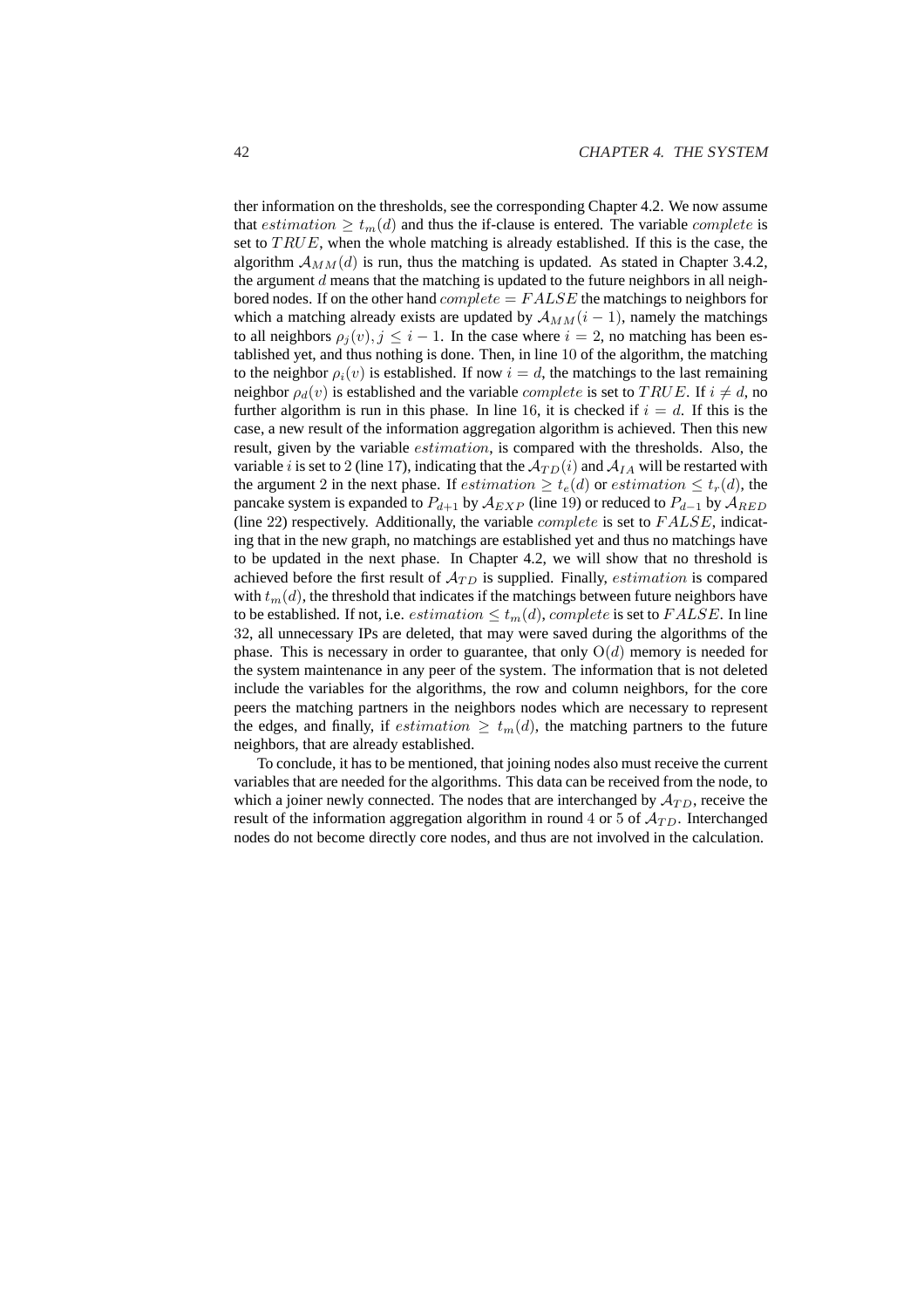**Algorithm 3** System (high-level)

```
1: A_{GRID} (c.f. Chapter 3.2)
2: A_{EDGE} (c.f. Chapter 3.3)
3: \mathcal{A}_{TD}(i) (c.f. Chapter 3.6)
4: \mathcal{A}_{IA}(i) (c.f. Chapter 2.2)
5: if estimation \geq t_m(d) \cdot d! then
6: if complete=TRUE then
7: \mathcal{A}_{MM}(d) (c.f. Chapter 3.4.2)
8: else
9: A_{MM}(i-1) (c.f. Chapter 3.4.2)
10: \mathcal{A}_{MATCH}(i) (c.f. Chapter 3.4.1)
11: if i = d then
12: complete := TRUE13: end if
14: end if
15: end if
16: if i = d then
17: i := 218: if estimation \geq t_e(d) \cdot d! then
19: A_{EXP} (c.f.Chapter 3.4.3)
20: complete := FALSE21: d := d + 122: else
23: if estimation \leq t_r(d) \cdot d! then
24: A_{RED} (c.f. Chapter 3.5)
25: complete := FALSE26: d := d + 127: end if
28: else
29: if estimation \leq t_m(d) \cdot d! then
30: complete = FALSE31: end if
32: end if
33: end if
34: delete all IPs that are not needed any more
35: i := i + 136: GOTO 1
```
## **4.2 Thresholds**

The pancake system presented by now is complete up to the thresholds: It has to be shown that it is possible to choose thresholds in  $\Theta(d)$  for reducing and  $\Theta(d^2)$  for expanding, such that our system can compete an adversary, being able to join and remove  $O(d)$  peers within constant time. The thresholds for expanding and reducing should be in  $\Theta(d^2)$  and  $\Theta(d)$  respectively, in order to guarantee that the node out-degree within a node is at most linear in d before expanding and after reducing. So our system would preserve asymptotically the out-degree  $\log n / \log \log n$  of the pancake graph  $P_d$ . Corresponding to earlier chapter, we assume that the adversary is restricted to at most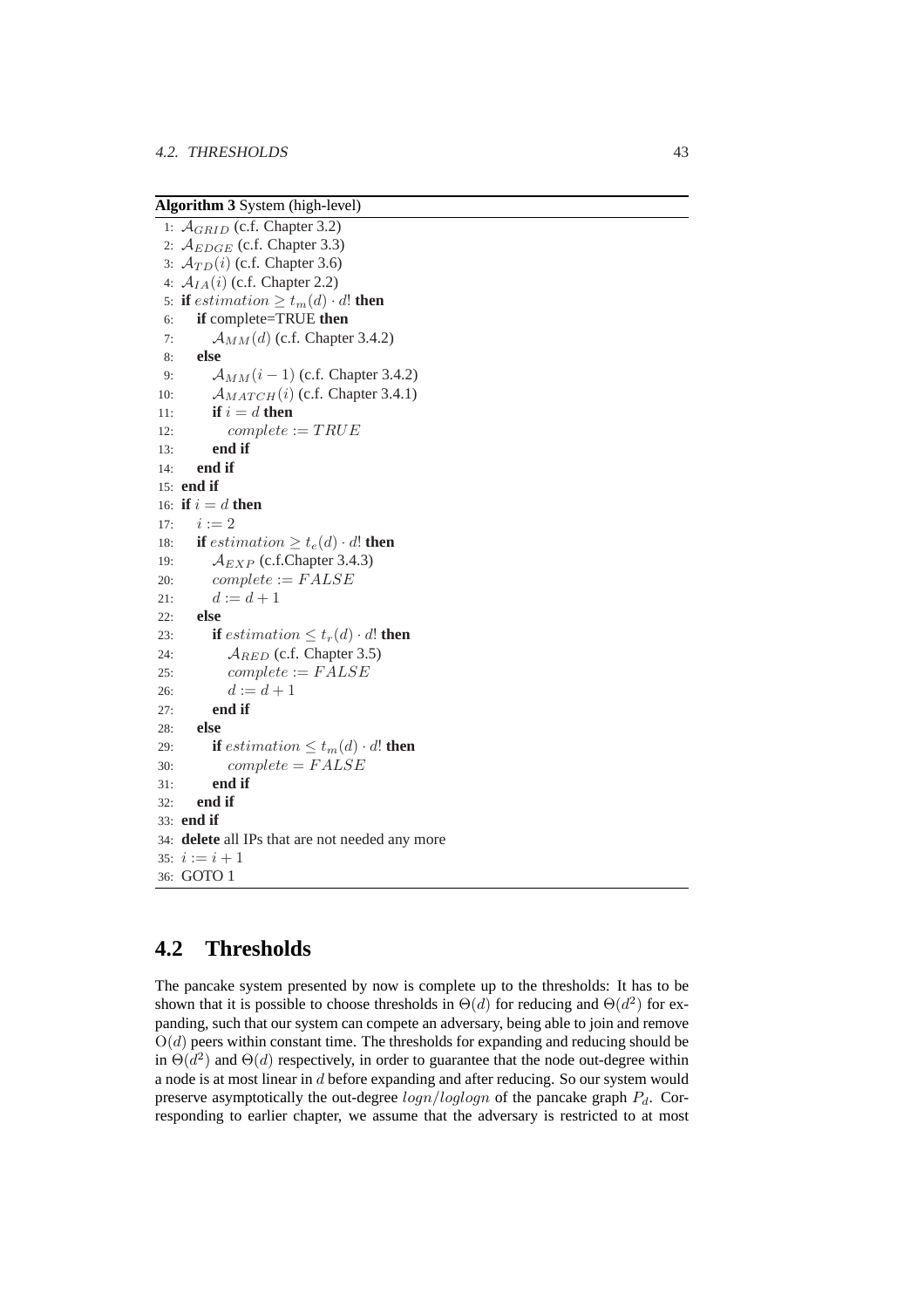$d/2$  joins and leaves during any time interval of 53 rounds, which corresponds to the longest possible phase. Let further  $kd$  be the maximum discrepancy between the number of nodes at a peer and the average number of peers per node. The threshold for reducing is referred to as  $t_r(d) = c_{r,1}d + c_{r,0}$  and the threshold for expanding as  $t_e(d) = c_{e,2}d^2 + c_{e,1}d + c_{e,0}$  peers per node. We need a third threshold in  $\Theta(d^2)$ , which indicates that the matching establishment has to be started. Let this threshold be  $t_m(d) = c_{m,2}d^2 + c_{m,1}d + c_{m,0}$ . In order to find the missing constants, we first look at the restrictions for the reduce step which changes the order from  $d + 1$  to d. When the threshold is achieved, the total number of peers may has changed by  $d(d + 1)/2$ since the information aggregation algorithm supplies the number of peers in  $P_{d+1}$  with a delay of d phases. The next result of the information aggregation algorithm will be supplied  $d-1$  phases after the reduction, changing the total number of tokens by at most  $d(d-1)/2$ . So  $d-1$  rounds after the reduce step, the average number of tokens per node is at most  $(d+1)\cdot t_r(d+1) + ((d+1)\cdot d+d\cdot(d-1))/(2\cdot d!)$ , since each node of the reduced pancake  $P_d$  consists of  $d + 1$  nodes of the previous pancake  $P_{d+1}$ . The threshold for establishing the matching should not be achieved already. Since  $d + 1$ nodes merge to one new node,  $t_r(d + 1)$  is multiplied by  $(d + 1)$ .

$$
(d+1) \cdot t_r(d+1) + \frac{d^2}{d!} < t_m(d) \tag{4.1}
$$

The restriction for a following reduce step after reducing is computed by the same idea. Now, the worst case is given by leaves instead of joins. The last term takes into account, that the threshold may not exactly be reached. i.e. it can be passed by at most  $(d(d+1)-1)/2d!$  peers per node in  $P_{d+1}$ : For each of the d phases in which no result is received from  $A_{TD}$ ,  $(d + 1)/2$  peers may have been added to the system. One is subtracted in the denominator, since the threshold was not achieved by the last result of  $A_{TD}$ . So as a second restriction we get:

$$
(d+1)\cdot t_r(d+1) - \frac{d^2}{2d!} - \frac{d(d+1) - 1}{2d!} > t_r(d) \tag{4.2}
$$

For the expand step we get another two restrictions. First we have to guarantee, that the threshold  $t_m(d + 1)$  is not achieved in the first d phases after expansion: After d phases we get the first result of the token distribution algorithm in  $P_{d+1}$ . Again, the threshold that gives the decision to increase the dimension of  $P_d$  may be passed. In  $P_d$ , this can be at most  $(d(d - 1) - 1)/2d!$  peers per node with the same argumentation as above. Note that  $t_m(d)$  in the first term is divided by  $d + 1$ , since in the expand step, all nodes are split into  $d + 1$  new nodes.

$$
\frac{t_e(d)}{d+1} + \frac{d^2}{(d+1)!} + \frac{d(d-1)-1}{2d!} < t_m(d+1) \tag{4.3}
$$

The restriction given by a possible reducing after expanding is:

$$
\frac{t_e(d)}{d+1} - \frac{d^2}{2(d+1)!} > t_r(d+1)
$$
\n(4.4)

We further have to guarantee that during a reduce step, enough peers are in each node. We assumed to have at least  $2d + 2$  peers in each node of  $P_{d+1}$  before the reduction to  $P_d$ , giving the following restriction:

$$
t_r(d+1) - k(d+1) - \frac{d(d-1)}{2d!} - \frac{d(d+1) - 1}{2d!} \ge 2d + 2
$$
 (4.5)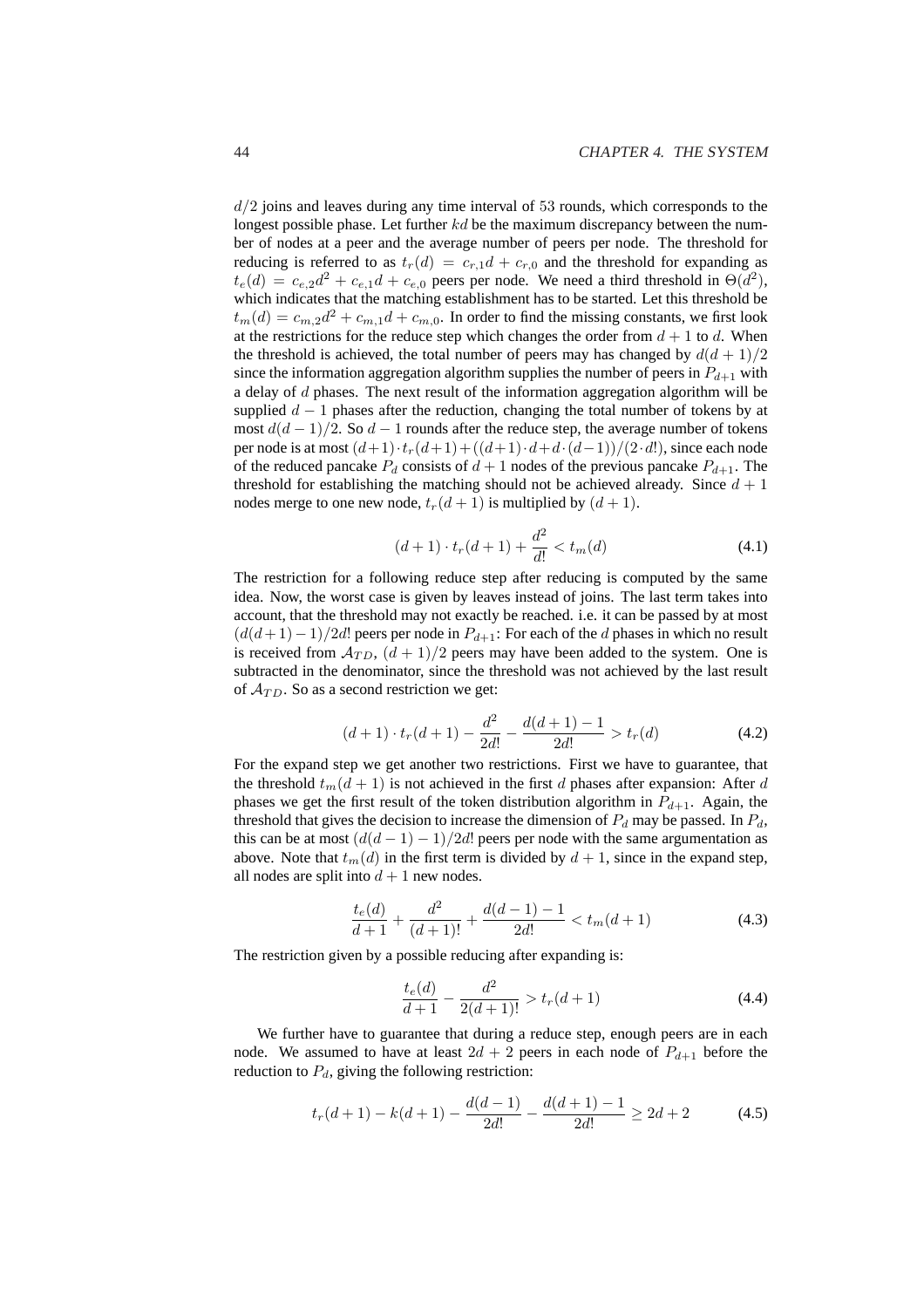#### 4.2. THRESHOLDS 45

for some constant k. Beside the threshold  $t_r(d)$ , the left hand side includes the maximum discrepancy in number of peers per node from the average, the number of possible leaves during the delay given by  $A_{IA}$  and the value the threshold may be passed. The last restrictions are object to the expand step. An expansion can only be done, when a matching has been established. To guarantee this,  $d-1$  phases are needed between the start of the matching establishment and the expansion step. So the minimal difference between  $t_m(d)$  and  $t_e(d)$  has to be  $(d-1)d/2d!$  and, again, the threshold  $t_m(d)$  may be passed by  $(d(d-1) - 1)/2d!$ .

$$
t_e(d) - t_m(d) > \frac{2d(d-1) - 1}{2d!}
$$
\n(4.6)

The establishment of the matching is only possible, when the number of peers at any node is larger as  $(d+1)^2$ . This gives a minimal value for  $t_m(d)$ , depending on k:

$$
t_m(d) > (d+1)^2 + k + \frac{d \cdot (d-1)}{2d!} \tag{4.7}
$$

The last term takes into account, once more, that the result of the information aggregation algorithm has a delay of  $(d - 1)$  phases. Note that it has not explicitly to be guaranteed, that after an expand step, enough peers will be in each grid. This is included in Inequality 4.4, which guarantees that after an expansion, no reduction is necessary.

The Inequalities 4.1 to 4.7 should hold for all  $d \geq 1$ . For simplicity, we consider the coefficients of  $t_r(d)$ ,  $t_e(d)$  and  $t_m(d)$  respectively to be integer constants. This is of course not necessary, since the thresholds are given in the average number of peers per node. Fractional constants could be more favorable in respect to the maximum number of peers per node. However, since the our goal is just to show the existence of the thresholds, rather then optimizing them, integer constants are used

From Inequality 4.5 we conclude  $t_r(d+1) \ge (2+k)(d+1) + (2d^2 - 1)/2d!$ . This is satisfied by

$$
t_r(d) = (2+k)d+4
$$

for all  $d > 1$ .

To satisfy Inequality 4.1, we set

$$
t_m(d) = (2 + k)d^2 + (8 + 4k)d + k + 8
$$

Further, satisfying Inequality 4.6, we set

$$
t_e(d) = (2 + k)d^2 + (6 + 2k)d + k + 10
$$

It can easily be verified, that all other inequalities also hold with these thresholds. From the threshold for reducing, the minimal number of nodes in the system can be computed (for  $d > 1$ ). The maximum discrepancy from the average kd, as well as the possibly removed tokens within the delay of the information aggregation algorithm, as well as the number of tokens per node the threshold may be passed have to be subtracted from  $t_r$ :

$$
|v|_{min} = t_r(d) - kd - \frac{2d(d-1) - 1}{2d!} = 2d + 4 - \frac{2d(d-1) - 1}{2d!} > 2d
$$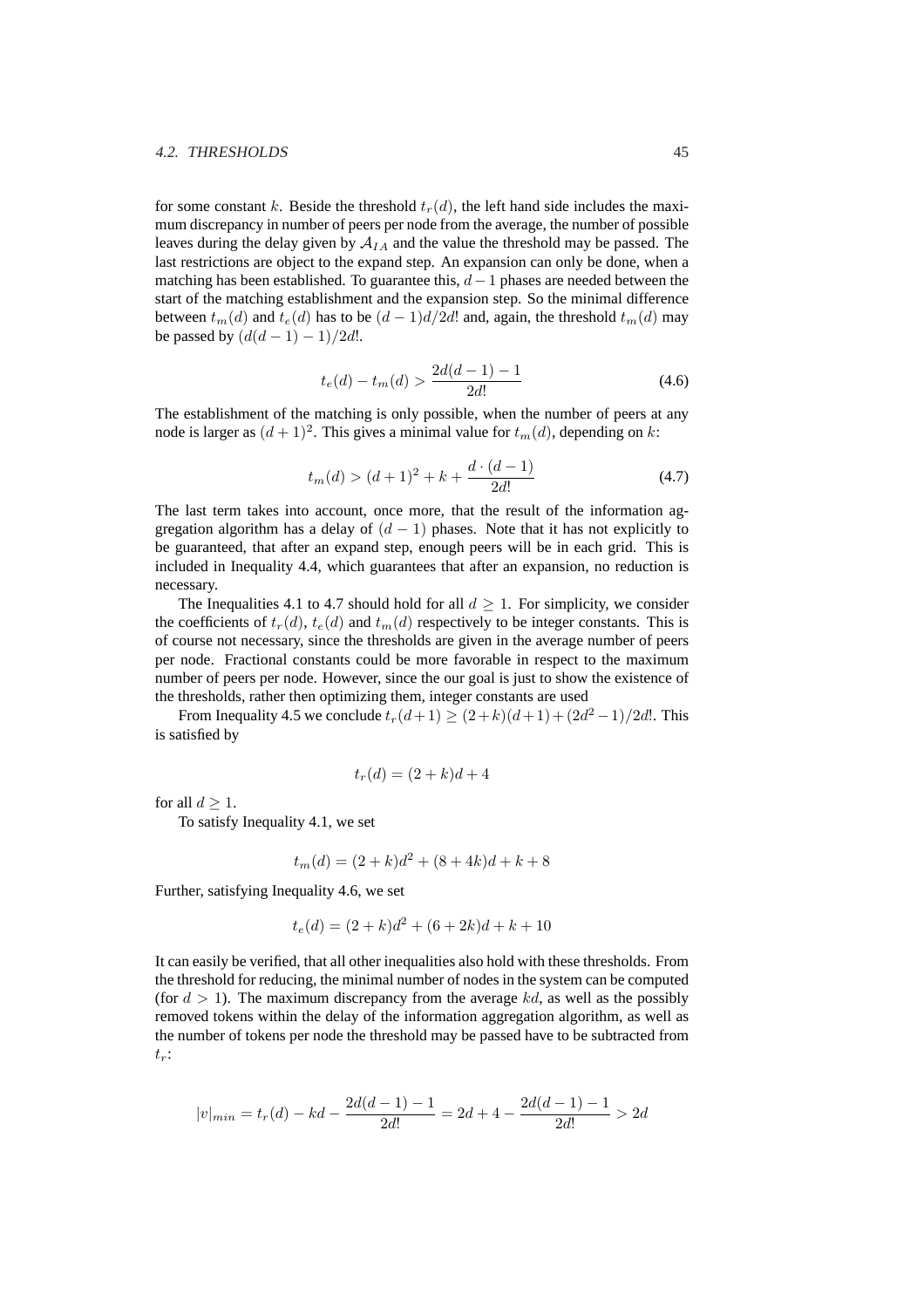The maximum number of peers that can be at a node, is given by the threshold for expanding, plus the maximum discrepancy  $kd$  in the number of peers at a node from the average plus the number of peers that can join during the delay given by the token distribution algorithm plus the number of peers the threshold may be passed. Thus ending up with the maximum numbers of peers per node

$$
|v|_{max} = t_e(d) + kd + \frac{2d(d-1) - 1}{2d!} \le (2 + k)d^2 + (6 + 3k)d + k + 11
$$

To conclude, a value for k has to be set. From chapter 2.3, we have  $\phi \leq 4d + 3(J + L)$ as the maximum discrepancy in the number of peers per node between two arbitrary nodes in  $P<sub>d</sub>$ . Since the joins and leaves are linearly superposed, we can set

$$
k = 4 < \frac{\phi}{2d} = \frac{4d + 3(d/2 + d/2)}{2d} = 7d/2
$$

**Lemma 4.1.** *With the thresholds*  $t_r(d) = (2 + k)d + 2$ ,  $t_m(d) = (2 + k)d^2 + (6 + k)$  $(2k)d + k + 6$ *, and*  $t_e(d) = (2 + k)d^2 + (6 + 2k)d + k + 8$ *, it is guaranteed, that the number of peers in any node of the pancake system is always at least*  $2d + 2$  *and bounded by*  $O(d^2)$ *.* 

*Proof.* The lemma is proved with the above calculation.

 $\Box$ 

### **4.3 Properties of the Pancake System**

This chapter will give a short overview over the properties of the pancake system. They are all based on the detailed discussion of the pancake system in the earlier chapters. Here we will present the most important results. We again assume that the pancake system is running in any order  $d > 1$ . The fact that our algorithm does never fail, is not made explicit here. However, this is the directly seen from the corresponding proofs in Chapter 3.

We first state that the pancake system on the end of each phase, is always repaired up to the churn of the current phase.

**Theorem 4.2.** *At the end of each phase, the pancake system is fully repaired up to* d/2 *joins and leaves.*

*Proof.* In each phase, the churn that happened to the pancake system before the current phase is repaired. This is done by  $A_{GRID}$  and  $A_{EDGE}$ , as stated in the Lemmas 3.1 and 3.3. It is also shown for all further algorithms that may run during a phase, do not affect the grid. After  $A_{GRID}$  and  $A_{EDGE}$ , the system is always fully repaired up to the at most  $d/2$  joins and leaves that may occur during the current phase. For this, we observe that only the algorithms  $A_{EXP}$ ,  $A_{RED}$  and  $A_{TD}$  may change the connections of the grids. For these three algorithms, the desired is stated and proved in the Lemmas 3.10, 3.12 and 3.14 respectively.  $\Box$ 

**Corollary 4.3.** *The pancake system*  $P_d$  *is always fully repaired up to at most d joins and leaves.*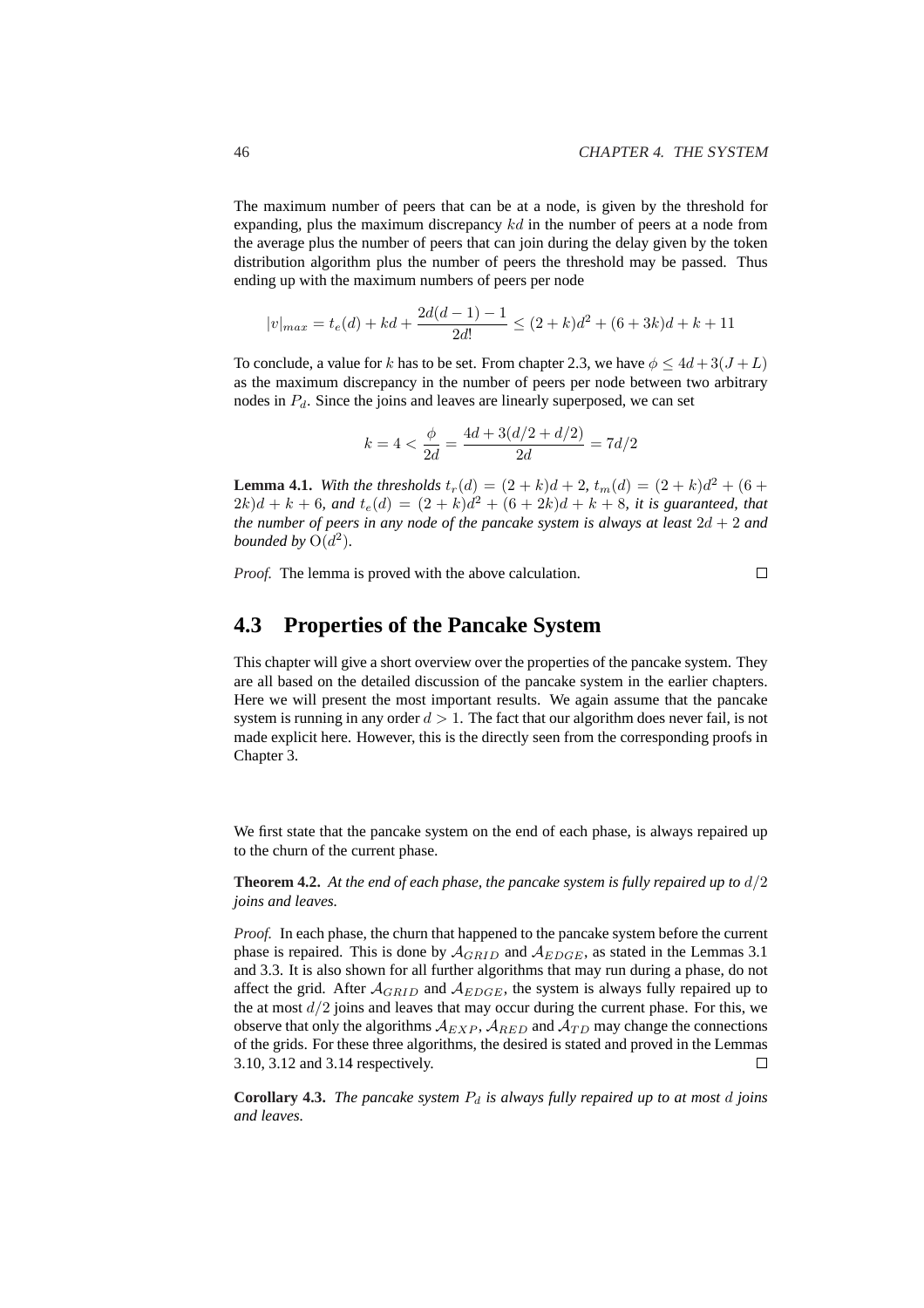*Proof.* From Theorem 4.2 and the following proof, we know that at the end, as well as after the run of  $A_{GRID}$ , the system is always repaired up to  $d/2$  joins and leaves. During the run of  $A_{GRID}$ , there are at most d leaves and joins in the system: namely the up to  $d/2$  not yet repaired joins and leaves of the last round, and the up to  $d/2$  of the current round.  $\Box$ 

The following corollary guarantees that there is always a core peer. Since data is stored in the core peers as will be explained later in Chapter 4.4, this will guarantee that no data is lost.

**Corollary 4.4.** *For each phase of the pancake system, there is always at least one core peer in each node, that does not leave during the whole phase.*

*Proof.* This follows from the (1) the above corollary and its prove, and (2) from the fact that a fully repaired grid has  $d + 1$  core peers in each node. Further, in the expand step, the statement holds for the old core, until the new core is defined.  $\Box$ 

Finally, we show that the out-degree of any peer is bounded by  $O(d)$ . Moreover, all information that is needed by any peer to participate in the pancake system is bounded by  $O(d)$ . This is optimal for an adversary that can join or remove  $\Theta(d)$  peers in constant time.

**Theorem 4.5.** As long as the pancake system  $P_d$  is run, the total information needed *for any peer to preserve the topology is bounded by*  $O(n)$ *.* 

*Proof.* This is seen from the Lemmas 2.8, 3.2, 3.4, 3.6, 3.7, 3.11, 3.13, 3.15, 3.17 and 4.2 and the fact that after each phase, the old information is deleted up to the needed connections, namely row and column neighbors, additionally for core peers the  $d - 1$ matching partner and finally, if  $m > 0$ , the up to d matching partners needed for preparing the expand step.  $\Box$ 

### **4.4 Data and Routing**

The  $n$  peers in our system are arranged in a simulated pancake topology of order  $d$ . The data of the DHT is stored as follows. Let  $hash(\cdot)$  be a hash function which, given an identifier ID, outputs a random permutation on some set  $[1, N]$ , where N is a sufficiently large global integer constant. A data item with identifier  $ID$  is stored on the node  $v \in V(P_d)$  which is determined by the ordering of the smallest d numbers of hash(ID). However, a data item is not copied to *all* peers in that node, but only replicated on the core at the bottom row. This has the advantage that—if we use peers in topmost rows for the peer distribution—unnecessary copying of data can be avoided when peers move between nodes, while we are still able to tolerate the same powerful adversary.

As already mentioned in the introduction, the computing of the diameter of a pancake graph in an efficient way is an unsolved problem. However, the routing can be done in  $O(d)$ , which approximates the shortest path up to a constant factor. This factor is shown to be less then 2. The following algorithm computes a path between two nodes  $v = (\ell_1 \dots \ell_d)$  and  $u = (\ell_{i_1} \dots \ell_{i_d})$ , consisting of the nodes  $v_1$  to  $v_{k-1}$ , where  $k < 2d - 4$ , yielding a diameter of the pancake graph of  $2d - 3$ .

**Lemma 4.6.** *Algorithm 4 computes a path between any two nodes in*  $P_d$ . *The path length is at most*  $2d - 3$ .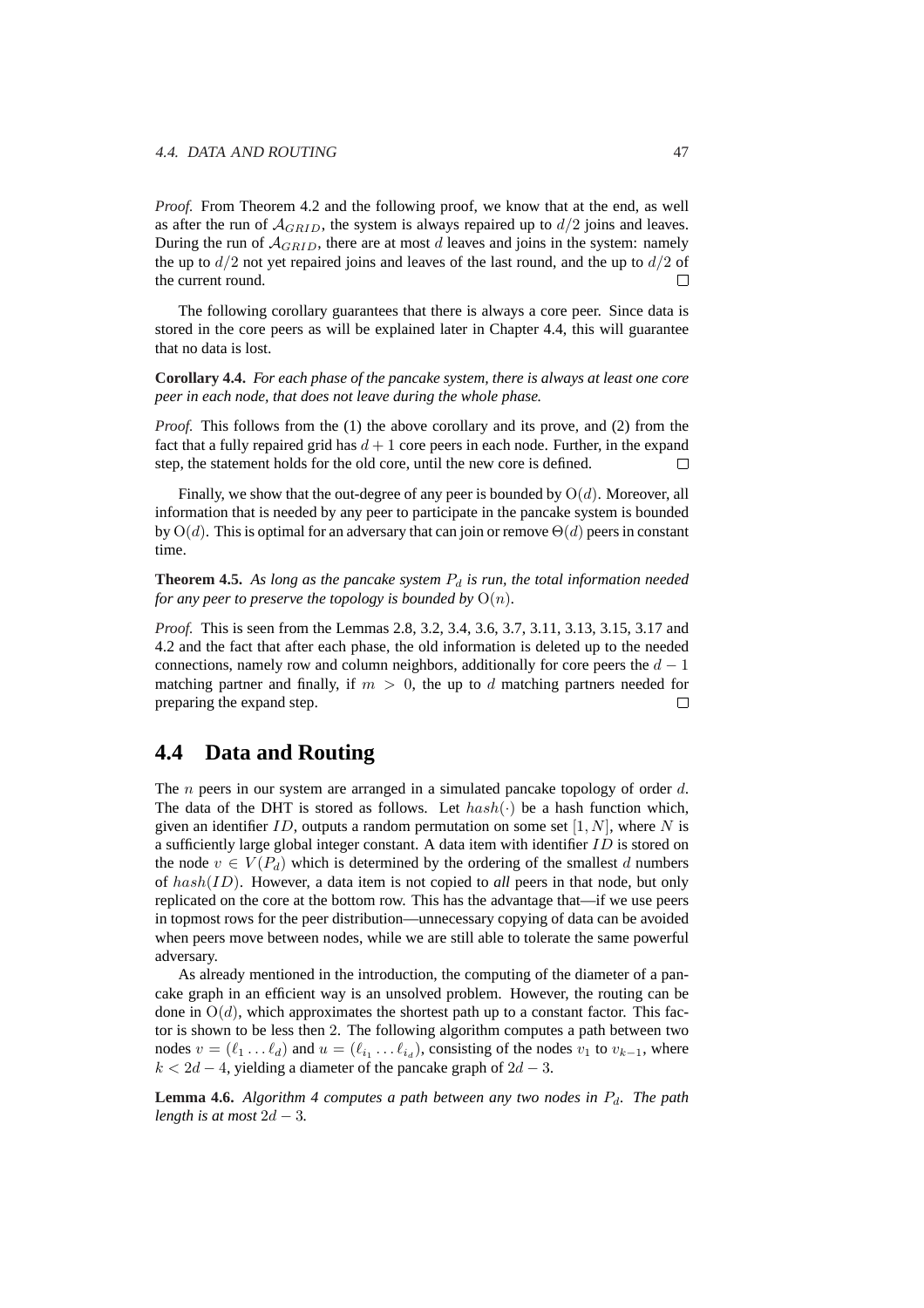**Algorithm 4** Path between two nodes

1:  $k := 0$ 2:  $v_0 := v$ 3:  $\ell_i$  is set to the  $l^{th}$  literal of  $v_0, \forall 1 \leq k \leq d$ 4: **for** j := 0 **to** d − 3 **do** 5: **if**  $\ell_{d-j} \neq \ell_{i_{d-j}}$  then 6: find l, for which  $\ell_l = \ell_{i_{d-j}}$ 7:  $k := k + 1$ 8:  $v_k = \rho_l(v_{k-1})$ 9:  $k := k + 1$ 10:  $v_k = \rho_{d-j}(v_{k-1})$ 11:  $\ell_i$  is set to the  $l^{th}$  literal of  $v_k, \forall 1 \leq k \leq d$ 12: **end if** 13: **end for** 14: **if**  $\ell_2 = \ell_{i_2}$  **then** 15:  $v_{k+1} = \rho_2(v_k)$ 16: **end if**

*Proof.* The above algorithm computes an ordered set of nodes  $v_0, \ldots, v_m$ . We have  $v_0 = v$ . For all  $v_j$ ,  $1 \le j \le k+1$ ,  $v_j$   $v_j$  and  $v_{j-1}$  are neighbored since  $v_j$  is retrieved by a prefix-inversion of  $v_{j-1}$ . In step j of the for loop, the number  $\ell_{i_{d-j}}$  is brought to position  $d - j$ . Beginning with  $j = 0$ , after the  $d - 2$  iterations of the while loop, the latest computed node has the same numbers at positions 3 to  $d$  as  $v$ . This holds, since after iteration  $j$  of the while loop, all following prefix-inversion will be shorter as  $d - j$ . After the while loop, the last prefix inversion of length 2 is done if  $v_k \neq u$ . From the above we conclude, that the last computed node  $v_m = u$ . m can be at most  $2d - 3$ : Beginning with  $k = 0$ , the for-loop is passed  $d - 2$  times, increasing k by at most 2, and in the end one further node may be added.  $m$  obviously corresponds to the path length.  $\Box$ 

**Lemma 4.7.** *The routing between any two peers in our pancake system can be done in* O(d) *steps.*

*Proof.* Consider any two peers in the presented pancake system. First the message is sent to all row members by the sender, and then each peer that receives the message forwards it to the core peer in its column. It is guaranteed that one of the core peers will receive the message. Since we can not guarantee a complete column number during the complete sending, the core peers send the message to all members of the core. Then, the path as computed in Algorithm 4 is applied. Additionally, we insert for each node one step, forwarding the message to all core members. In the following round it then is sent to the core peers of the next node in the path. When the destination node is achieved, the message is sent into to the row of the destination peer. From there, the message can be sent to it's destination. After 3 rounds the message is broadcasted in the core of the senders node, then within the next  $2(2d + 3)$  rounds the message is broadcasted in the core of the destination node, and finally, in the last 2 rounds the message is received, taking at most  $4d + 11$  rounds.  $\Box$ 

Note that the proof does not correspond to the best possible solution: Since during each phase, there exists a column number that is complete in all grids, the broadcasting through the core has only be done when a new phase begins.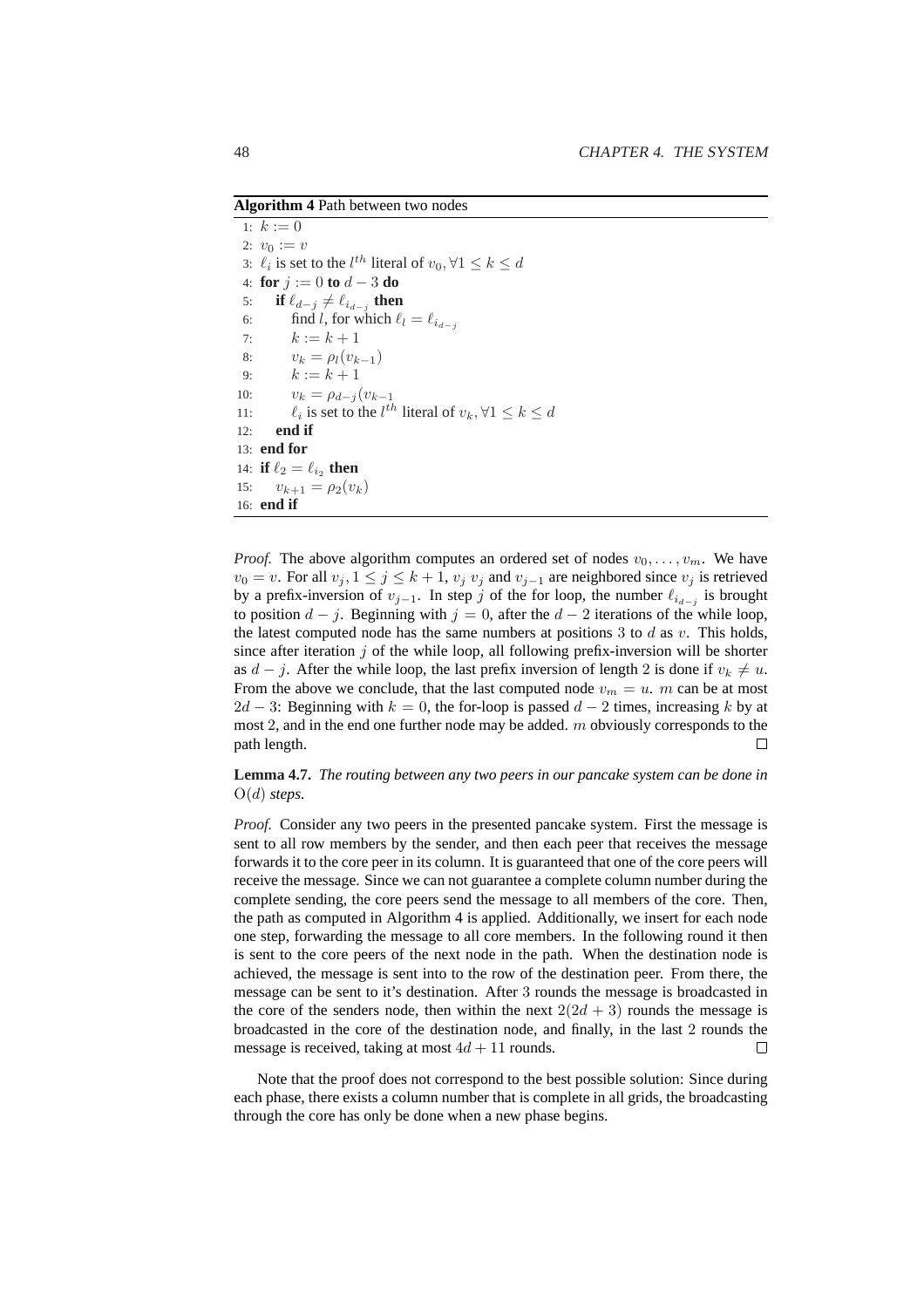#### 4.4. DATA AND ROUTING 49

In the following theorem, the observations above are summarized:

**Theorem 4.8.** *Our pancake P2P system guarantees node degree and network diameter* O(d) *in the presence of an adversary which inserts and deletes* Θ(d) *peers per unit time. Each node always has at least* 1 *living core peer and no data is lost. Moreover, it holds that*  $d = \Theta(\frac{\log n}{\log \log n})$ *.* 

*Proof.* The node degree is a direct consequence of Theorem 4.5 and the network diameter in the above Lemma 4.7. The surviving core peer is stated in Corollary 4.4. That no data is lost, is directly derived from the surviving core peer and the fact that all data of a node is stored in each node peer. $\Box$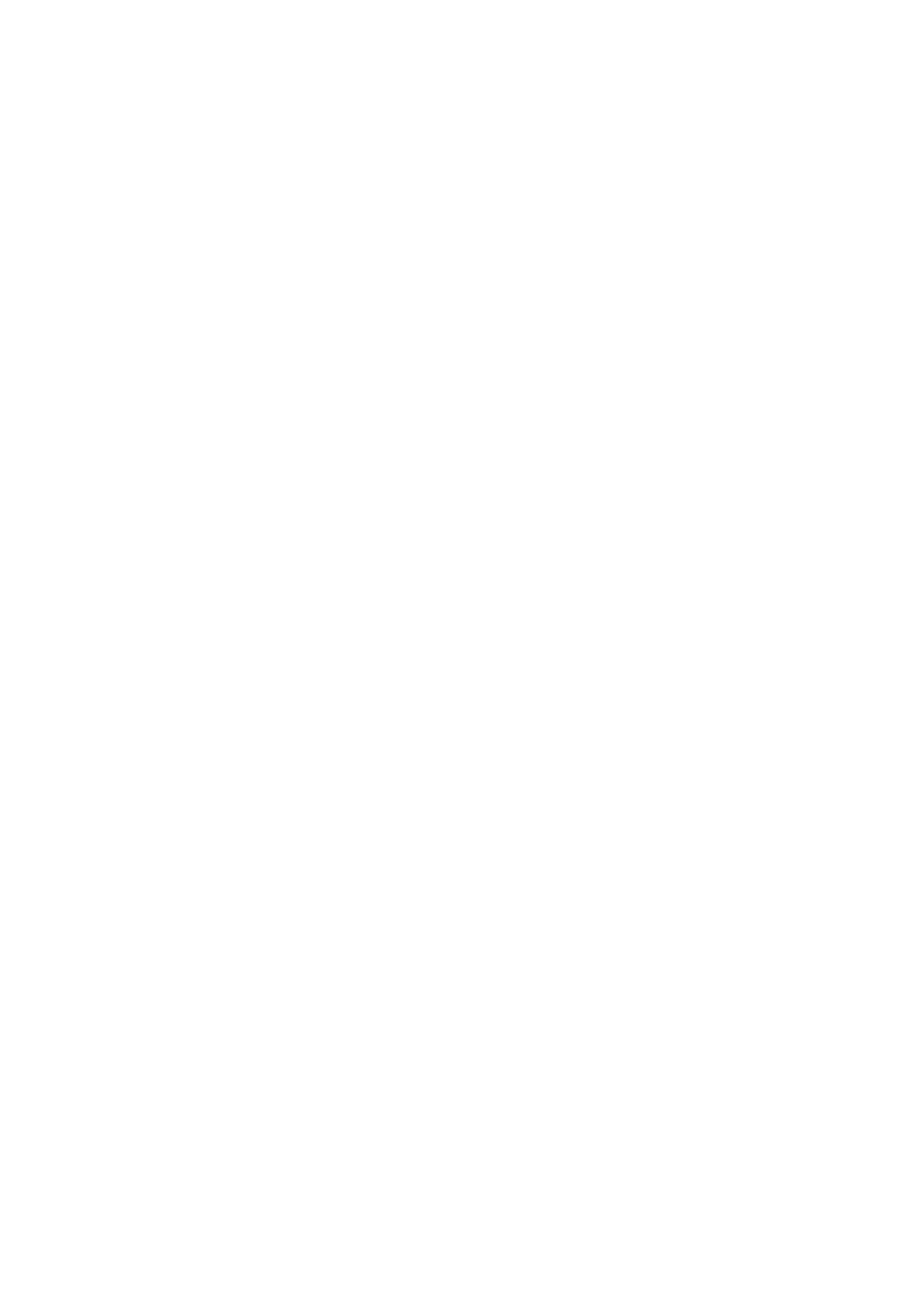## **Chapter 5**

## **Conclusions**

We presented a P2P system which maintains desirable properties such as low peer degree and low network diameter against powerful, concurrent adversary which has complete visibility of the entire state of the system. We showed that the fault tolerance is asymptotically optimal as the robustness of any topology is trivially upper bounded by the peer degree.

We showed that our techniques allow to make a most intricate graph topology dynamic. We believe that majoring the pancake as a most intricate topology it may be possible to write a recipe for any P2P topology, by simply applying our basic components as ingredients.

The basic components we used were also used in [13]. We just applied them to the pancake graph, a topology, which is more complex and less intuitive. However, we developed various new ideas that may be used for other topologies too, two of them mentioned here: The node representation as a 2-dimensional grid allowed a node to consist of  $O(d^2)$  peers, still bounding the out-degree of the peers by  $O(d)$ . Even if this is not done explicitly here, we state that the grid can be generalized to any dimension  $k$ . For each fixed k, this may increases the diameter of the grid by a constant. With this idea, the out-degree of a peer in a node, consisting of at most  $\mathcal{O}(d^k)$  can be bounded by  $\mathcal{O}(k)$ . Since the diameter, and thus the number of rounds needed for the necessary algorithms will only be increased by a constant, this does not change the asymptotically results.

A further idea which was not used in [13], is that neighbored cores are only connected by a matching. With this idea, the out-degree of the hypercube system presented in [13], could be decreased from  $log<sup>2</sup>d$  to  $logd$ , which is optimal since it corresponds to the out-degree of the hypercube. For this optimization, the number of rounds per phase in the hypercube system has just to be increased by 1.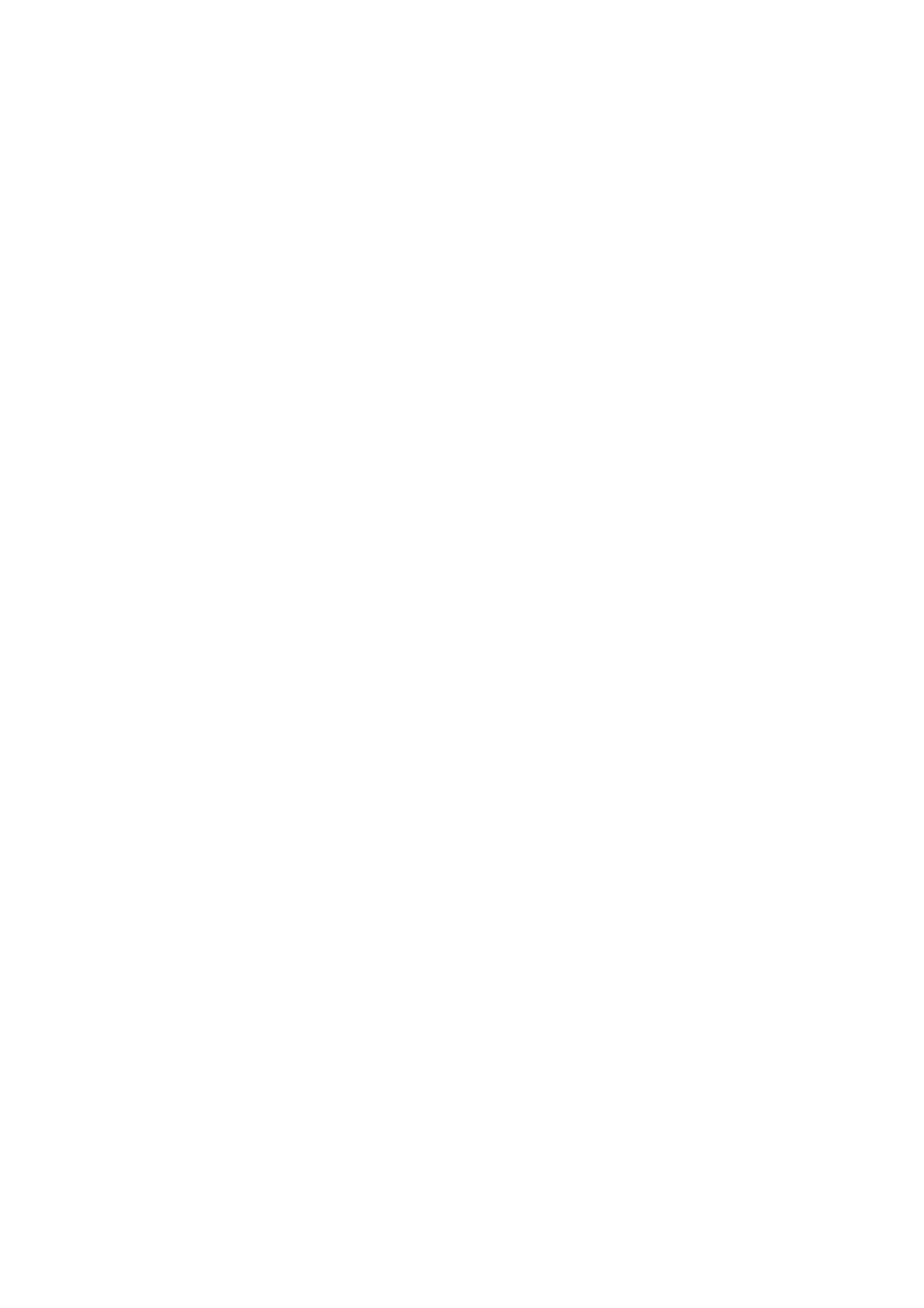## **Bibliography**

- [1] I. Abraham, B. Awerbuch, Y. Azar, Y. Bartal, D. Malkhi, and E. Pavlov. A Generic Scheme for Building Overlay Networks in Adversarial Scenarios. In *Proc. 17th Int. Symp. on Parallel and Distributed Processing (IPDPS)*, page 40.2, 2003.
- [2] I. Abraham, D. Malkhi, and O. Dobzinski. LAND: Stretch  $(1 + \varepsilon)$  Locality-Aware Networks for DHTs. In *Proc. 15th Ann. ACM-SIAM Symp. on Discrete Algorithms (SODA)*, pages 550–559, 2004.
- [3] J. Aspnes and G. Shah. Skip Graphs. In *Proc. 14th Ann. ACM-SIAM Symp. on Discrete Algorithms (SODA)*, pages 384–393, 2003.
- [4] B. Awerbuch and C. Scheideler. The Hyperring: A Low-Congestion Deterministic Data Structure for Distributed Environments. In *Proc. 15th Ann. ACM-SIAM Symp. on Discrete Algorithms (SODA)*, pages 318–327, 2004.
- [5] D. Berman and M. Klamkin. A Reverse Card Shuffle. *SIAM Review*, 19:739–741, 1977.
- [6] H. Dweighter. *American Mathematical Monthly*, 82, 1995.
- [7] A. Fiat and J. Saia. Censorship Resistant Peer-to-Peer Content Addressable Networks. In *Proc. 13th Symp. on Discrete Algorithms (SODA)*, 2002.
- [8] W. Gates and C. Papadimitriou. Bounds for Sorting by Prefix Reversal. *Discrete Math.*, 27:47–57, 1979.
- [9] N. J. A. Harvey, M. B. Jones, S. Saroiu, M. Theimer, and A. Wolman. SkipNet: A Scalable Overlay Network with Practical Locality Properties. In *Proc. 4th USENIX Symp. on Internet Technologies and Systems (USITS)*, 2003.
- [10] M. Heydari and I. Sudborough. A Quadratic Lower Bound for Reverse Card Shuffle. In *Proc. 26th S.E. Conf. Combinatorics, Graph Theory, and Computing*, 1995.
- [11] M. Heydari and I. Sudborough. On the Diameter of Pancake Networks. *J. Algorithms*, 25:67–94, 1997.
- [12] J. Kubiatowicz, D. Bindel, Y. Chen, P. Eaton, D. Geels, R. Gummadi, S. Rhea, H. Weatherspoon, W. Weimer, C. Wells, and B. Zhao. OceanStore: An Architecture for Global-scale Persistent Storage. In *Proc. of ACM ASPLOS*, November 2000.
- [13] F. Kuhn, S. Schmid, and R. Wattenhofer. A Self-Repairing Peer-to-Peer System Resilient to Dynamic Adversarial Churn. In *Proc. 4th Int. Workshop on Peer-to-Peer Systems (IPTPS)*, 2005.
- [14] X. Li, J. Misra, and C. G. Plaxton. Active and Concurrent Topology Maintenance. In *Proc. 18th Ann. Conference on Distributed Computing (DISC)*, 2004.
- [15] D. Malkhi, M. Naor, and D. Ratajczak. Viceroy: A Scalable and Dynamic Emulation of the Butterfly. In *Proc. 21st Ann. Symp. on Principles of Distributed Computing (PODC)*, pages 183–192, 2002.
- [16] D. Peleg and E. Upfal. The Token Distribution Problem. *SIAM Journal on Computing*, 18(2):229–243, 1989.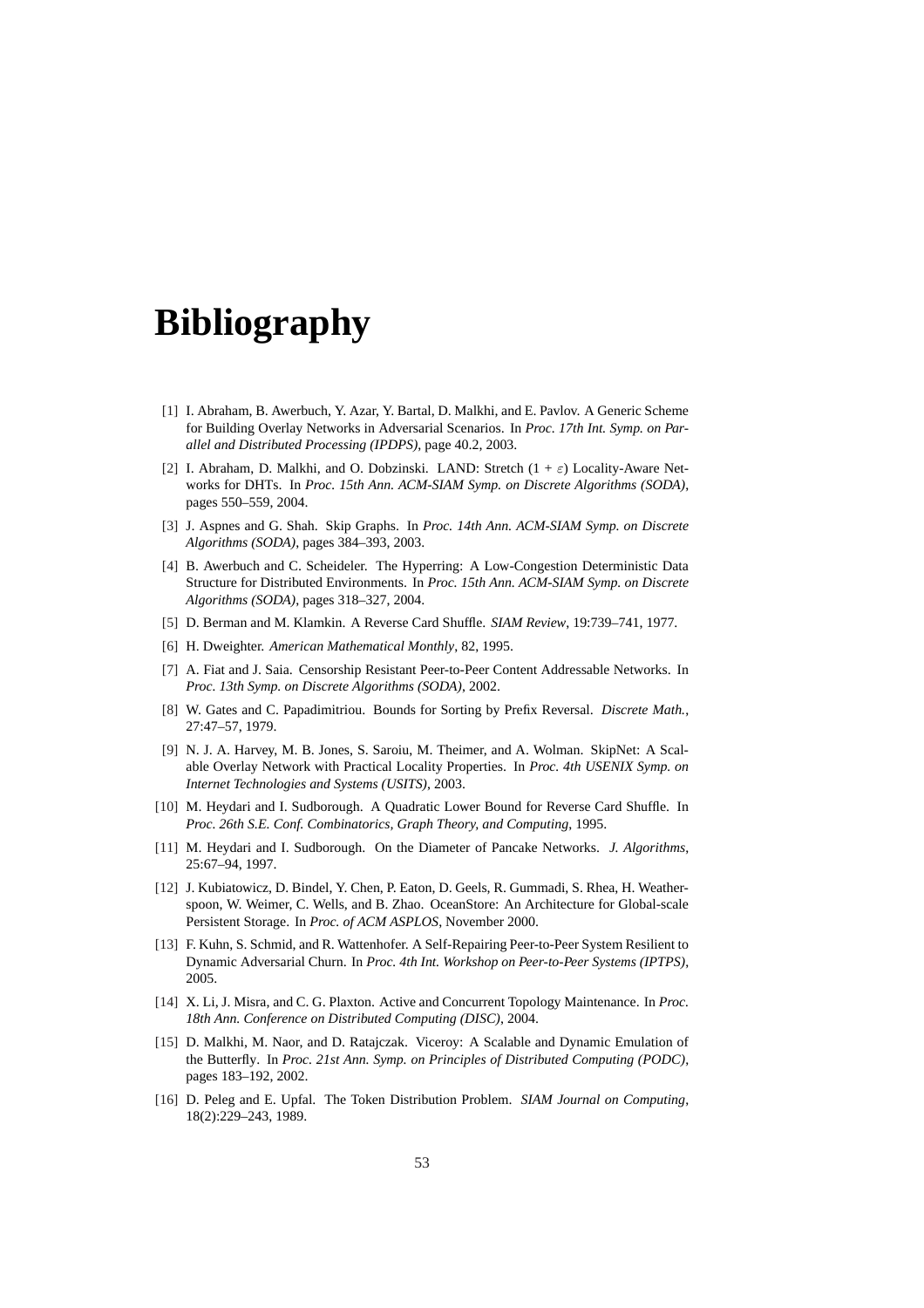- [17] C. G. Plaxton, R. Rajaraman, and A. W. Richa. Accessing Nearby Copies of Replicated Objects in a Distributed Environment. In *Proc. 9th Ann. ACM Symp. on Parallel Algorithms and Architectures (SPAA)*, pages 311–320, 1997.
- [18] S. Ratnasamy, P. Francis, M. Handley, R. Karp, and S. Shenker. A Scalable Content Addressable Network. In *Proc. of ACM SIGCOMM 2001*, 2001.
- [19] S. Rhea, D. Geels, T. Roscoe, and J. Kubiatowicz. Handling Churn in a DHT. In *Proc. USENIX Ann. Technical Conference*, 2004.
- [20] J. Saia, A. Fiat, S. Gribble, A. Karlin, and S. Saroiu. Dynamically Fault-Tolerant Content Addressable Networks. In *Proc. 1st Int. Workshop on Peer-to-Peer Systems (IPTPS)*, 2002.
- [21] I. Stoica, R. Morris, D. Karger, M. F. Kaashoek, and H. Balakrishnan. Chord: A Scalable Peer-to-peer Lookup Service for Internet Applications. In *Proc. ACM SIGCOMM Conference*, 2001.
- [22] B. Y. Zhao, L. Huang, J. Stribling, A. D. Joseph, and J. D. Kubiatowicz. Tapestry: A Resilient Global-scale Overlay for Service Deployment. *IEEE Journal on Selected Areas in Communications*, 22(1), 2004.